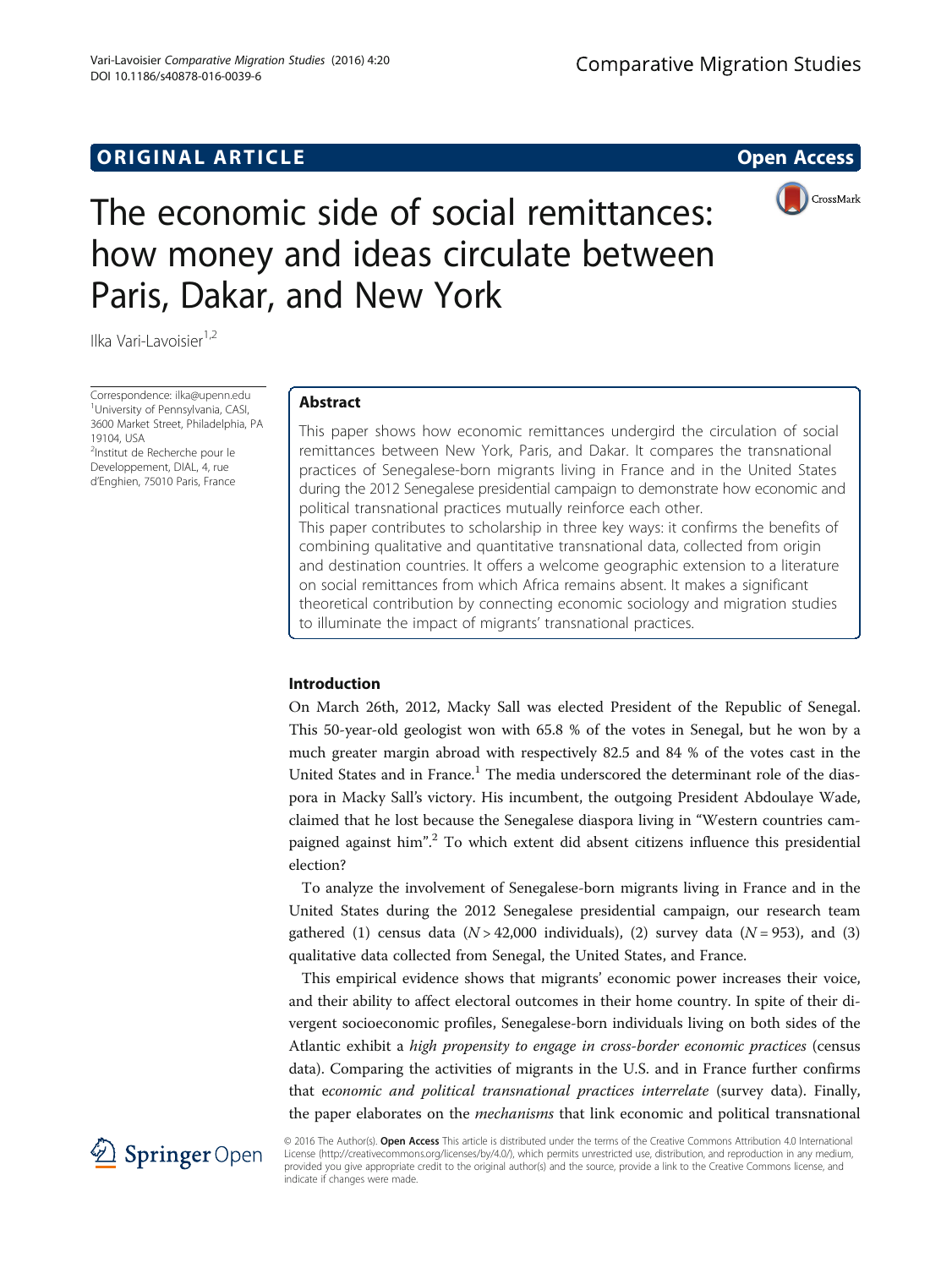practices (through the analysis of qualitative material). It shows that non-migrants' dependence on expatriates' financial support enhances migrants' propensity to influence their kin.

This project thus brings together studies focused on economic remittances (Carling, [2014](#page-31-0); Gubert, [2007\)](#page-31-0), on the one hand, and studies of social remittances (Levitt, [1998](#page-32-0); Levitt, [2001\)](#page-32-0), on the other. Economic remittances (or economic transfers) are all the monies and goods migrants send, from their host to their home country (Gubert, [2007](#page-31-0)). While social remittances (or social transfers) are the ideas, practices, and knowhows that circulate along migratory paths (Levitt [1998;](#page-32-0) Levitt [2001](#page-32-0)). To date, the literature does not examine how economic and social transnational transfers interrelate (Boccagni & Decimo [2013](#page-31-0); Lacroix, Levitt, & Vari-Lavoisier [2016;](#page-32-0) Vari-Lavoisier [2016](#page-33-0)). This project moves the scholarship forward by developing a comprehensive approach to the multiple, distinct, albeit interdependent forms of transnational practices deployed by migrants. It underlines how a theoretical approach drawn from economic sociology (Zelizer, [2011, 2014,](#page-33-0) Zelizer & Tilly, [2006\)](#page-33-0) can encompass and advance research investigating the migration-development nexus.

## First section: an interdisciplinary literature review

This first section shows that while the economic determinants of social remittances and the sociopolitical dimensions of economic remittances are understudied, interrelations between financial and social transfers remain largely unexplored.

## The financial dimension of social remittances

Most "debates about migration and development privilege[d] the economic at the expense of the social. … But economics is not the whole story" (Levitt & Lamba-Nieves, [2011,](#page-32-0) p. 2): migrants contribute to the development of their countries of origin through nonmonetary transfers as well. To describe how ideas, practices, and know-hows travel along migratory paths, Peggy Levitt coined the term "social remittances" (Levitt, [1998, 2001](#page-32-0); Levitt & Lamba-Nieves, [2011](#page-32-0); Levitt & Rajaram, [2013\)](#page-32-0). This concept marked a turning point in the analysis of the migration-development nexus. As a result, scholarship makes claims about the powerful impact of social transfers across a variety of contexts (Kapur, [2010, 2014;](#page-32-0) Lafleur, [2013](#page-32-0); Levitt & Rajaram, [2013](#page-32-0); Piper, [2009;](#page-32-0) Sasse, [2013;](#page-33-0) Tabar, [2014](#page-33-0)).

A set of studies that effectively launched social remittances as a core concept focused on the impact of mobility on gender roles, intra-familial relations, and households' structures (Fargues, [2010](#page-31-0); Gardner, [1995](#page-31-0); Rahman, [2013\)](#page-33-0). Subsequent research has indicated that social remittances can "scale-up" to affect national changes (Levitt & Lamba-Nieves, [2011](#page-32-0), pp. 16–17). Studies conducted by political scientists and development economists, focusing on political outcomes and notably on electoral results, support this hypothesis (see Rapoport, [2015](#page-33-0) for a review of the literature). For instance, Li and McHale (2006) compiled an extensive database to analyze the links between highskilled migration in 1990 and the quality of institutions in sending areas in 2000. They found that migration had a positive impact on political institutions<sup>3</sup> but a negative impact on economic institutions (Li & McHale, [2006\)](#page-32-0). In the same vein, Spilimbergo ([2009](#page-33-0)) argues that foreign-educated individuals promote democracy back home. While Beine and Sekkat [\(2013\)](#page-31-0) insist on the extent to which the characteristics of the destination countries mediate migrants' influence on the sending states.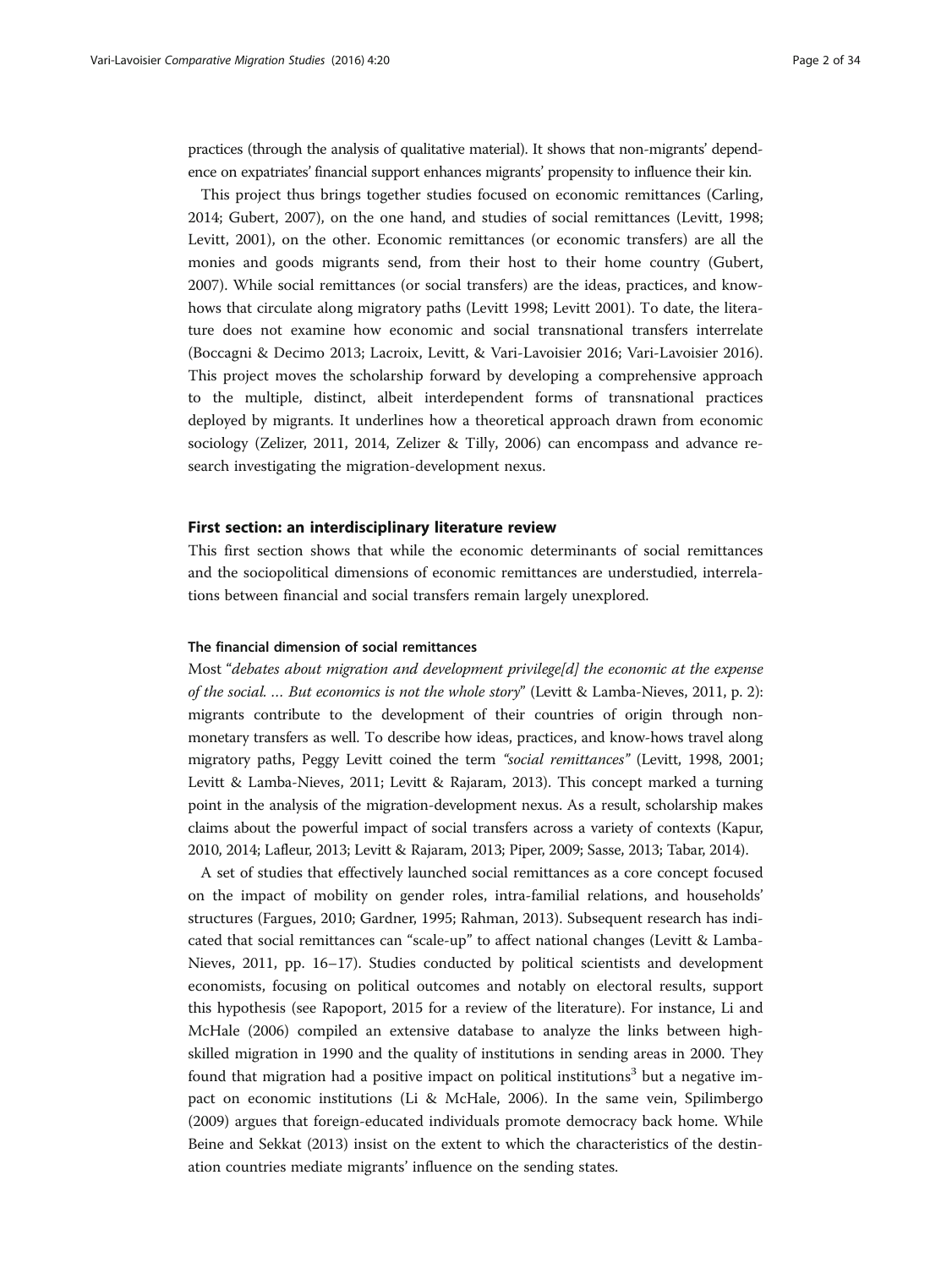Studies focusing on one destination country put forth similar findings. For instance, Lisa Chauvet and Marion Mercier studied the links between migration, electoral participation, and political competition in Mali. Using a panel dataset combing the Malian censuses (of 1998 and 2009) with electoral results (for the 1999 and 2009 municipal elections), the authors found a positive impact of migrants coming back from non-African countries on indicators of electoral competitiveness. The authors thus confirm that the effects of mobility vary according to returnees' country of destination (Chauvet & Mercier, [2014\)](#page-31-0). However, they cannot control for the fact that migrants located in OECD countries are also more likely to benefit from more economic resources. Along the same lines, Batista and Vicente [\(2011\)](#page-30-0) conducted a voting experiment to assess the impact of international emigration on the political institution of Cape Verde. They isolated a positive effect of emigration on the demand for political accountability. However, the authors do not account for the incidence of migrants' economic transfers in spite of the fact that their dataset would allow them to do so. These studies globally ignore the role of monetary resources in the circulation of political preferences and practices.

This line of research has been almost exclusively explored by political scientists thus far. For instance Merino [\(2005\)](#page-32-0) was among the first to argue that the receipt of remittances undermines clientelistic practices. In the same vein, Thomas Pfutze ([2012;](#page-32-0) 2014) studies whether economic transfers affect political outcomes. He argues that international migration promotes the "quality of democracy" in the sending country. He puts forth a simple mechanism: economic remittances contribute to increases in households' income that "make clientelism unambiguously more costly and, therefore, reduce turnout for the party engaging in clienteslistic arrangements" (Pfutze, [2014,](#page-32-0) p. 306). In this respect, Merino or Pfutze adopt an instrumental approach to voting behaviors, reducing the impact of migration to an income-effect that would weaken voters' interest to engage in clientelistic relationships. This perspective ignores migrants' propensity to carry different political views.

More broadly, studies conducted by migration scholars, economists, and political scientists (studying social remittances, social transfers, or transfers of political norms) share an important blind spot: they largely overlook the abundant literature on economic remittances. The literature on social transfers thus suffers from an unsatisfying conceptualization of the role of economic remittances, reducing these transfers to mere monetary transactions. Consequently, some authors oppose social and economic remittances, claiming that they would have contradictory effects (Meseguer, Lavezzolo & Aparicio, this issue). Although this opposition between social and economic remittances makes little sense. Indeed, this paper shows that economic remittances play a critical role in maintaining asymmetric cross-border ties along which social remittances circulate.

#### From development economics to migration studies

Accordingly studies of economic remittances exclude the literature on social transfers. Although recent publications explore the social dynamic underpinning economic remittances (see Carling, [2014;](#page-31-0) Garip, Eskici, & Snyder, [2014;](#page-31-0) Lacroix [2014](#page-32-0)).

More specifically, I contend that recent contributions are moving towards a relational accounting of migrants' remittances. In other words, monetary transfers are part of interpersonal, and sometimes, intimate relationships. Economic remittances are critical to sustain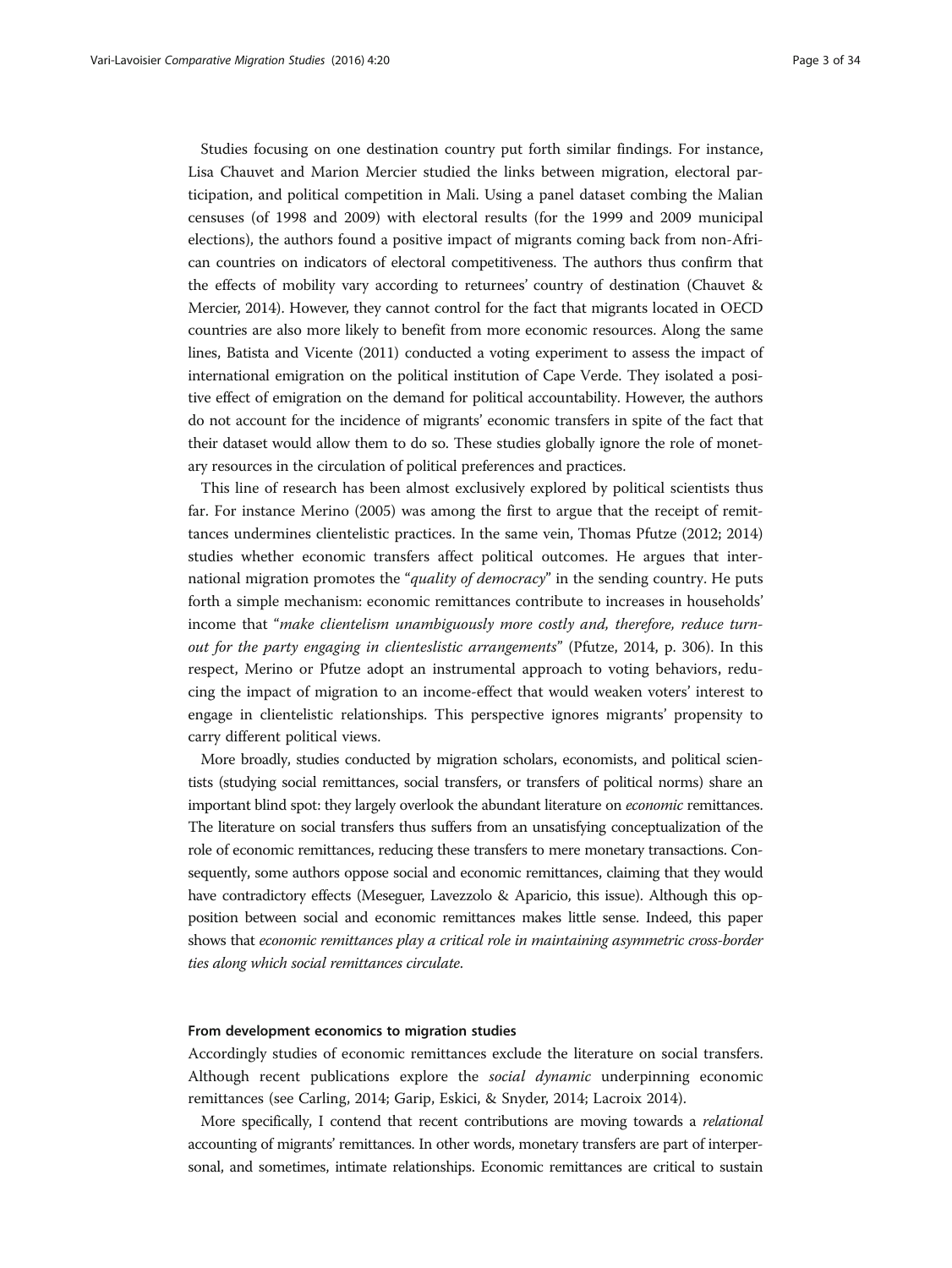ties, both between non-migrants and migrants and between migrants at destination (Carling, [2014;](#page-31-0) Garip et al., [2014;](#page-31-0) Lacroix, [2013](#page-32-0), [2014;](#page-32-0) Senne, Chort, & Gubert, [2011](#page-33-0)).

Carling provides a welcome synthesis of the manifold scattered ethnographic evidence on remittances and shows how remitting behaviors follow scripts recognized by given social groups. Remittance transfers "need to be seen as compound transactions with material, emotional, and relational elements", Carling states [\(2014](#page-31-0), p. 219). Based on an extensive review of ethnographic studies, this claim is consistent with the conclusions of quantitatively oriented researchers. Remitting is a social practice, "*not just an* individuals' choice" (Page & Mercer, [2012\)](#page-32-0).

Garip et al., [\(2014\)](#page-31-0) also emphasize migrants' social incentives to remit. They test the hypothesis that remittances stem from "interrelated individual behaviors". Using a longitudinal dataset collected from Thailand in 1994 and 2000 ( $N = 6,301$  households for a total of 35,122 individuals), the authors find that migrants are more likely to remit as the number of remitters in their household of origin increases, or the share of remitters in their community of origin increases. Remitting behaviors are fostered by shared social norms, the authors conclude. Along the same lines, an innovative multi-sited research design investigated the impact of international migration on West African sending states (Senne et al., [2011](#page-33-0)). Senne, Chort and Gubert pinpoint how networks, at destination, enforce remitting behaviors. Networks play a double role, providing migrants and their families with services and information, the authors posit. Migrants' propensity to remit increases when they value more the services the network might provide (Senne et al., [2011,](#page-33-0) p. 23). Remitting behaviors are thus inseparable from migrants' networks.

These empirical findings corroborate the theoretical framework unfolded by Lacroix ([2013](#page-32-0), [2014\)](#page-32-0). The author extensively studied collective economic remittances across different contexts, ranging from Morocco and Algeria to Punjab. He shows that economic transfers can be seen as "communicative acts i.e. as messages or public stances migrants endorse regarding their obligation towards their origin community" (2014). Qualitative (Carling, [2014](#page-31-0); Lacroix, [2014](#page-32-0)) and quantitative (Garip et al., [2014;](#page-31-0) Senne et al., [2011](#page-33-0)) approaches thus converge toward the idea that economic remittances are spurred by *relational dynamics* rather than economic concerns.

However, the focus on migrants' motives to remit does not account for the impact of economic remittances on relationships. In this respect, economic sociology proposes a relevant framework to develop a more comprehensive approach to migrants' transfers.

# Economic remittances as transnational relational work

With its objective to move beyond the "*hostile worlds*" view that opposes "the social" and "the economic" (Zelizer, [2005\)](#page-33-0), economic sociology is prone to studying the noneconomic dimensions of monetary transactions. Zelizer's perspective is critical to account for the fact that when actors engage in a material transaction, they mobilize much more than their economic resources; as a result, their transactions convey material but also symbolic and emotional outcomes (Bandelj, [2009;](#page-30-0) Zelizer, [2012\)](#page-33-0).

To date, the field of economic sociology largely ignores migrants' economic remittances, as noted by Zelizer [\(2014,](#page-33-0) p. 14). Although, economic remittances represent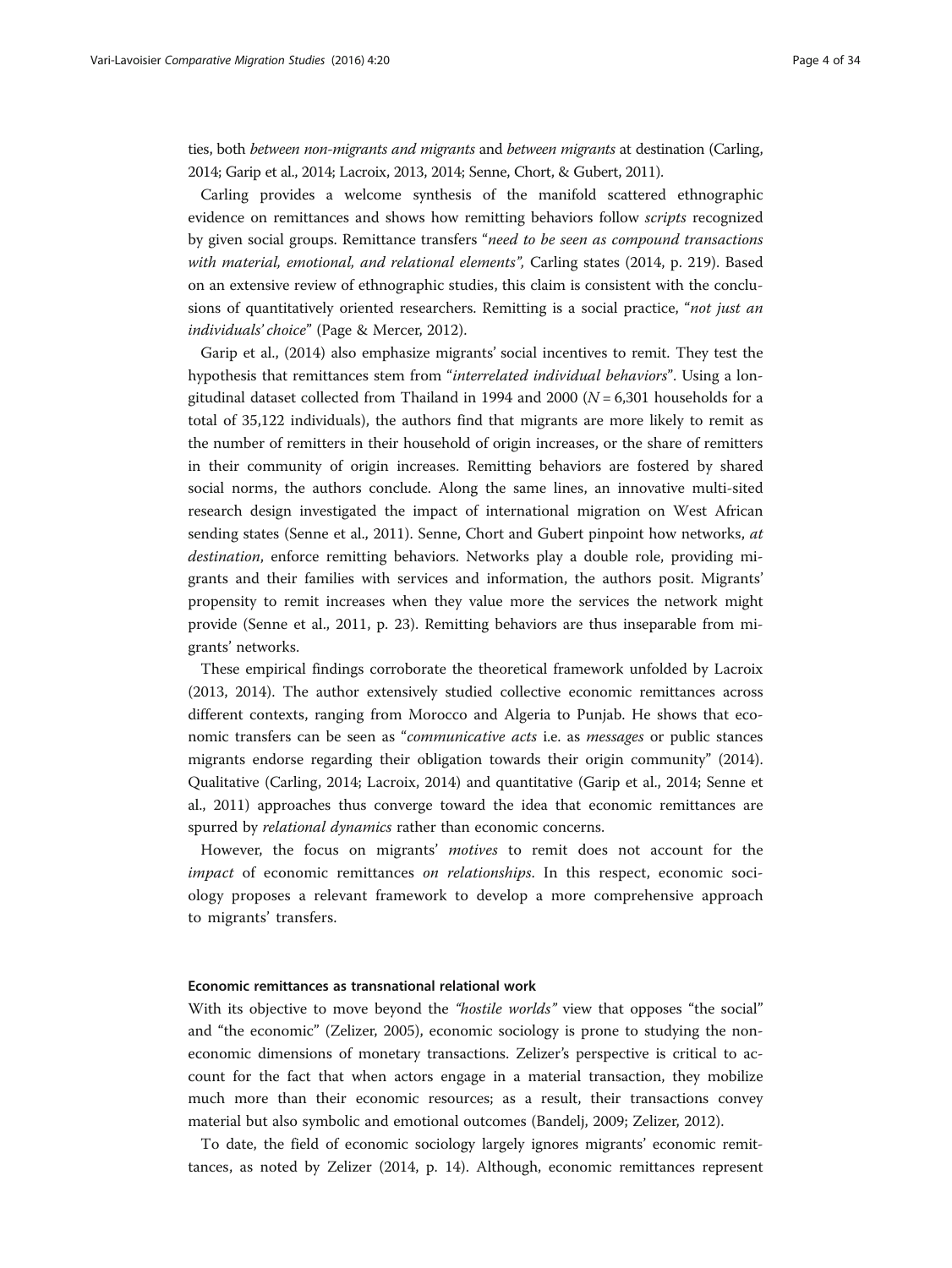perfectly the social nature of monetary transactions. As stated above, remittances are fostered by individuals' relationships at origin (Garip et al. [2014](#page-31-0)), and at destination (Senne et al. [2011\)](#page-33-0), they make sense in the context of a given social group (Carling [2008](#page-31-0), [2014](#page-31-0)) and they contribute to reaffirm migrants' belonging to their community of origin (Lacroix [2013](#page-32-0), [2014](#page-32-0)). As such, economic remittances are a telling illustration of the concept of "relational work" coined by Viviana Zelizer (Zelizer, [2005;](#page-33-0) Zelizer, [2011](#page-33-0)). Through economic transactions, participants "perform unceasing relational work. Far from a Monopoly game in which people deploy stylized cash in pursuit of their own individual advantage, we find participants investing effort in establishing, transforming, and sometimes terminating interpersonal relations" (Zelizer, [2014,](#page-33-0) p6). This perspective is germane to the analysis of the interpersonal consequences of monetary transactions. Economic sociologists further show that "to accomplish exchange, participants have to negotiate these economic-qua-social relationships. This activity […] has repercussions for economic and social equality or inequality between participants" (Bandelj, [2012](#page-30-0), p. 190).

This project states that drawing upon theoretical approaches to economic sociology enable us to encompass disparate but compatible findings on social remittances on the one hand, and on economic remittances on the other. This paper thus makes a significant theoretical contribution by connecting economic sociology and migration studies to illuminate the impact of migrants' transnational practices. It also confirms the benefits of combining qualitative and quantitative transnational data. Finally, it offers a welcome geographic extension to a literature on social remittances from which Africa remains largely absent.

## Second section: the Senegalese context

There is little empirical evidence to document the extent to which African migrants contribute to the circulation of ideas and practices from their host to their home countries, in spite of the predominant role of migrants in the economic and political life of the continent.

Yet, reports urging policy makers to leverage diaspora resources to improve development are manifold (Ratha, Mohapatra, Ozden et al., [2011](#page-33-0)). The potential impact of human mobility is considerable, given that African countries have over 30 million international migrants across the globe. Migrants' remittances to Africa exceeded US \$40 billion in 2010, providing a lifeline to the poor in many African countries (Ratha et al., [2011](#page-33-0)). Among the few countries accounting for a substantial share of remittances to Sub-Saharan Africa, Nigeria is the largest recipient (\$20 billion), followed by Senegal (\$1.4 billion), Kenya (\$1.2 billion), South Africa (\$1.0 billion), and Uganda (\$0.7 billion, see Ratha et al., [2011\)](#page-33-0). This paper focuses on the second largest recipient of official transfers in Africa: Senegal.

# A diasporic state, a diversification of destinations

The Senegalese state has evolved from an immigration country to an emigration country since the mid-seventies (Fall, Carretero, & Sarr, [2010\)](#page-31-0). If, initially, Senegalese emigrants were directed towards neighboring West African countries, they have increasingly made their way to Europe (Dia, [2010](#page-31-0)). As the former metropolis of Senegal, France is the historical destination of Senegalese emigrants in Europe. Senegalese migration to France started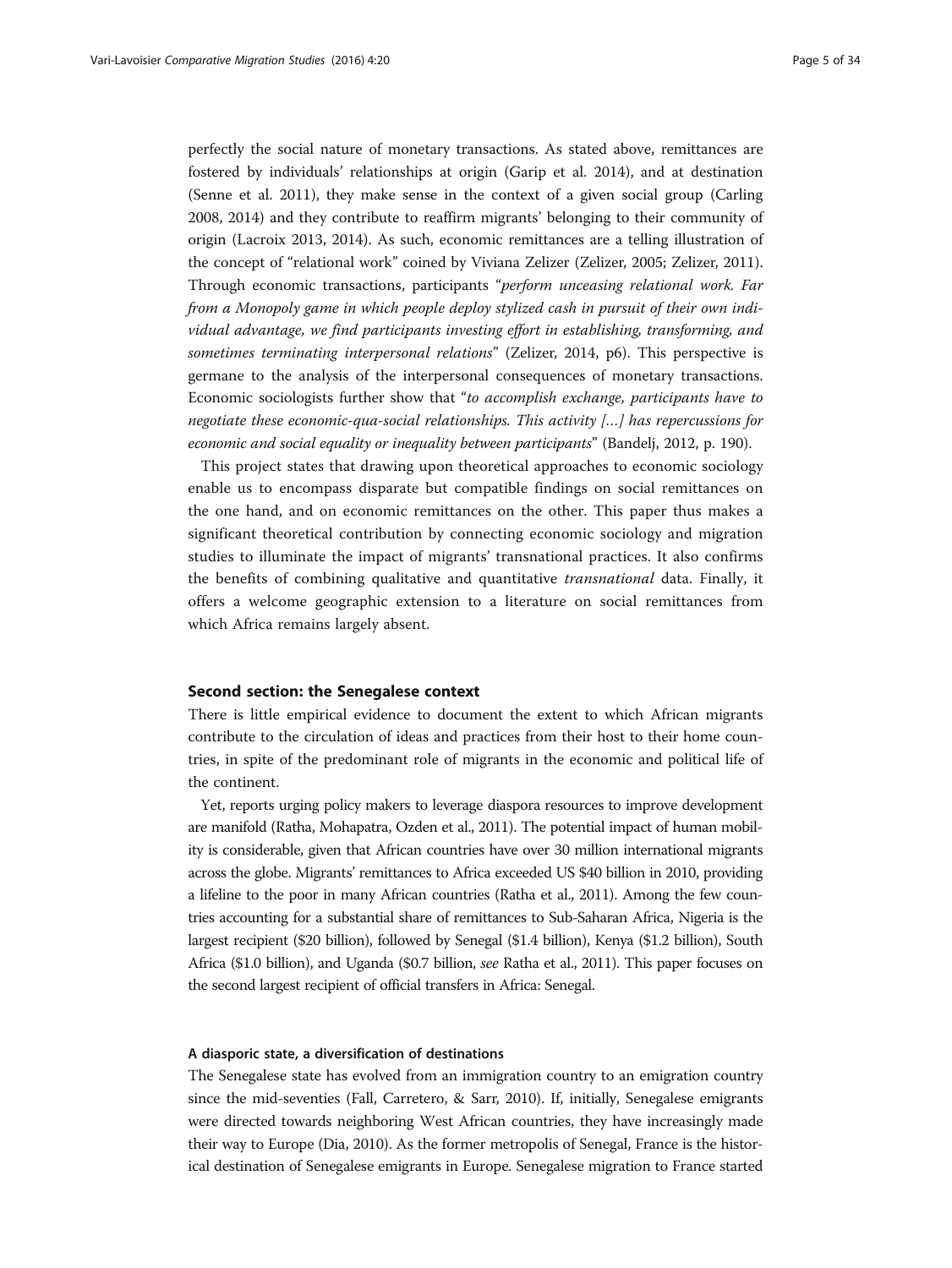to be numerically visible in the mid-sixties, as a result of the active recruitment of workers initiated by the French automobile industry (Pison, [1997;](#page-32-0) Robin & Richard, [2000\)](#page-33-0).

The Oil crisis in 1974 brought new restrictions on workers immigration in France, and stricter immigration laws were passed through the 1980's (Babou, [2008;](#page-30-0) Chen, [2013](#page-31-0)). As But, the figure of people leaving the country increased largely in the 1980's notably due to increasing economic difficulties in Senegal (Bruzzone, Gueye, & Sarr, [2006](#page-31-0)). New destinations emerged since: Italy became a major destination in the 1980's, followed by Spain in the 1990's (Lessault & Flahaux, [2014,](#page-32-0) p. 62).

#### Always further: Senegalese migration to the U.S.

The Senegalese started coming to the United States during the mid-eighties. The number of Senegalese immigrants who arrived in the United States had a higher growth after the devaluation of the CFA currency in Senegal in 1990 (Babou, [2008,](#page-30-0) p. 158; Chen, [2013,](#page-31-0) p. 87). A series of legal dispositions benefited these new immigrants. The Amnesty Law of 1986 permitted undocumented Senegalese immigrants to obtain legal status. Largely as a result of this amnesty, the number of Senegalese-born individuals in the U.S. census tripled from 801 in 1980 to 2,426 in 1990, reaching 10,215 individuals in the 2000 census (Beck, [2008](#page-31-0); Chen, [2013\)](#page-31-0) and 21,804 individuals in  $2012<sup>4</sup>$  (see below). The creation of the Diversity Immigrant Visa Program (also known as the Green Card Lottery) which provides visas to natives of countries deemed to have low rates of immigration to the U.S. also gave some momentum to Senegalese migration to the U.S. (Thomas, [2011\)](#page-33-0).

A large number of Senegalese migrants in the U.S. were initially rural migrants with little or no formal education, also known as "modou-modous" (Diop, [2008](#page-31-0); Kane, [2011](#page-32-0)). However the profile of Senegalese *émigrés* has diversified over time. Immigrants arriving in the U.S. since the nineties had more formal education; and a sizable number of those who arrived after the nineties were students pursuing higher education in American graduate or professional schools (Chen, [2013](#page-31-0)).

Today, little is known regarding Senegalese assimilation in the U.S., although African, along with Asians, have the fastest rates of immigration to the U.S. (Rumbaut, [2004](#page-33-0)). Given the social implications of these new trends, studies are needed to better understand the implications of contemporary African migration to the U.S. (Thomas, [2011](#page-33-0), p. 5). In particular, while the transnational economic practices of Senegalese migrants who settle in France have been studied since the nineties (Beauchemin, Hamel, Simon, & Héran, [2015;](#page-30-0) Delville, [1994](#page-31-0), [2011](#page-31-0)), the cross-border activities of those located in the U.S. remain to be explored.

## Dependence on migrants' remittances

This line of research is even more important given that, over the last decades, the Senegalese economy has become increasingly dependent on migrants' remittances. Official figures estimate that economic remittances account for 13 % of Senegalese GDP. These estimates do not account for the high proportion of transfers channeled by infor-mal operators (Charbit & Chort, [2006\)](#page-31-0)<sup>5</sup> but give a sense of the importance of remittances to the domestic economy. Over the period 2010-2012, remittances in Senegal equaled, on average, 52 % of exports of goods and services (World Bank, 2013) and have become the principal source of external financing for the Senegalese economy, far exceeding Foreign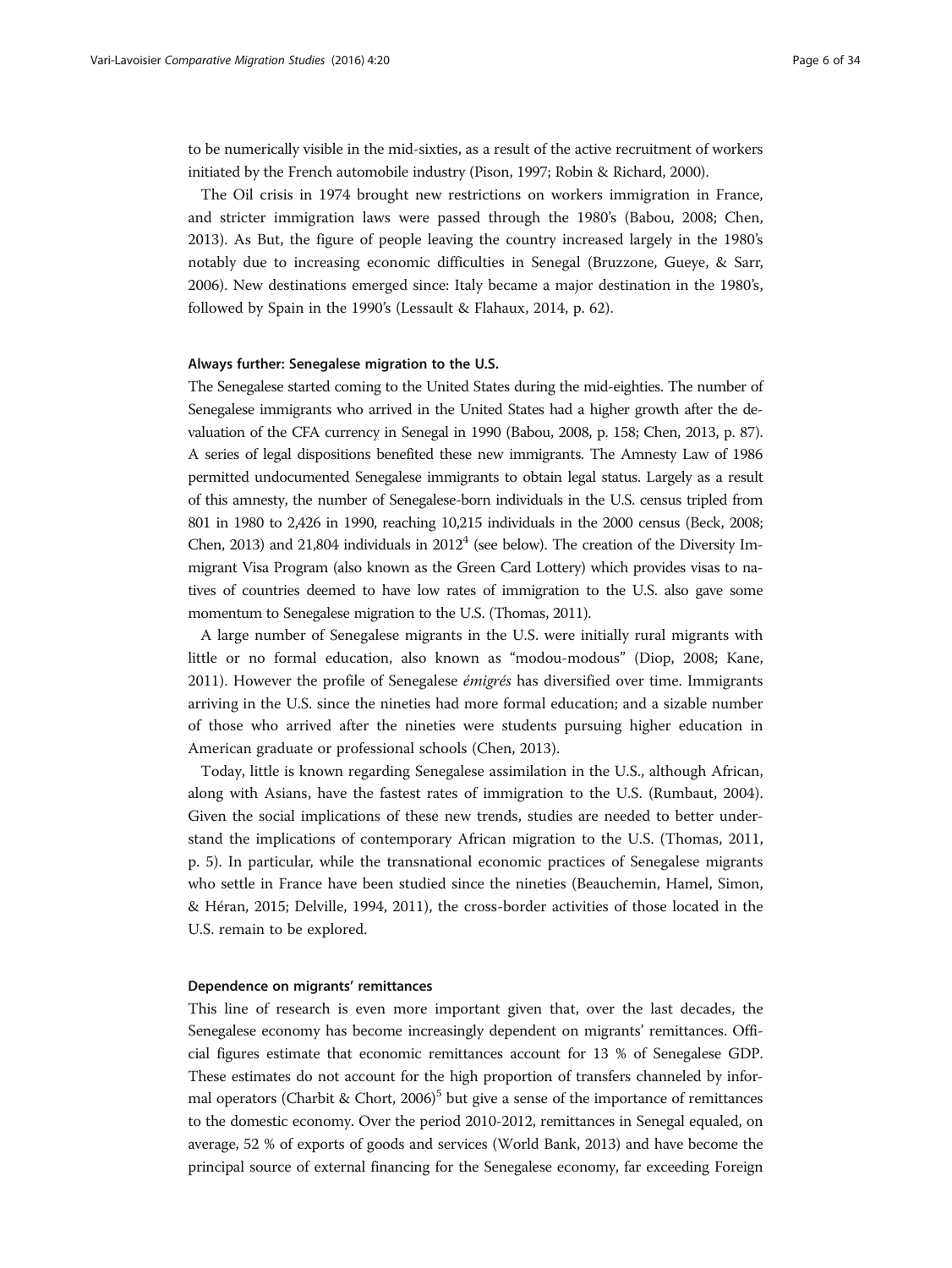Direct Investments, external borrowing, and official development assistance (Cisse, [2011](#page-31-0)). Senegalese migrants send money back home from all over the world, but OECD countries remain the first source of remittances (see Tables [9](#page-18-0) and [10](#page-19-0)). Arguably, nowadays, "the true driver of Senegal's economy is migrants' income" (Dahou & Foucher, [2004](#page-31-0)).

## From the economic to the political role of Senegalese expatriates

Given the importance of remittances in Senegalese national economy, the topic of migration has emerged as an increasingly prominent topic in the political discourse (Fall et al., [2010](#page-31-0); Gerdes, [2007\)](#page-31-0). As shown by Kapur and McHale (2005) across the globe, "the lucre of remittances" has led politicians to court their diaspora (p. 154). While migration challenges territorial conception of citizenship and sovereignty, nation states increasingly implement institutional structures aiming at tapping the (economic) resources of their diaspora (see Gamlen, [2014;](#page-31-0) Kuznetsov, [2013;](#page-32-0) Pellerin & Mullings, [2013](#page-32-0)). In Senegal, this is perceptible through the creation of: The Ministry of Senegalese abroad in 2009; The "Senegalese Diaspora Foundation" in 2010; and the "Superior Council of Senegalese Abroad" in 2010 as well (see Ratha et al., [2011](#page-33-0), p. 177). In this respect, Senegal illustrates the broader tendency of origin states to pursue development by establishing institutions promoting emigrants' implication in national politics (Gamlen, [2014](#page-31-0)). This institutionalization of the role of "residents abroad who are economically, socially and politically engaged in their country of origin" (Østergaard-Nielsen, [2003,](#page-32-0) p. 762) prompted political parties to court migrants in various destinations.

## Political context of the 2012 presidential election

Senegal's last elections illustrate the expansion of transnational political practices. Since 2000, the major electoral campaigns were organized not only in Senegal but also in major migrants' countries of settlement, notably the United States and France: "Ten per cent of Senegal's population live and work abroad, making them an important constituency for Senegalese politicians" (Salzbrunn, [2004\)](#page-33-0).

Box: Some Context

Senegal is considered as one of the most stable political democracies in Africa and is hailed for its long history of participating in mediation and peacekeeping in the region (World Factbook, [2013](#page-33-0)).

Since its Independence (on April 4<sup>th</sup>, 1960) the country has neither suffered any coup d'Etat, nor been under authoritarian rule. From 1960 to 1980, the country was ruled by Leopold Sédar Senghor under de facto oneparty rule (Beck, [1997,](#page-31-0) pp. 8–10). When Léopold Sédar Senghor retired in 1980 he handed over power to Abdou Diouf. Successfully reelected in 1983, 1988, and 1993, Abdou Diouf lifted political restrictions and legalized several opposition political parties between 1980 and 2000 (Beck, [1997,](#page-31-0) pp. 14-18).

After two defeats (in 1988 and 1993), Abdoulaye Wade<sup>7</sup> won the 2000 Presidential election. The subsequent peaceful transfer of political power between parties was praised as a "real democratic progress" (Fall et al., [2010,](#page-31-0) p. 9), confirming the maturity of Senegalese democracy. Nonetheless, A. Wade's approach has been doomed as "dynastic" (Mbow, [2008,](#page-32-0) p. 156), especially after his reelection in 2007 (Diop, [2010;](#page-31-0) Fall et al., [2010](#page-31-0), p. 7; Mbow, [2008](#page-32-0), p. 158). President Wade notably amended the Senegalese Constitution over a dozen times to weaken the opposition and increase the executive power (World Factbook, [2013](#page-33-0)). For instance, the Constitution has been amended to allow A. Wade to run for a third mandate in the 2012 Presidential election, despite the constitutional two-term limit (Chen, [2013\)](#page-31-0). Macky Sall President

Wade's intention to run for a third term encouraged critics. Throughout 2011 and early 2012, those opposed to Wade's candidacy organized demonstrations. Despite apprehension about escalating public unrest, the first round of the presidential election took place on February 2012 without incident.

Macky Sall finished second in the first round, with 26.6 % to Abdoulaye Wade's 34.8 %. However, more than a dozen other contenders had united behind Macky Sall, urging their followers to vote for the challenger. The second run was held on March 25, 2012 and Macky Sall won 66.8 % of the votes. Abdoulaye Wade quickly conceded his defeat.<sup>8</sup>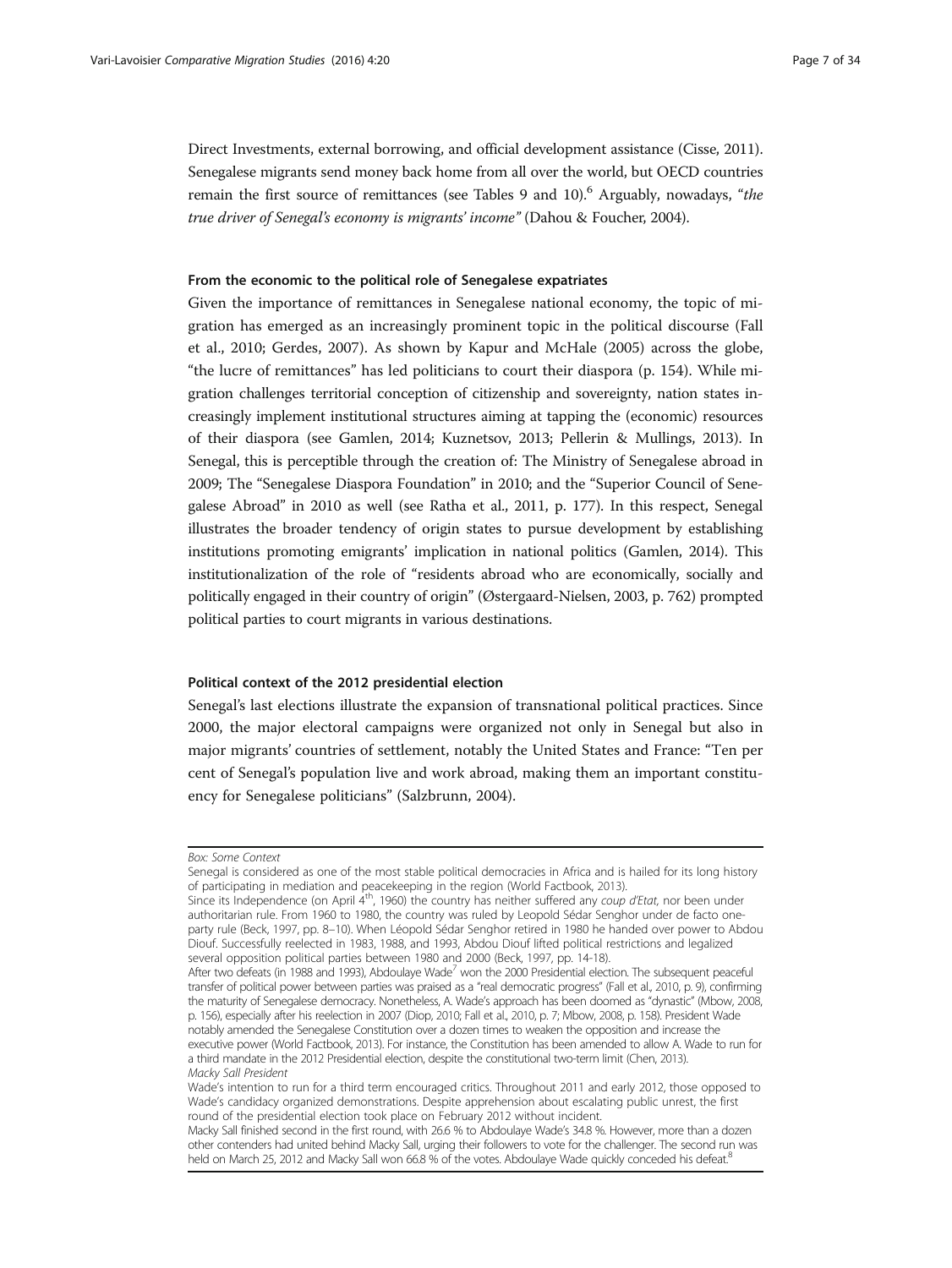<span id="page-7-0"></span>Many observers underlined that the diaspora played a key role both in "ensuring Macky Sall's presidential victory and in consolidating Senegal's democracy" (Chen, [2013\)](#page-31-0). The defeated president himself claimed that "he did not win the first round of the presidential election because "the Occident campaigned against him", designating in particular the U.S. and France."<sup>9</sup> As a matter of fact, part of the electoral campaign was organized in these two countries. Paris and New York were considered "key battlegrounds" in the last Senegalese presidential campaigns, because they are "strong symbols of the winds of change" (Salzbrunn, [2004](#page-33-0), p. 6). The number of electors registered on voting lists abroad is low (about 3.4 % of the total, see Dedieu, Chauvet, Gubert, Mesplé-Somps, & Smith [2014\)](#page-31-0) but the candidates expected to trigger an avalanche that would impact subsequent elections back in Senegal. Expatriates have become "ambassadors and vote multipliers" for Abdoulaye Wade in 2000 (Salzbrunn, [2004](#page-33-0), p. 10) and more recently for Macky Sall in 2012.

Official results confirm this hypothesis: the newly elected president Macky Sall benefited from a large support among expatriates. In the first round, Abdoulaye Wade was in the lead in Senegal but only in second place in France and third place in the United States, winning less than 20 % of the ballots cast in these two countries.<sup>10</sup> In the second round, A. Wade lost by an even greater margin abroad. In France, Macky Sall won with 84 % of the votes and in the U.S., he won with 82.5 % of the votes, $^{11}$  compared to 65.8 % in Senegal (Dedieu et al., [2014,](#page-31-0) p. 70). In spite of these striking differences, to date, neither journalists nor academics can "provide an explanation for why the diaspora vote significantly magnifies national tendencies" (Dedieu et al., [2014](#page-31-0)).

This paper unravels the channels through which expatriates participate in the political life of their country through the analysis of three complementary sources of data.

# Third section: data and methods

This project combines (1) qualitative data, (2) survey data, and (3) census data.

# Qualitative data collected both at origin and at destination

The qualitative evidence analyzed in this paper was collected from France and Senegal, between 2008 and 2012. A first pilot (2009) served as a basis for a collective data collection (2011 – 2012).

Box: A pilot (2009 – 2010)

In September 2009, I started my fieldwork in a Hometown Association (HTA) created in 1979 by villagers from Diarama, a small town in the Senegal River Valley. I attended multiple meetings and events organized by the HTA, and conducted interviews with members involved in the HTA, starting with the leaders and extending to members of various levels of involvement, and their relatives. After 1 year of fieldwork in France, I wrote my master thesis on the French chapter of this hometown organization.

In September 2010, I started my PhD (at the Ecole Normale Superieure de Paris). In order to pursue the ethnography of this organization, I moved to Senegal, dividing my time between Dakar and Diarama over the course of twenty two months. At the same time, I took an active part in the implementation of the TIMME project, which aimed at replicating this approach in order to collect qualitative data from other migrants' organizations.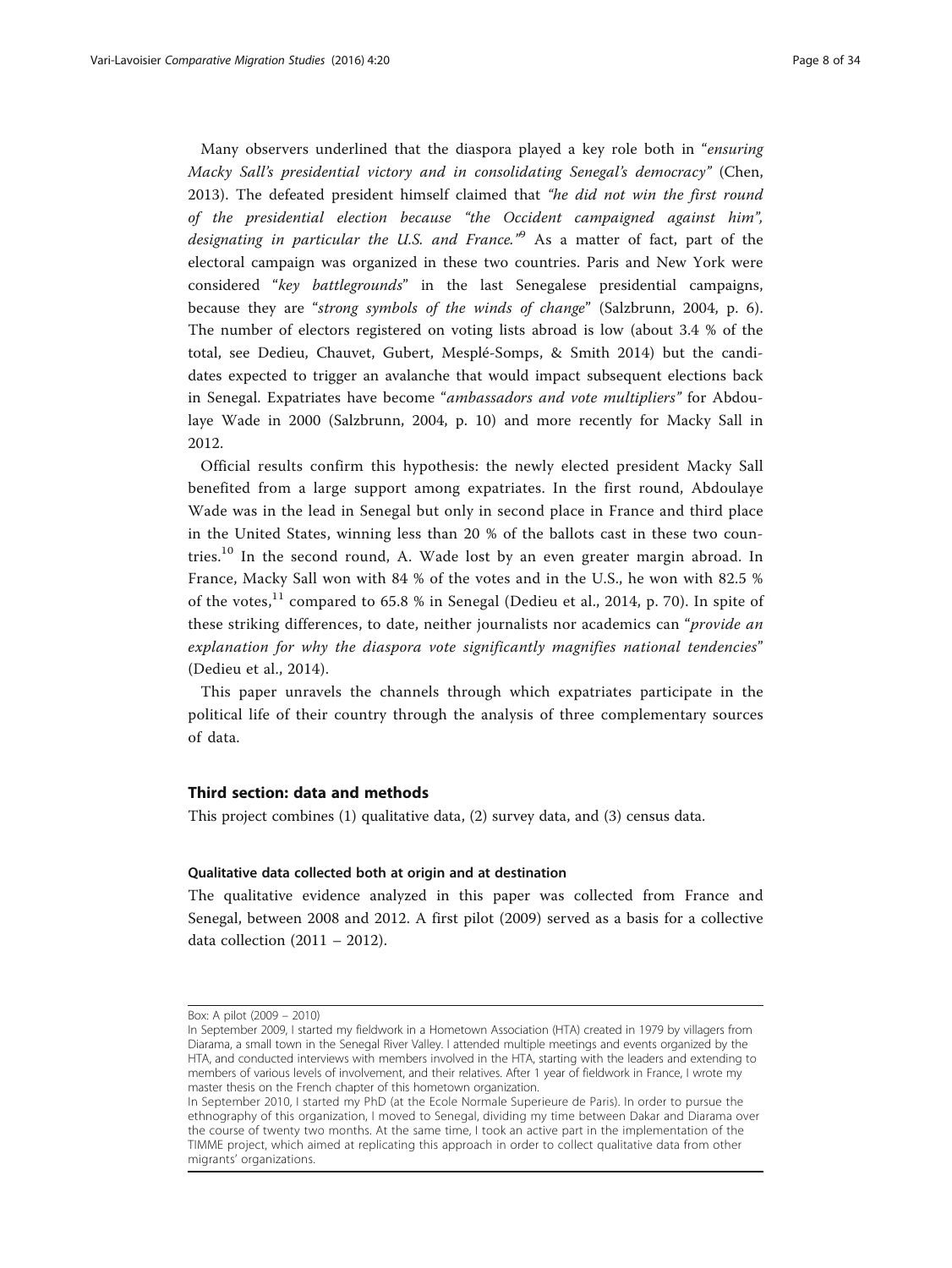The institute of Research for Development funded and coordinated the implementation of an original data collection: The TIMME $^{12}$  project. Its research design combined quantitative and qualitative methods to collect "a body of data with greater reliability and more internal validity than could be achieved using either method alone" (Massey & Zenteno, [2000\)](#page-32-0).

First, we analyzed a quantitative database to gain insights on the universe of hometown associations (HTA's) created by and for Senegalese migrants living in France and in Italy. To do so, we used an innovative transnational quantitative database: the survey MIDDAS.<sup>13</sup>

300 Senegalese migrants in France and 302 Senegalese migrants in Italy were interviewed during 2009 using common sampling methodology and questionnaire (see Senne et al., [2011](#page-33-0) Detailed information on migrants' personal networks in France and Italy has been recorded together with data on remittances, savings, investment projects, and migrants' individual characteristics. Senegalese migrants living in Europe answered a dozen of questions concerning their eventual participation to Hometown Associations (HTAs) in their host country.

We drew upon this quantitative data to identify case studies of migrants' organizations to be studied in depth. These structures were chosen for their representativeness, as we were convinced that the question of "societal significance" cannot be "completely divorced from the question of "statistical significance"" (Fitzgerald, 2006, pp. 15-16).

Third, we identified the chapters of those organizations, in France, in Dakar, and in the villages of origin. We established two teams of ethnographers, one in France and one in Senegal. The fieldwork started in September 2011 with parallel inquiries in the Senegalese and French chapters of the selected migrants' organizations.

After eight months, both French and Senegalese research teams met in Senegal (see picture). The last phase of fieldwork was realized by bi-national duos of ethnographers in Dakar and in the different villages of intervention of these HTAs. Finally, we analyzed these data jointly and this cross-analysis of data by Senegalese and French ethnographers significantly advanced our understanding of economic and social remittances (Gubert, Mesplé-Somps, Sané, & Vari-Lavoisier, [2016](#page-31-0)).

The importance of assessing the extent to which our qualitative results reflect larger patterns motivated the design of a second phase of the project: a transnational exit poll.

#### A transnational exit poll (Paris – New York – Dakar): "Sondage sortie des urnes"

This quantitative survey was conducted by economists and sociologists who cooperated to develop interdisciplinary research designs adapted to our research questions on social transfers. This data collection was fully financed, designed, and implemented by the research center DIAL (Institute of Research for Development, Paris, France).<sup>14</sup>

This "Sondage sortie des urnes" (2012) consisted in a quantitative data collection: 923 Senegalese voters were interviewed on the day of Senegalese elections at the exit of polling stations. The first phase was realized on the day of the presidential elections (February 26, 2012) in the United States and in France (respectively 354 and 199 questionnaires were collected in Senegalese consulates of Paris and New York). The second phase was realized on the day of legislative elections (July  $1<sup>st</sup>$ , 2012) in France and in

Box: The MIDDAS survey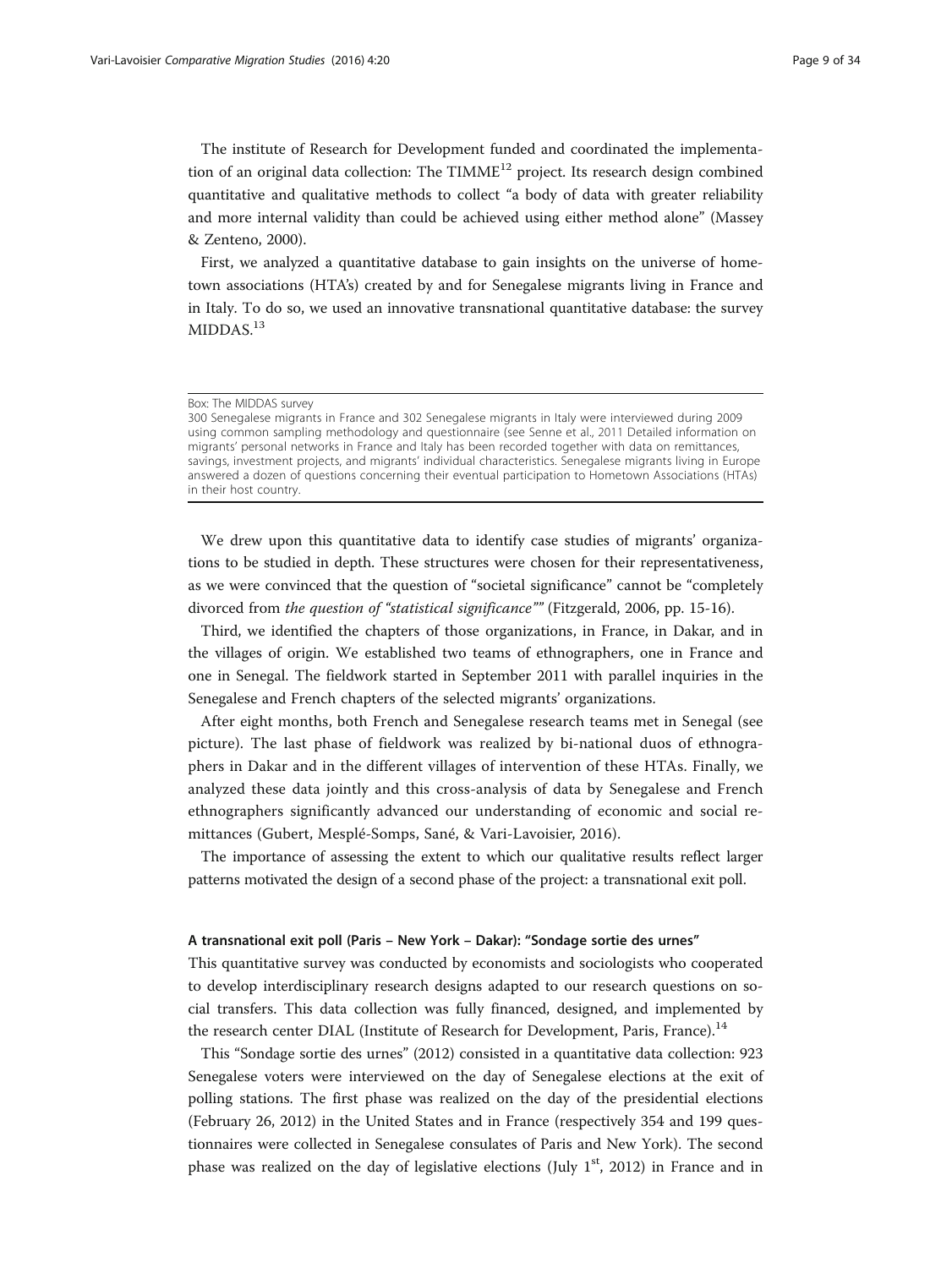Senegal (respectively 163 and 207 questionnaires were collected in Paris and Dakar). This paper compares the American sample ( $N = 199$ ) with the French sample ( $N = 558$ ); it makes use of the data collected in Senegal ( $N = 163$ ) to conclude.

Four main sections questioned Senegalese voters on their socio-demographic characteristics, the intensity of their transnational connections, their political or associative engagement, and their social transfers. This design enables me to compare how profiles, trajectories, and political behaviors differ according to the destination country – as well as to study how these variations mediate migrants' influence on their homeland.

This survey presents advantages, such as its transnational design, prone to compare the transnational practices of Senegalese-born migrants in two destination countries, and to confront migrants' and non-migrants' responses, notably regarding the influence exerted by migrants on their relative at origin. However this survey also presents serious limits: the limited sample size, on the one hand; and the lack of representativity of voters, on the other. The population of voters is likely to be non-randomly selected; this might induce a bias in our analysis of migrants' political practices.

# Census American data and nationally representative French data on Senegalese-born population in each country

To put into perspective the results of this exit poll survey, I compare each subsample (collected in France and in the U.S.) with the general population of Senegalesemigrants located in both countries.

For the U.S., I analyze data compiled by the Census Bureau: the American Community Survey<sup>17</sup> provides exhaustive data on the population of Senegalese-born migrants living in the United States (estimates for the period 2011-2013). The total sample comprises 312,861,723 foreign-born individuals officially registered in the U.S., including 21,804 Senegalese-born individuals.<sup>18</sup> This dataset covers basic sociodemographic characteristics, as well as detailed information regarding housing conditions, earnings, and occupation.

For France, I analyze a survey conducted by two national statistical agencies  $(INED<sup>19</sup>$  and  $INSEE<sup>20</sup>)$  in 2008. This survey closes the gap, largely acknowledged, in data availability on immigrants (of first and second generations) in France. It is based on a sample of 21,761 individuals aged from 18 to  $60<sup>21</sup>$  This sample is representative of the whole population living in metropolitan France: the 2007 census was used as sampling frame for the TeO survey and the data were weighted to produce nationally representative estimates.<sup>22</sup>

Three indicators aim at measuring migrants' influence on their relatives:

<sup>(1)</sup> migrants' involvement in the 2012 presidential campaign<sup>1</sup>

<sup>(2)</sup> migrants' propensity to give voting recommendations to their relatives in Senegal<sup>16</sup>;

<sup>(3)</sup> non-migrants' propensity to take migrants' voting recommendations into account (see Table [14](#page-28-0) for wording of the questions and the construction of the variables of interest).

The independent variables are: basic sociodemographic characteristics (age, sex, citizenship); respondents' educational attainment (diploma); respondents' occupation, income, and length of stay in the destination country; and, finally, the intensity of migrants' contact with their relatives at origin (see Table [14](#page-28-0) for the construction of the variables of interest and Table [3](#page-13-0) for descriptive statistics).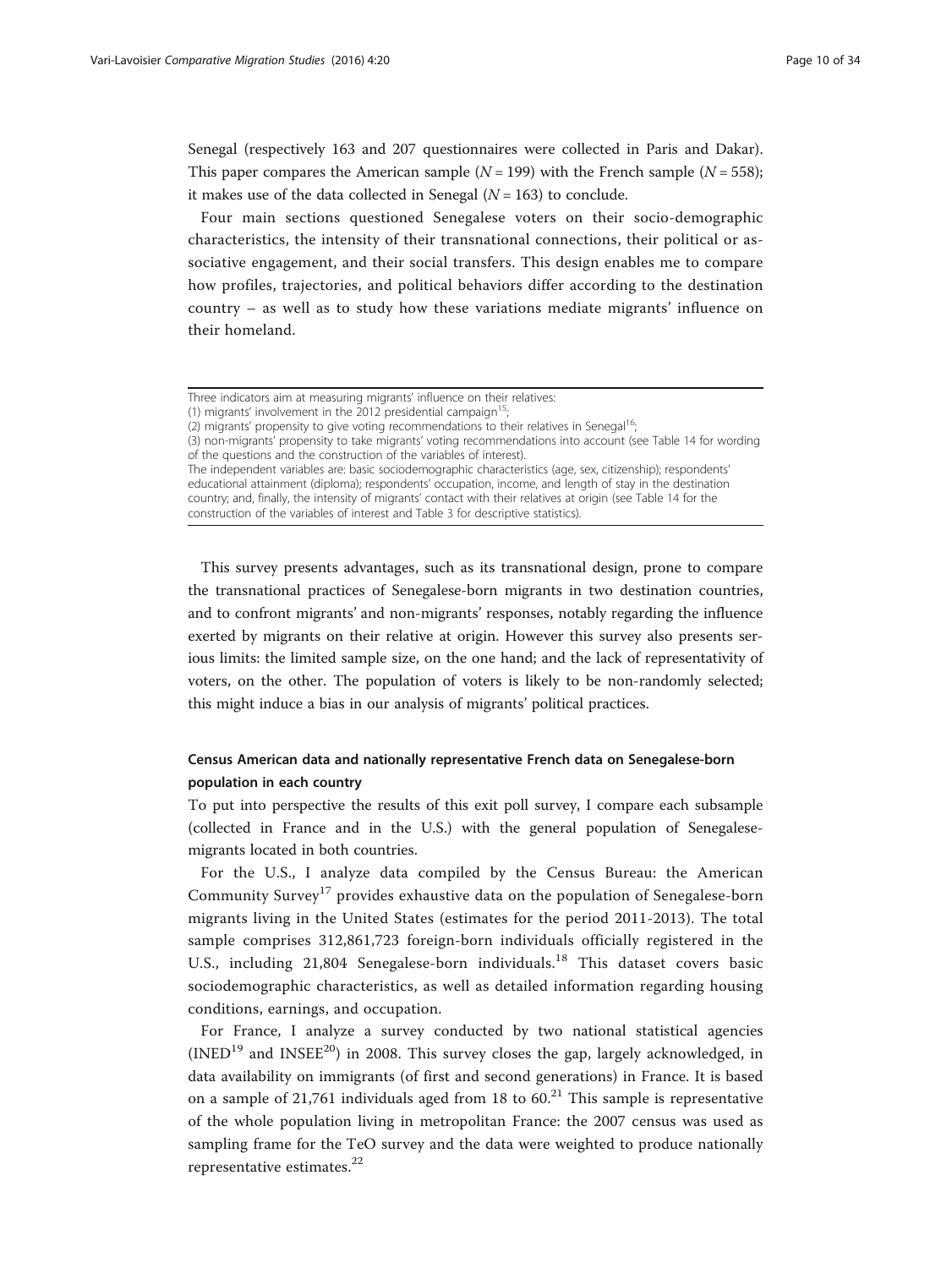The questionnaire covers a wide range of topics (education, employment, migration history, family structure, social relationships, etc.). In addition, the questionnaire includes a module on relationships with the origin country. The data thus contains a great variety of indicators of integration, assimilation, and transnational activities.

#### Fourth section: from political to economic transnationalism

A comparative lens discloses that, despite different sociodemographic profiles, Senegalese migrants living in the U.S. and in France exhibit a similarly high propensity to engage in cross-border political and economic activities.

# Comparing the general profile of Senegalese-born individuals living in France and in the U.S. The determinants of transnational political participation

The historical links between France and Senegal are still perceptible through the size of the Senegalese diaspora, three times more important in the former metropolis than in the U.S. (see Tables [1](#page-11-0) and [2\)](#page-12-0). Also Senegalese immigration to the U.S. is more selective than immigration to France (62.6 % of emigrants living in the U.S. have at least some college while only 45.2 % of those living in France attended college). It gives credence to the idea that France has become a less attractive destination, in particular for elites, due to the growing impression that Senegalese-born migrants tend to be "déclassés" (Gueye, [2001](#page-31-0), p. 130) and are discriminated against when it comes to employment or housing (Beauchemin et al., [2015](#page-30-0), pp. 383–412).

As a matter of fact, "African migrants in general" are underrepresented amongst French "political or economic decision-makers" (Salzbrunn, [2004](#page-33-0), p. 471). This can be especially frustrating for a population prone to engaging in political activities. Sub-Saharan migrants are indeed eager to participate in the political life of their country of destination when they are given the opportunity to do so. The TeO dataset (cf. supra) allows us to compare the electoral participation of individuals born in more than seventy countries, who are living in France today. The results indicate among foreign-born individuals who are entitled to vote (possessing the French nationality), migrants coming from Sub-Saharan Africa are more inclined to participate in French elections (amongst foreign-born individuals entitled to vote, 85.6 % of migrants coming from West Africa voted at least once in France, compared to 58.7 % of individuals originating from other European countries, see Table [3](#page-13-0)).

Migrants who vote in their destination country are also more likely to vote in their country of origin: 33.8 % of migrants who voted at destination also voted in their home country, while 30.8 % of those who did not vote in France participated in elections abroad (respectively 78.1 % and 70.6 % if we restrict the analysis to individuals possessing the French nationality, see Table [4](#page-14-0)).

This "cumulative participation" suggests that "electoral mobilisation in host countries helped to consolidate electoral mobilisation in countries of origin", advances Dedieu et al. [\(2014\)](#page-31-0) who recently looked at Senegalese political practices. Exploring the determinants of transnational voting behaviors, the authors show that, compared to the general population of Senegalese migrants, Senegalese voters tend to be better-educated and more integrated at destination. For instance, almost half of the individuals who voted at destination (47 %) had attended college, while this group only represents a quarter of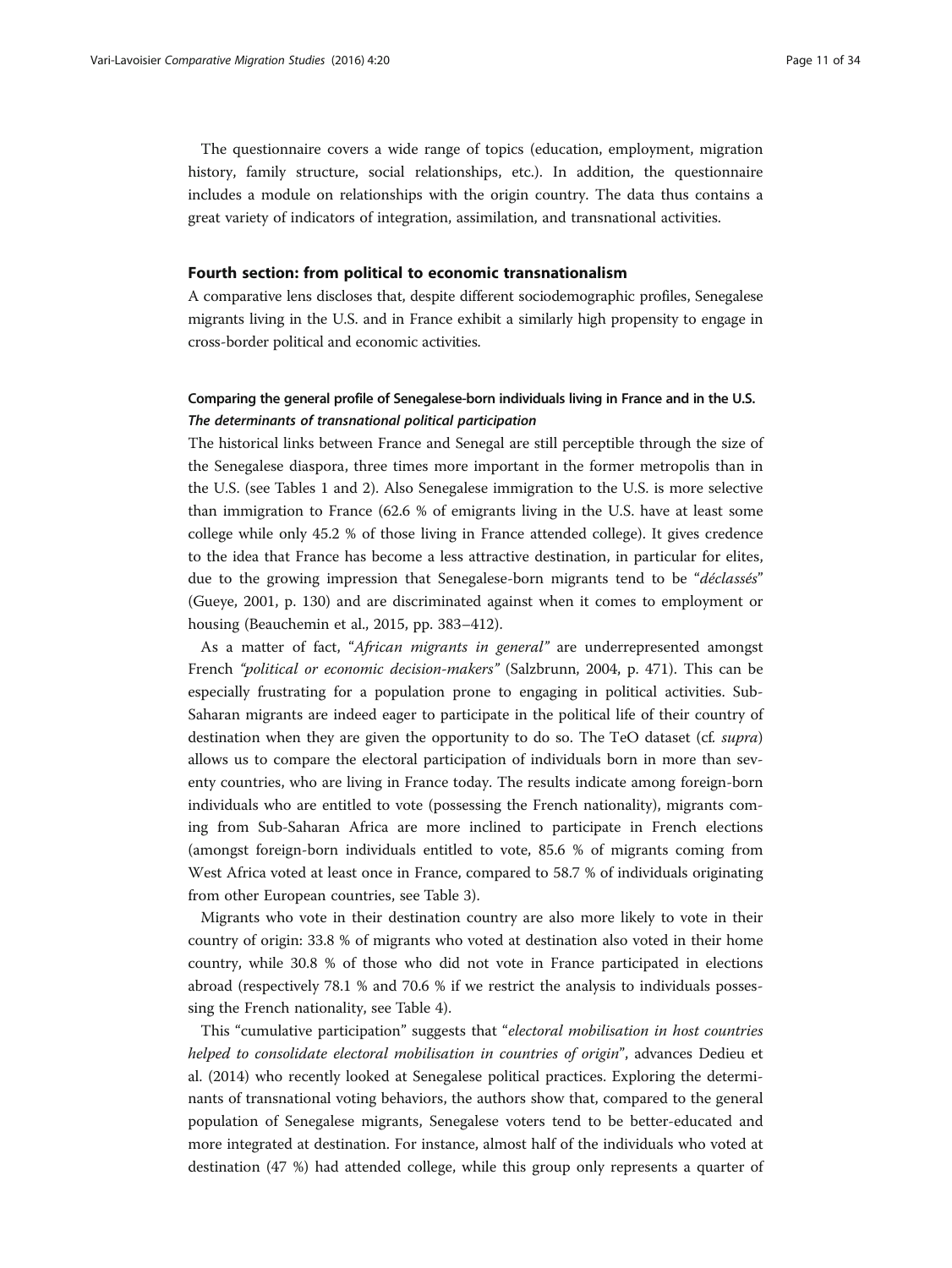|                                                               | Census data |         |
|---------------------------------------------------------------|-------------|---------|
|                                                               | $USA^a$     | Franceb |
| Sex and age                                                   |             |         |
| Total population (N)                                          | 21,804      | 71,119  |
| Male (%)                                                      | 60.1        | 57.3    |
| Female (%)                                                    | 39.9        | 42.7    |
| Marital status                                                |             |         |
| Population 15 years and over (N)                              | 21,182      | 61,925  |
| Now married (inc. separated, %)                               | 58          | 60      |
| Widowed (%)                                                   | 1.3         | 1.9     |
| Divorced (%)                                                  | 9.0         | 3.5     |
| Never married (%)                                             | 29.7        | 34.6    |
| Educational attainment                                        |             |         |
| Population 25 years and over (N)                              | 18,519      | 60,882  |
| Less than high school diploma (%)                             | 16.9        | 23.0    |
| High school graduate (includes equivalency, %)                | 20.5        | 31.8    |
| Some college or associate's degree (%)                        | 29.3        | 13.9    |
| Bachelor's degree and above (%)                               | 33.3        | 31.3    |
| Years of arrival                                              |             |         |
| Population born outside the United States/France (N)          | 21,804      | 71,119  |
| Entered 2010 or later for the US/2007 or later for France (%) | 12.2        | 6.27    |
| Entered 2000 to 2009/2000 to 2007 (%)                         | 41.8        | 27.7    |
| Entered before 2000 (%)                                       | 46.1        | 24.1    |
| Entered 1990 to 2000 (%)                                      |             | 23.0    |
| Entered before 1980 (%)                                       |             | 11.9    |
| NR (%)                                                        |             | 6.9     |
| Employment status                                             |             |         |
| Population 16 years and over (N)                              | 21,141      | 71,119  |
| Employed (%)                                                  | 69.7        | 57.7    |
| Unemployed (%)                                                | 6.3         | 12.9    |
| Not in labor force/unknown (%)                                | 23.5        | 29.4    |

#### <span id="page-11-0"></span>Table 1 General population and voters sample

Sources: <sup>a</sup> Census bureau, American Community Survey (2013). <sup>b</sup> INED, Trajectoires et Origines (2008)

the total reference population of Senegalese migrants (24 %). This contribution underlines that transnational voting behaviors are correlated with the same "heavy" socioeconomic variables than national electoral participation: education, employment, and income (Dedieu et al., [2014,](#page-31-0) p. 67). These findings are in line with previous studies underscoring that migrants' propensity to engage in transnational activities is a function of their assimilation at destination (Guarnizo, Portes, & Haller, [2003](#page-31-0); Itzigsohn & Saucedo, [2002](#page-32-0); Levitt, [1998;](#page-32-0) Portes, Guarnizo, & Haller [2002;](#page-32-0) Portes & Zhou, [2012](#page-33-0)).

To date, most studies relate transnational practices to migrants' trajectories at destination or to the characteristics of their community at destination (see Martiniello & Lafleur, [2008](#page-32-0) for a review of the literature). This paper expands upon these findings by showing that political participation is irreducible to socioeconomic determinants. We need to factor in individuals' agency. Migrants'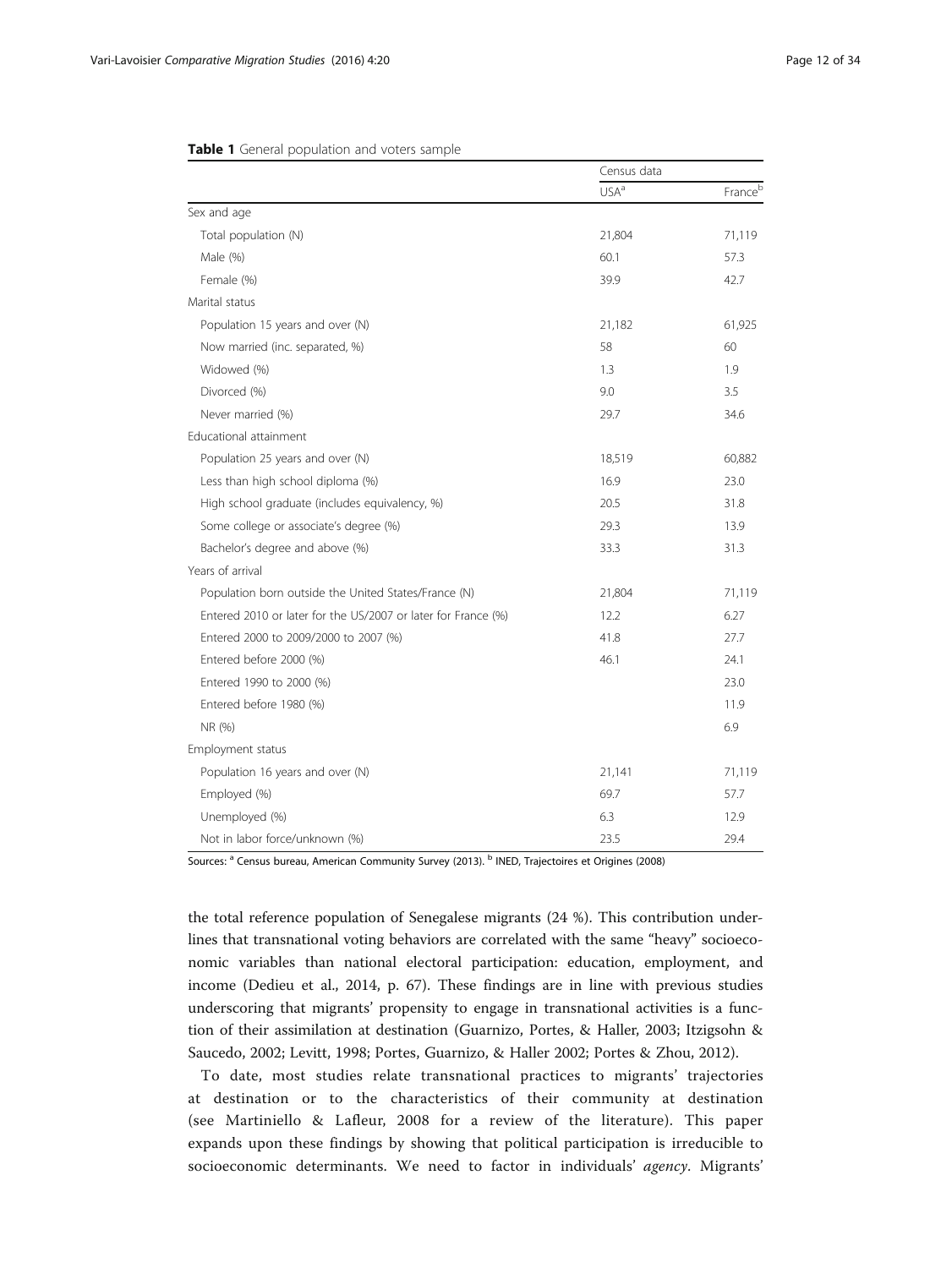# <span id="page-12-0"></span>Table 2 Transnational political practices (descriptive statistics)

|                                                               | USA <sup>a</sup> | France <sup>a</sup> | Pooled <sup>a</sup> |
|---------------------------------------------------------------|------------------|---------------------|---------------------|
| Sex and age                                                   |                  |                     |                     |
| Total population (N)                                          | 196              | 558                 | 754                 |
| Male (%)                                                      | 71.4             | 72.4                | 72.1                |
| Female (%)                                                    | 28.6             | 27.6                | 27.9                |
| Marital status                                                |                  |                     |                     |
| Population 15 years and over (N)                              | 196              | 558                 | 754                 |
| Now married (inc. separated, %)                               | 66.3             | 60.8                | 0.6                 |
| Widowed (%)                                                   | 1                | 1.4                 | 1.3                 |
| Divorced (%)                                                  | 6.5              | 4.6                 | 5.1                 |
| Never married (%)                                             | 24.6             | 31.7                | 29.9                |
| Educational attainment                                        |                  |                     |                     |
| Population 25 years and over (N)                              | 196              | 558                 | 754                 |
| Less than high school diploma (%)                             | 26.1             | 20.9                | 22.2                |
| High school graduate (includes equivalency, %)                | 10.6             | 21.2                | 18.4                |
| Some college or associate's degree (%)                        | 30.2             | 22.5                | 24.5                |
| Bachelor's degree and above (%)                               | 33.2             | 35.5                | 34.9                |
| Years of arrival                                              |                  |                     |                     |
| Population born outside the United States/France (N)          | 196              | 558                 | 754                 |
| Entered 2010 or later for the US/2007 or later for France (%) | 27.6             | 18.0                | 20.5                |
| Entered 2000 to 2009 / 2000 to 2007 (%)                       | 16.6             | 28.3                | 25.3                |
| Entered before 2000 (%)                                       | 34.2             | 19.4                | 23.3                |
| Entered 1990 to 2000 (%)                                      | 9.5              | 14.4                | 13.2                |
| Entered before 1980 (%)                                       | 0.5              | 12.8                | 9.6                 |
| NR (%)                                                        | 11.6             | 7.0                 | 8.2                 |
| Employment status                                             |                  |                     |                     |
| Population 16 years and over (N)                              | 196              | 558                 | 754                 |
| Employed (%)                                                  | 78.7             | 78.1                | 78.4                |
| Unemployed (%)                                                | 14.3             | 8.2                 | 11.2                |
| Not in labor force/unknown (%)                                | 7.0              | 14.7                | 10.8                |
| Citizenship                                                   | $\%$             | %                   | %                   |
| Senegalese only                                               | 81,7             | 60,8                | 66,2                |
| Dual citizenship                                              | 18,3             | 39,2                | 33,8                |
| Main motive for migrating (%)                                 |                  |                     |                     |
| Work                                                          | 25               | 12,8                | 16                  |
| Looking for work                                              | 14,4             | 15,3                | 15                  |
| Health issues                                                 | 0,5              | 0,6                 | 0,6                 |
| School/professional training                                  | 27,1             | 42                  | 38,1                |
| Problems with your marriage                                   | 0,5              | 0,6                 | 0,6                 |
| Following/joining family members                              | 15,4             | 24,8                | 22,3                |
| Looking for independence                                      | 3,2              | 1,3                 | 1,8                 |
| Other reason                                                  | 13,8             | 2,7                 | 5,6                 |
| Transnational practices in two destination countries          |                  |                     |                     |
| Frequency of phone calls                                      |                  |                     |                     |
| No contact                                                    | 4,5              | 3                   | 3,4                 |
|                                                               |                  |                     |                     |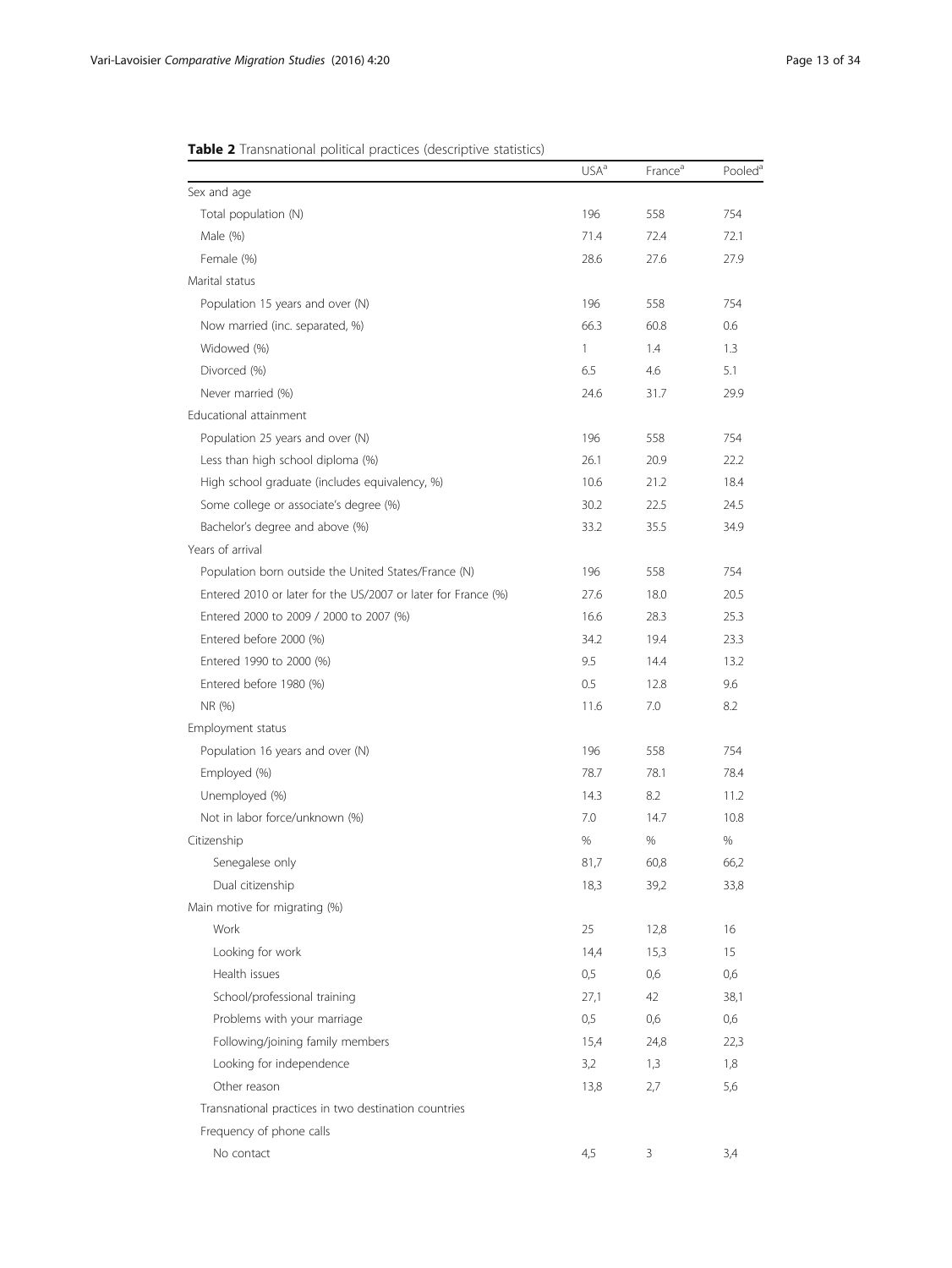<span id="page-13-0"></span>Table 2 Transnational political practices (descriptive statistics) (Continued)

| Daily                                                                  | 16,6      | 22,5 | 20,9  |
|------------------------------------------------------------------------|-----------|------|-------|
| Weekly                                                                 | 41,2      | 49,6 | 47,4  |
| Monthly                                                                | 1         | 19,6 | 14,7  |
| <b>NR</b>                                                              | 36,7      | 5,3  | 13,6  |
| Frequency of visits                                                    |           |      |       |
| Never                                                                  | 16,6      | 9,3  | 11,2  |
| At least once a year                                                   | 5,1       | 11,4 | 9,7   |
| At least once in the past                                              | 33,7      | 70,2 | 60,7  |
| <b>NR</b>                                                              | 44,7      | 9,1  | 18,4  |
| Send economic remittances                                              |           |      |       |
| No                                                                     | 20,6      | 19,6 | 19,9  |
| Yes                                                                    | 79,4      | 80,4 | 80,1  |
| Own land/house in Senegal                                              | 60,3      | 51   | 53,4  |
| Own a business in Senegal                                              | 15,1      | 11,8 | 12,6  |
| Plan to return to live in Senegal                                      | 74,9      | 73,4 | 73,8  |
| Vote in the country of destination if double citizenship ( $N = 256$ ) | 75        | 71,4 | 71,9  |
| Vote in Senegal (N= 754)                                               | 58.3      | 40   | 42.6  |
| Vote at destination - for dual citizenship holders                     | <b>No</b> | Yes  | Total |
| <b>No</b>                                                              | 40,1      | 11,9 | 28,1  |
| Yes                                                                    | 59,9      | 88,1 | 71,9  |
| N (Obs.)                                                               | 196       | 558  | 754   |

Source: Institut de Recherche pour le Développement, DIAL, "Sondage Sorties des Urnes" (SSU, 2012). <sup>a</sup> Institut de Recherche pour le Développement, DIAL, "Sondage Sorties des Urnes" (2012)

transnationalism also reflects their personal projects, and notably their intentions to return to their homeland in the medium or long run.

Who are these transnational activists? The temporal dimension of transnational practices Migration scholars largely explored the spatial dynamics of migrants' transnationalism; "in contrast, little is said about the temporality of transnational practices" (Lacroix, [2015](#page-32-0), p. 11). This is all the more surprising that migrants' long term plans (and notably

| <b>Table 3</b> Political participation at destination by place of birth (TeO) |  |  |  |  |
|-------------------------------------------------------------------------------|--|--|--|--|
|-------------------------------------------------------------------------------|--|--|--|--|

| Vote in France |            |           |  |
|----------------|------------|-----------|--|
| No (%)         | Yes $(\%)$ | Total (N) |  |
| 26.6           | 73.4       | 752,154   |  |
| 34.3           | 65.7       | 161,480   |  |
| 14.4           | 85.6       | 8,529     |  |
| 29.6           | 70.4       | 32,738    |  |
| 37.2           | 62.8       | 26,790    |  |
| 24.9           | 75.1       | 30,505    |  |
| 41.3           | 58.7       | 26,324    |  |
| 25.8           | 74.2       | 32,550    |  |
| 303,174        | 767,899    | 1,071,073 |  |
|                |            |           |  |

Source: INED, Trajectoires et Origines (2008). Weighted estimates. Sample: foreign-born migrants (1st generation) possessing the French nationality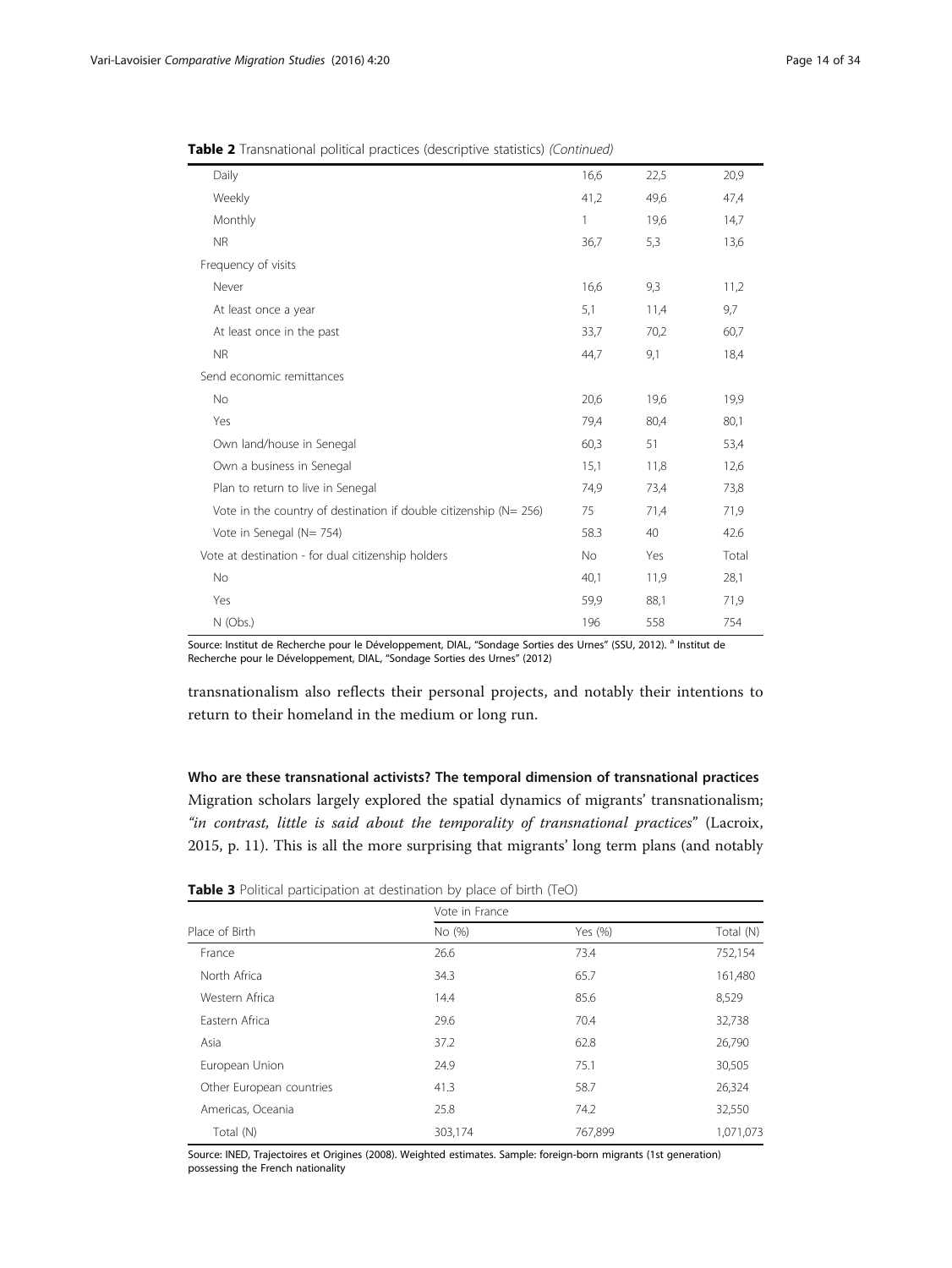| All foreign-born migrants          | Vote in the country of origin |         |           |
|------------------------------------|-------------------------------|---------|-----------|
| Vote in the country of destination | No (%)                        | Yes (%) | Total (%) |
|                                    | $\%$                          | $\%$    | %         |
| No (%)                             | 69.2                          | 66.2    | 68.7      |
| Yes (%)                            | 30.8                          | 33.8    | 31.3      |
| Total (N)                          | 2,259,040                     | 457,587 | 2,716,627 |
| Migrants with French citizenship   | Vote in the country of origin |         |           |
| Vote in the country of destination | No (%)                        | Yes (%) | Total (%) |
| No (%)                             | 29.4                          | 21.9    | 28.3      |
| Yes (%)                            | 70.6                          | 78.1    | 71.7      |
| Total (N)                          | 910.321                       | 160.752 | 1.071.073 |

<span id="page-14-0"></span>

Source: INED, Trajectoires et Origines (2008). Weighted estimates. Sample: foreign-born migrants aged 18 to 50

their intentions to return) shape individuals' trajectories at destination and their potential contribution to the development of their home countries (Flahaux, [2015](#page-31-0)). In an effort to account for the temporal dimension of migrants' engagement, I use the TeO dataset (see [Third section: data and methods\)](#page-7-0) to compare the transnational practices of migrants coming from more than the five continents. I assess the extent to which individuals' projects to either stay in their country of destination or return to their homeland shed light on their transnational commitment.

Multiple indicators confirm that migrants who are planning on going back are more prone to engage in transnational political practices (see Table [5](#page-15-0)). The latter are more interested in the political life of their country of origin (16.9 % are really interested in the political life of their home country compared to 9.7 % of those who are not planning on going back). They are also more likely to participate in the elections of their homeland (16.4 % vote in their home country, compared to 15.2 % for those who are not planning on returning, respectively 24.5 and 14.4 % among Senegalese migrants).<sup>23</sup>

This suggests that transnational political activities cannot be seen as a mere consequence of migrants' present socioeconomic positions, but relate to migrants' long term plans. Migrants' transnational practices are geared towards the preparation of a better future for their kin and for themselves. This perspective simultaneously illuminates why political and economic transnationalism are interrelated, as the next section shows.

# The economic underpinning of migrants' political transnationalism

Various forms of transnational practices have garnered increased attention from scholars since the 1990's but researchers usually arranged these activities according to the typology of economic, political, and sociocultural transnational practices (see Beauchemin, Lagrange, & Safi, [2011](#page-30-0); Itzigsohn & Saucedo, [2002](#page-32-0); Portes, Guarnizo, & Landolt, [1999\)](#page-32-0). Such classifications stimulated useful analytical distinctions, but simultaneously concealed to what extent these practices are mutually constitutive.

The empirical evidence analyzed in this paper demonstrates the strong interdependencies between political involvement, economic investments, and plans to return to the homeland. The Tables [6](#page-16-0) and [7](#page-16-0) confirms that migrants who remit are more likely to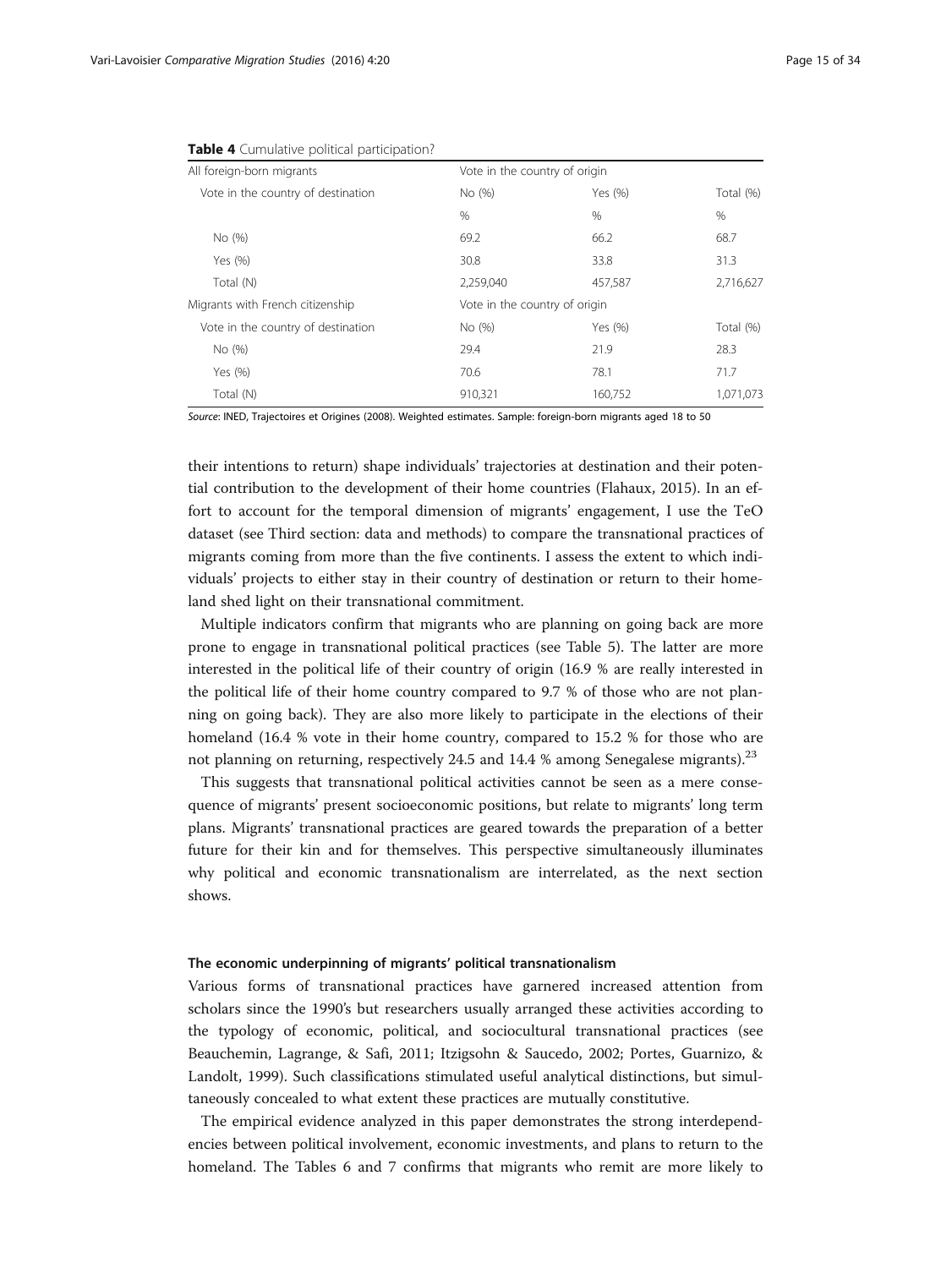| Interest in the politics of the country of origin | Plan to return         |           |           |           |
|---------------------------------------------------|------------------------|-----------|-----------|-----------|
| All foreign-born migrants                         | Plan to return: No (%) | Yes (%)   | Maybe (%) | Total (%) |
| Very interested                                   | 9.7                    | 16.9      | 18.3      | 15.5      |
| Somewhat interested                               | 16                     | 20.8      | 23        | 20.1      |
| Not too interested                                | 32.4                   | 31.2      | 32.5      | 31.7      |
| Not at all interested                             | 41.8                   | 30.6      | 26.2      | 32.4      |
| Total (N)                                         | 634,799                | 1,593,284 | 488,543   | 2,716,627 |
| Senegalese-born migrants                          | Plan to return: No (%) | Yes (%)   | Maybe (%) | Total (%) |
| Very interested                                   | 25.1                   | 26.4      | 21.9      | 25.6      |
| Somewhat interested                               | 13                     | 19.6      | 31.6      | 20.8      |
| Not too interested                                | 36.8                   | 32.5      | 37.8      | 33.7      |
| Not at all interested                             | 25.1                   | 21.6      | 8.7       | 19.9      |
| Total (N)                                         | 5,526                  | 41,814    | 8,660     | 56,001    |
| Vote in the country of origin                     | Plan to return         |           |           |           |
| All foreign-born migrants                         | Plan to return: No (%) | Yes (%)   | Maybe (%) | Total (%) |
| No (%)                                            | 84.8                   | 83.6      | 79.7      | 83.2      |
| Yes (%)                                           | 15.2                   | 16.4      | 20.3      | 16.8      |
| Total (N)                                         | 634,799                | 1,593,284 | 488,54    | 2,716,627 |
| Senegalese migrants                               | Plan to return: No (%) | Yes (%)   | Maybe (%) | Total (%) |
| No (%)                                            | 85.6                   | 75.5      | 70.6      | 75.7      |
| Yes (%)                                           | 14.4                   | 24.5      | 29.4      | 24.3      |
| Total (N)                                         | 5,526                  | 41,814    | 8,660     | 56,001    |

<span id="page-15-0"></span>Table 5 Plans to return and transnational political practices

Source: INED, Trajectoires et Origines (2008). Weighted estimates. Sample: foreign-born migrants aged 18 to 50

participate in the elections of their country of origin – a tendency which is stronger among West African migrants in general, and Senegalese nationals in particular.

Among Senegalese-born individuals, 19.3 % of those who do not remit participate in elections in Senegal, this proportion reaching 30.4 % among those who remit. Similarly, 20.7 % of respondents who do not own a house in Senegal vote in Senegalese elections; this proportion reaching 34.9 % among those who own a house. Multivariate analyses confirm these correlations between political participation at origin and remitting behaviors (see Table [8](#page-17-0)).

The second dataset (SSU survey data, see [Third section: data and methods\)](#page-7-0) allows me to further test the interrelations between economic and political practices, on a smaller sample but with a broader set of indicators of political participation. Table [9](#page-18-0) displays the significant and positive correlation between owning a house (or land) in Senegal and involvement in the electoral campaign.

Table [10](#page-19-0) displays the significant and positive correlation between owning a house (or land) in Senegal and the probability of being a member of a Senegalese political party. We can also note the robust correlation between sending economic remittances and being a member of a Senegalese political party. Migrants who were the most active in the 2012 electoral campaign maintain not only political but also economic ties with Senegal. Migrants' political engagement is spurred by their "strong economic interests" back home (Kapur, [2014,](#page-32-0) p. 484).

One might argue that these correlations are driven by the fact that a more active political participation reflects a better socioeconomic status. Indeed, better-educated migrants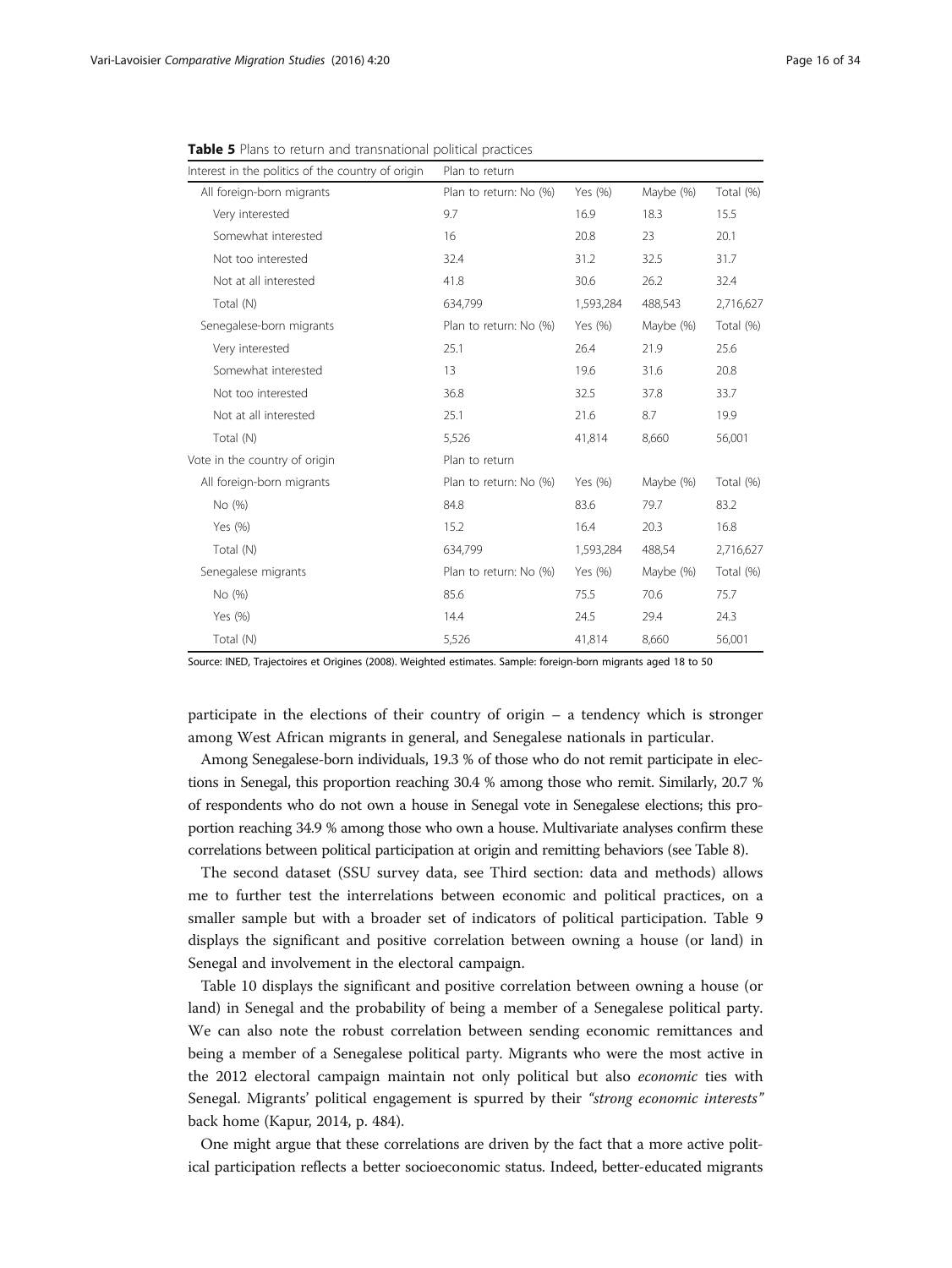|                                                    | Interest in the politics<br>of the country of<br>origin | Very | Somewhat<br>interested interested | Not too | Not at all<br>interested interested | Total (N)  |
|----------------------------------------------------|---------------------------------------------------------|------|-----------------------------------|---------|-------------------------------------|------------|
| All foreign-born migrants                          |                                                         |      |                                   |         |                                     |            |
| Remit                                              | No (%)                                                  | 1.7  | 3.1                               | 5       | 8.3                                 | 22,533,078 |
|                                                    | Yes (%)                                                 | 17.1 | 14.2                              | 22.1    | 18.7                                | 580,516    |
|                                                    | Total (%)                                               | 2.1  | 3.3                               | 5.5     | 8.6                                 | 23,113,594 |
| Collective Investments                             | No (%)                                                  | 9.9  | 16.1                              | 27.8    | 45.1                                | 4,244,844  |
|                                                    | Yes (%)                                                 | 22.3 | 27.5                              | 26.3    | 23.6                                | 310,133    |
|                                                    | Total (%)                                               | 2.1  | 3.3                               | 5.5     | 8.6                                 | 23,113,594 |
| Own a house in the                                 | No (%)                                                  | 1.7  | $\overline{3}$                    | 4.9     | 8.3                                 | 22,477,853 |
| country of origin                                  | Yes (%)                                                 | 15.5 | 16.7                              | 24.4    | 20.7                                | 635,741    |
|                                                    | Total (%)                                               | 2.1  | 3.3                               | 5.5     | 8.6                                 | 23,113,594 |
| Economic investment<br>in the country of<br>origin | No (%)                                                  | 2.1  | 3.3                               | 5.4     | 8.6                                 | 23,034,338 |
|                                                    | Yes (%)                                                 | 10.9 | 18                                | 14      | 9.1                                 | 79,256     |
|                                                    | Total (%)                                               | 2.1  | 3.3                               | 5.5     | 8.6                                 | 23,113,594 |
| Senegalese migrants                                |                                                         |      |                                   |         |                                     |            |
| Remit                                              | No (%)                                                  | 21.3 | 21.6                              | 31.7    | 25.4                                | 35,083     |
|                                                    | Yes (%)                                                 | 34.4 | 20.4                              | 33.5    | 11.7                                | 24,547     |
|                                                    | Total (%)                                               | 26.7 | 21.1                              | 32.4    | 19.8                                | 59,630     |
| Collective Investments                             | No (%)                                                  | 26.9 | 20                                | 32.6    | 20.5                                | 47,155     |
|                                                    | Yes (%)                                                 | 26   | 25.3                              | 31.5    | 17.3                                | 12,474     |
|                                                    | Total (%)                                               | 26.7 | 21.1                              | 32.4    | 19.8                                | 59,630     |
| Own a house in the<br>country of origin            | No (%)                                                  | 27.1 | 21.6                              | 32.8    | 18.5                                | 46,123     |
|                                                    | Yes (%)                                                 | 25.6 | 19.1                              | 31.1    | 24.3                                | 13,506     |
|                                                    | Total (%)                                               | 26.7 | 21.1                              | 32.4    | 19.8                                | 59,630     |
| Economic investment                                | No (%)                                                  | 27.4 | 20.4                              | 32      | 20.1                                | 57,846     |
| in the country of<br>origin                        | Yes (%)                                                 | 4.8  | 42                                | 44      | 9.1                                 | 1,783      |
|                                                    | Total (%)                                               | 26.7 | 21.1                              | 32.4    | 19.8                                | 59,630     |

<span id="page-16-0"></span>

|  | Table 6 Interrelations between economic and political transnationalism |
|--|------------------------------------------------------------------------|
|--|------------------------------------------------------------------------|

come from privileged socioeconomic backgrounds. As such, they would be simultaneously more likely to own land or property in Senegal and to be engaged in political activities. Although, even after controlling for educational attainment, occupation at destination, income, and a series of other potential confounders, economic ties remain associated with a higher level of political transnationalism, all other things held equal. These results are consistent with the claim that the current literature overestimates the importance of educational attainment prior to migration and overlooks the incidence of current ties with their homeland, as well as individuals' plans for the future.

Table 7 Interrelations between economic transnationalism and voting behaviors

|                                                       | All foreign-born migrants |         | Senegalese migrants |         |
|-------------------------------------------------------|---------------------------|---------|---------------------|---------|
| Vote in the country of origin                         | No (%)                    | Yes (%) | No (%)              | Yes (%) |
| Remit (yes, %)                                        | 1.9                       | 115     | 19.3                | 30.4    |
| Collective Investments (yes, %)                       | 9.8                       | 255     | 17.7                | 47.5    |
| Own a house in the country of origin (yes, %)         | 1.8                       | 15.8    | 20.7                | 34.9    |
| Economic investment in the country of origin (yes, %) | -2.1                      | 19.6    | 237                 | 30.6    |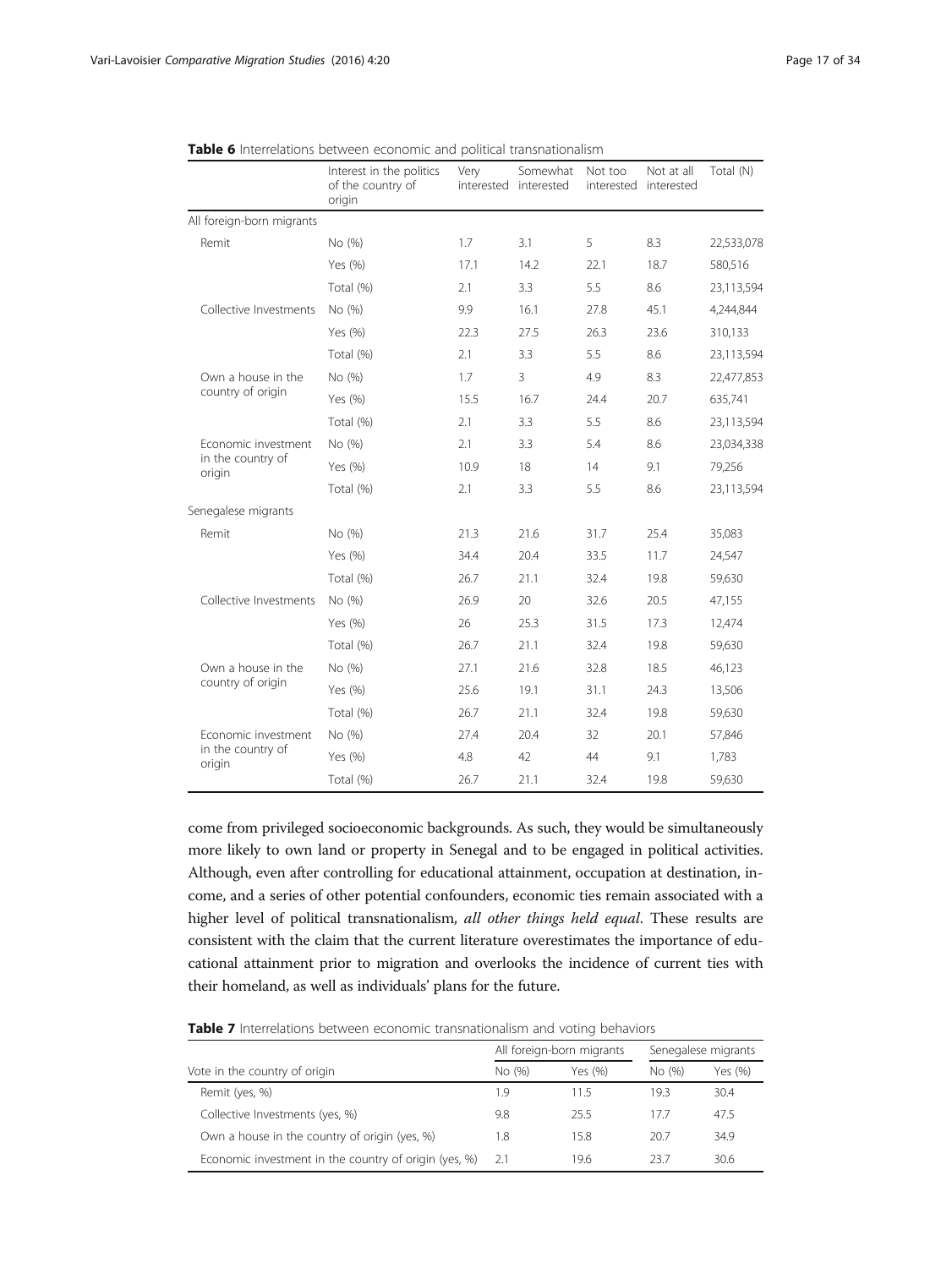|                               | Vote in the country of origin |            |              |  |
|-------------------------------|-------------------------------|------------|--------------|--|
|                               | Model 1                       | Model 2    | Model 3      |  |
| Age (years)                   | 0.00591                       | $0.00852*$ | 0.00983*     |  |
|                               | $-1.35$                       | $-2.05$    | $-2.35$      |  |
| Years since arrival           | 0.00765                       | 0.00308    | 0.00448      |  |
|                               | $-1.92$                       | $-0.8$     | $-1.16$      |  |
| Sex: female                   | $-0.0645$                     | $-0.0884$  | $-0.102$     |  |
| (ref: male)                   | $(-1.03)$                     | $(-1.43)$  | $(-1.62)$    |  |
| Laborers                      | $-0.146$                      | $-0.138$   | $-0.121$     |  |
|                               | $(-0.81)$                     | $(-0.72)$  | $(-0.64)$    |  |
| Executive and managers        | 0.253                         | 0.261      | $0.276*$     |  |
|                               | $-1.9$                        | $-1.96$    | $-2$         |  |
| Inactive                      | 0.135                         | 0.117      | 0.0944       |  |
|                               | $-0.69$                       | $-0.58$    | $-0.45$      |  |
| Income/head                   | $-0.000101 -$                 | 0.0000795  | $-0.0000882$ |  |
|                               | $(-1.95)$                     | $(-1.55)$  | $(-1.69)$    |  |
| Remit: yes                    | $0.162***$                    |            |              |  |
| (ref: no)                     | $-2.85$                       |            |              |  |
| Collective investment: yes    |                               | $0.168**$  |              |  |
| (ref: no)                     |                               | $-2.71$    |              |  |
| Economic investment           |                               |            | 0.214        |  |
| In the country of origin: yes |                               |            | $-1.43$      |  |
| N (obs)                       | 238                           | 238        | 238          |  |

#### <span id="page-17-0"></span>Table 8 Electoral participation at origin

Note: Table reports marginal effects of the logit specification. For binary variables, the marginal effects are the differences between the two categories of the independent variable. T-statistics in parentheses (\*p<0.1 \*\*p<0.05, \*\*\*p<0.01). Sample: Senegalese-born migrants. Source: TeO survey (INSEE/INED, 2008)

Both political and economic ties hint at migrants' projects of return. Transnational activists invest in their homeland – reminding us the polysemy of the term investment that refers both to the act of "investing money for profit or material result" and to the "act of devoting time, effort, or energy to a particular undertaking with the expectation of a worthwhile result" in the future.<sup>24</sup> Taking into account individuals' expectations sheds light on migrants' incentives to dedicate resources to a country they left only temporarily. This approach paves the way for a more comprehensive understanding of the multiple and interrelated forms of transnationalism that have been studied in isolation thus far.

# Economic ties are multidimensional

Indeed, albeit classified as "economic", practices such as owning a house or sending money to Senegal are not merely financial. Economic remittances relate to a series of other cross-border activities, usually considered as "social", such as calling relatives back home or visiting them (see also Vickstrom, this issue). Economic remittances have a symbolic and communicative function. These transfers "are to be understood as a communicative act, i.e. a mode of expression of emigrants through which they formulate what they think they have to do in accordance with who they think they are" (Lacroix, [2010](#page-32-0)). Through their transfers, migrants "take a stand on their plural being" and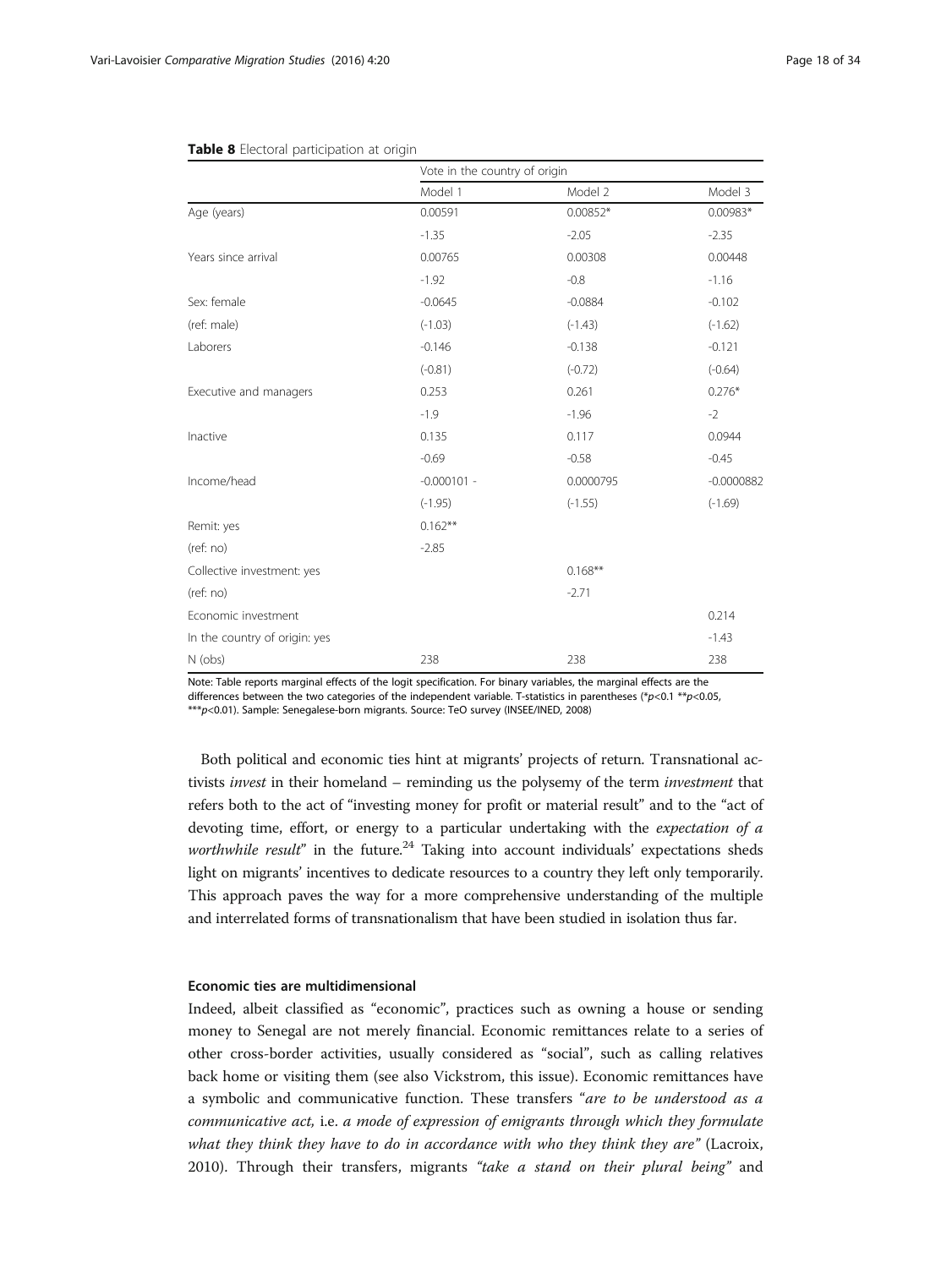| Campaigned in 2012 (marginal effects) | 1            | 2            | 3            | 4            | 5          |
|---------------------------------------|--------------|--------------|--------------|--------------|------------|
| Age (years)                           | $-0.006***$  | $-0.005***$  | $-0.004***$  | $-0.0046**$  | $-0.0052*$ |
|                                       | $(-5.97)$    | $(-3.50)$    | $(-3.41)$    | $(-2.61)$    | $(-2.44)$  |
| Sex (female)                          | $-0.0549***$ | $-0.0565***$ | $-0.0490***$ | $-0.0381***$ | $-0.0418*$ |
|                                       | $(-5.48)$    | $(-10.38)$   | $(-54.56)$   | $(-7.89)$    | $(-2.09)$  |
| Length of stay abroad                 | 0.00225      | 0.00330      | 0.00336      | 0.00212      | 0.00328    |
| (years)                               | (0.88)       | (1.51)       | (1.62)       | (0.88)       | (1.50)     |
| Employed                              | $-0.126*$    |              |              |              |            |
| (ref. unemployed)                     | $(-2.07)$    |              |              |              |            |
| Own land in Senegal                   | $0.104***$   | $0.114***$   | $0.0922***$  | $0.0762***$  | $0.0453*$  |
| (ref:no)                              | (6.82)       | (5.60)       | (4.09)       | (5.07)       | (2.48)     |
| Own a business in                     |              |              | 0.0727       | 0.0644       | $0.0938*$  |
| Senegal (ref: no)                     |              |              | (1.88)       | (1.76)       | (1.98)     |
| Member of a political                 |              |              |              | $0.142***$   | 0.0388     |
| party at destination                  |              |              |              | (3.35)       | (1.44)     |
| Member of a Senegalese                |              |              |              |              | $0.317***$ |
| political party: yes                  |              |              |              |              | (13.69)    |
| Education: High School                |              | $-0.0170$    | $-0.0153$    | $-0.0384$    | $-0.0440$  |
| (ref. none)                           |              | $(-0.20)$    | $(-0.19)$    | $(-0.48)$    | $(-0.61)$  |
| Some College                          |              | $-0.0135$    | $-0.0165$    | $-0.0324$    | $-0.0198$  |
|                                       |              | $(-0.14)$    | $(-0.18)$    | $(-0.34)$    | $(-0.24)$  |
| Bachelor                              |              | 0.0795       | 0.0723       | 0.0454       | 0.0566     |
|                                       |              | (0.72)       | (0.69)       | (0.47)       | (0.70)     |
| Send economic                         |              |              | 0.0344       | 0.0192       | $-0.0112$  |
| Remittances: yes                      |              |              | (0.86)       | (0.58)       | $(-0.51)$  |
| Income: \$16,000 to                   |              | $0.0613***$  | $0.0475***$  | $0.0531***$  | $0.0507**$ |
| \$40,000 (ref: <\$16,000)             |              | (3.78)       | (4.48)       | (3.44)       | (2.92)     |
| Income: over \$40,000                 |              | $-0.0477$    | $-0.0613$    | $-0.0544$    | $-0.0445$  |
|                                       |              | $(-0.81)$    | $(-0.96)$    | $(-0.96)$    | $(-0.76)$  |
| Plan to return to Senegal             |              |              | 0.0453       | 0.0467       | 0.0316     |
| (ref: no)                             |              |              | (1.48)       | (1.67)       | (1.01)     |
| Ν                                     | 754          | 754          | 754          | 754          | 754        |

<span id="page-18-0"></span>Table 9 Participation in the Senegalese Electoral Campaign from the US/France

Note: Table reports marginal effects of the logit specification. For binary variables, the marginal effects are the differences between the two categories of the independent variable. T-statistics in parentheses (\*p<0.1 \*\*p<0.05, \*\*\*p<0.01). Source: SSU survey (DIAL, IRD 2012)

remittances constitute a tangible mean through which migrants weave together the "disjointed poles of their existence", here and there (Lacroix, [2014](#page-32-0)).

Peter Kankonde makes a similar argument when he underlines "what lies beneath the surface of sent legal tenders is in fact the social and cultural subjective self of remitters as human beings and family members […] migrants remit primarily in a bid to foster familial belonging in order to escape social death and at the same time buy and sustain social status" (Kankonde, [2010](#page-32-0), pp. 225-240). Expanding upon these insights, I claim that migration scholars could benefit from recent findings emerging from the field of economic sociology in order to systematically study how economic transactions fulfill social functions.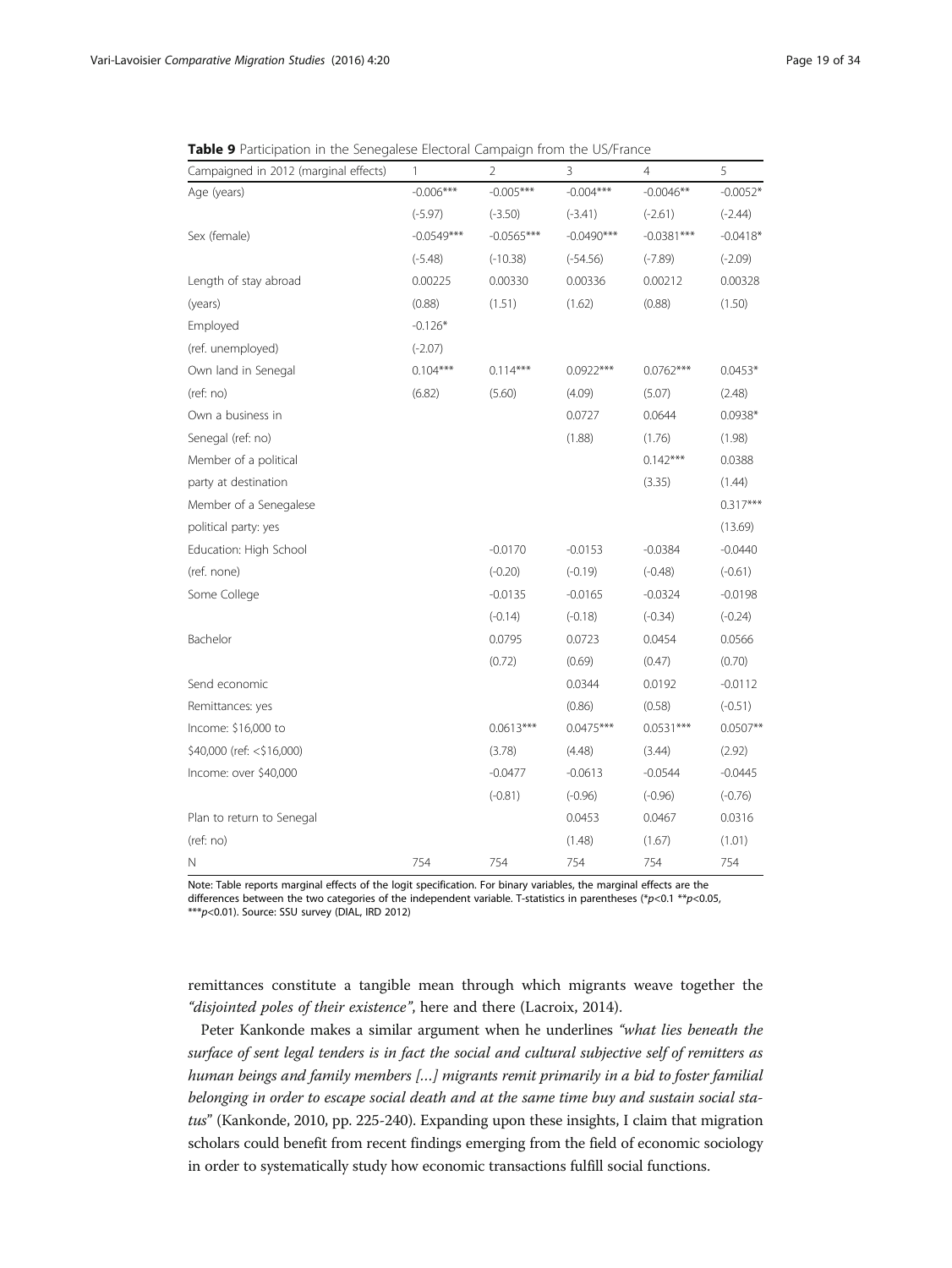| Member of a political party (marginal<br>effects) | 1          | $\overline{2}$ | 3           | $\overline{4}$ | 5           | 6           |
|---------------------------------------------------|------------|----------------|-------------|----------------|-------------|-------------|
| Age (years)                                       | 0.00367    | 0.00293        | 0.00158     | 0.000737       | $-0.000235$ | 0.000351    |
|                                                   | (1.68)     | (1.35)         | (0.65)      | (0.41)         | $(-0.12)$   | (0.15)      |
| Sex (female)                                      | $-0.0279$  | $-0.0252$      | $-0.00451$  | $-0.0197$      | $-0.000510$ | 0.000573    |
|                                                   | $(-0.54)$  | $(-0.46)$      | $(-0.09)$   | $(-0.38)$      | $(-0.01)$   | (0.01)      |
| Employed                                          | 0.101      | $0.135***$     | $0.141***$  |                |             | $0.131***$  |
| (ref. unemployed)                                 | (1.87)     | (2.74)         | (3.69)      |                |             | (5.57)      |
| Income: more than \$16,000                        | $0.102***$ | $0.0966***$    | $0.0865***$ | 0.00432        | $-0.00350$  |             |
| (ref: < \$16,000)                                 | (7.07)     | (4.69)         | (10.97)     | (0.14)         | $(-0.12)$   |             |
| Income: over \$40,000                             | $0.0683**$ | $0.0564**$     | 0.0426      | $-0.0286$      | $-0.0427*$  |             |
| (ref: < \$16,000)                                 | (2.93)     | (2.69)         | (1.76)      | $(-1.65)$      | $(-2.19)$   |             |
| Plan to return to Senegal                         | $0.0898*$  |                | 0.0385      | 0.0593         | 0.0416      | 0.0389      |
| (ref: no)                                         | (2.35)     |                | (0.70)      | (1.18)         | (0.77)      | (0.81)      |
| Send economic remittances                         |            | $0.174*$       | $0.141*$    | $0.129*$       | $0.113*$    | $0.140*$    |
| (ref: no)                                         |            | (2.44)         | (1.99)      | (2.39)         | (2.55)      | (2.34)      |
| Own land/house in Senegal                         |            |                | $0.117***$  |                | $0.113***$  | $0.116***$  |
| (ref: no)                                         |            |                | (5.32)      |                | (3.99)      | (4.39)      |
| Length of stay abroad (years)                     |            |                |             | 0.000699       | $-0.000198$ | 0.000000385 |
|                                                   |            |                |             | (0.58)         | $(-0.16)$   | (0.00)      |
| Education: High School                            |            |                |             | $0.0492*$      | 0.0446      |             |
| (ref. none)                                       |            |                |             | (2.09)         | (1.85)      |             |
| Some College                                      |            |                |             | 0.00903        | 0.00744     |             |
|                                                   |            |                |             | (0.55)         | (0.44)      |             |
| Bachelor                                          |            |                |             | 0.00615        | 0.0110      |             |
|                                                   |            |                |             | (0.11)         | (0.17)      |             |
| N                                                 | 754        | 754            | 754         | 754            | 754         | 754         |

<span id="page-19-0"></span>Table 10 Membership of a political party in Senegal (migrants living in the US/France)

Note: Table reports average marginal effects of the logit specification. The marginal effects are evaluated at the means of the data. For binary variables, the marginal effects are the differences between the two categories of the independent variable. All regressions include country-fixed effects. T-statistics in parentheses (\*p<0.1 \*\* p<0.05, \*\*\* p<0.01). Source: SSU survey (DIAL, IRD 2012)

# Economic sociology of migrants' remittances

Economic sociology offers a conceptual framework especially relevant to advance our understanding of economic remittances, and to better comprehend the extent to which these transnational transactions are not exceptions standing alone in the socioeconomic life. To date, studies of migrants' remittances constitute a subfield of migration studies that neither draw upon nor contribute to other fields interested in the social underpinning of economic life. This project suggests the heuristic decompartmentalizing of remittance studies.

The concept of *relational work* is especially relevant to describe how financial transactions (such as economic remittances) are irreducible to their monetary dimension. In "all economic action" Zelizer argues, "people engage in the process of differentiating meaningful social relations". The process of relational work leads people to negotiate the exact content and nature of their relationships, notably through their material transactions (Zelizer, [2012,](#page-33-0) p. 146). Economic exchanges are integral to individuals' constant efforts to create social boundaries and elaborate meaningful categories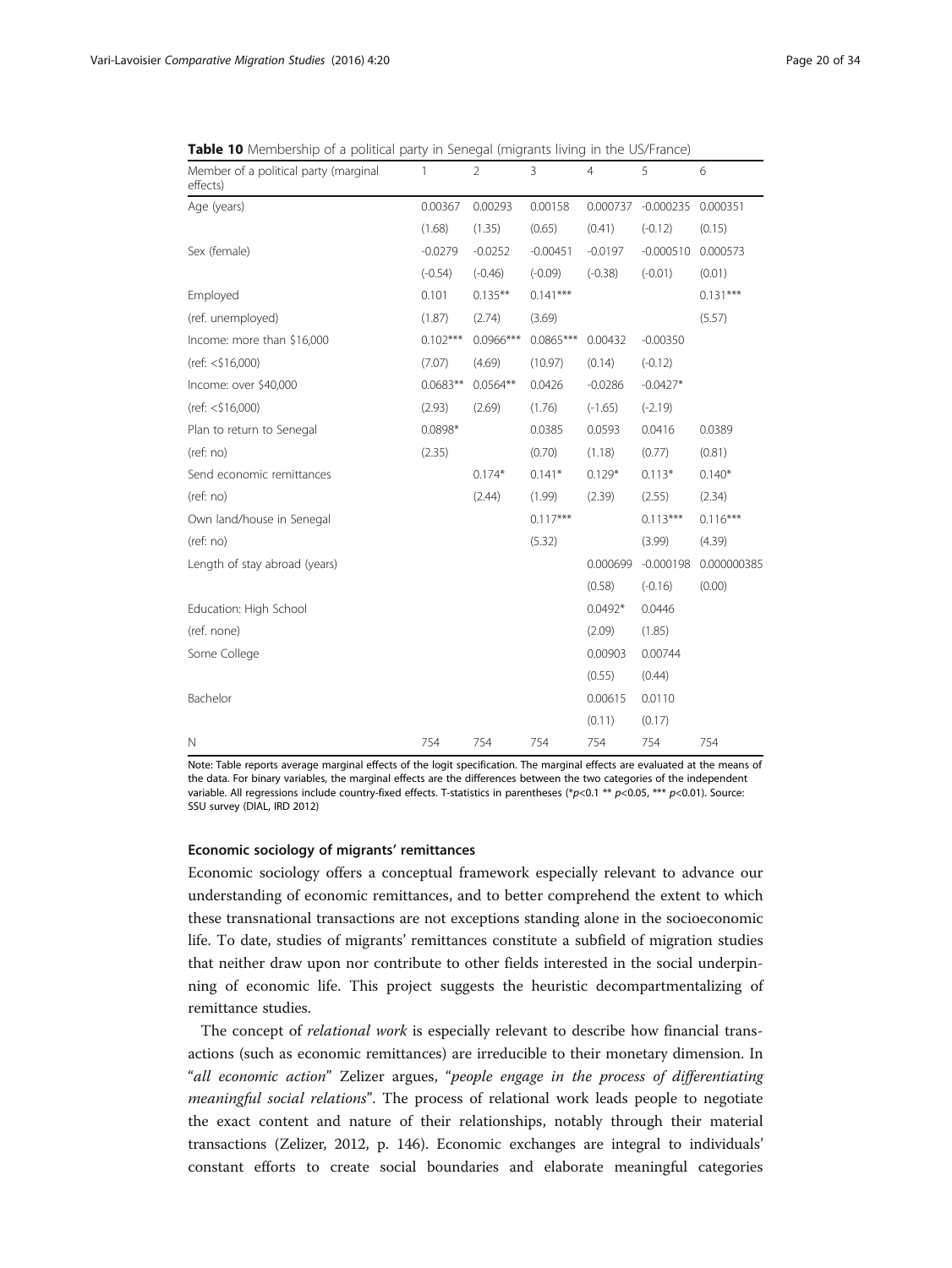"distinguishing persons, activities, and relations on different sides of the boundaries" (Zelizer & Tilly, [2006](#page-33-0), p. 17). Economic transactions are shaped, not only by economic objectives, but by interpersonal concerns as well.

Household economy offers a powerful illustration of the relational function of economic transactions. The circulation of money fulfills important symbolic and relational roles within families. As Zelizer notes: "the mere establishment of a shared ancestry" does not loom large without "the actual performance of kinship" (Zelizer & Tilly, [2006](#page-33-0), p. 21). Money is vital to perform kinship, especially in West Africa (Boltz-Laemmel, [2013](#page-31-0); Olivier de Sardan, [1996](#page-32-0); Platteau, [2014](#page-32-0)) and this feature becomes blatant in transnational families. In the case of Senegalese migrants, remitting can be an explicit condition to maintain contact and retain ties, to remain a member of the family of origin and stay connected with friends and kin, as the case of Mariam shows.

My interview with Mariam takes place in rue Clerc, in the wealthy seventh arrondissement of Paris. The Eiffel Tower is two blocks away. Mariam works here, but she lives in La Courneuve, an hour away. She grew up in Saint-Louis, in Northern Senegal (3081 miles away) where she lived until 2005. At 22, she worked as a waitress in a small restaurant, where she met Mario, an Italian real estate agent. He told her about Europe and dreamt about living together. They left Saint Louis together, drove to Dakar, flew to Tunis and drove to Bizerte (Tunisia) where Mario had a small boat waiting for them. As they sailed to Naples, she became undocumented. They reached the Italian coast at night and settled in Florence. But after a violent argument, Mariam fled, took several trains to Lyon (France) and finally ended up in Paris, in 2007. In 2008, Mariam managed to become a legal resident in France and was eager to "testify" in her own words:

"...write, write what I say 'cause you know, they don't know, they don't realize  $(...)$  my family, you know, they believe I am a liar when I say that I have no money. You know, they think that migrants who don't send [remittances], it's because they are selfish. While... [she sighs] it's so hard here. So hard, I never thought that it would be this way...  $(...)$  I know that life is hard for them [in Senegal] too. I know that but what can I do… I just can't [help them]. See! See how I live, how hard I work… I just can't (…) it's tough but now, when I see a number starting with 212 [Senegal's area code], I don't pick up [the phone]… 'cause I know that it's for money, I don't pick up 'cause I know that they'll ask for money… I understand them, I know that life is hard in Saint Louis (…) but what can I do? I have to pay my rent (…) If I work honestly, I barely make ends meet, I just can't send [remittances]... (...) I'm really sad about that, sure, 'cause… because of that I don't have news anymore, I don't know how they are doing (…),I'm often worried… If something happened to my parents, or my brothers, I would even not know about it. (…) Tho now that I'm here, I try to make my way… even if it's really not like what that I imagined my life to be…"

Interview with Mariam B., Paris (VII° arrondissement), April 2009.

Mariam's inability to send money to her relatives at origin led to the termination of her relationships with her parents, siblings, friends and relatives in Senegal. Economic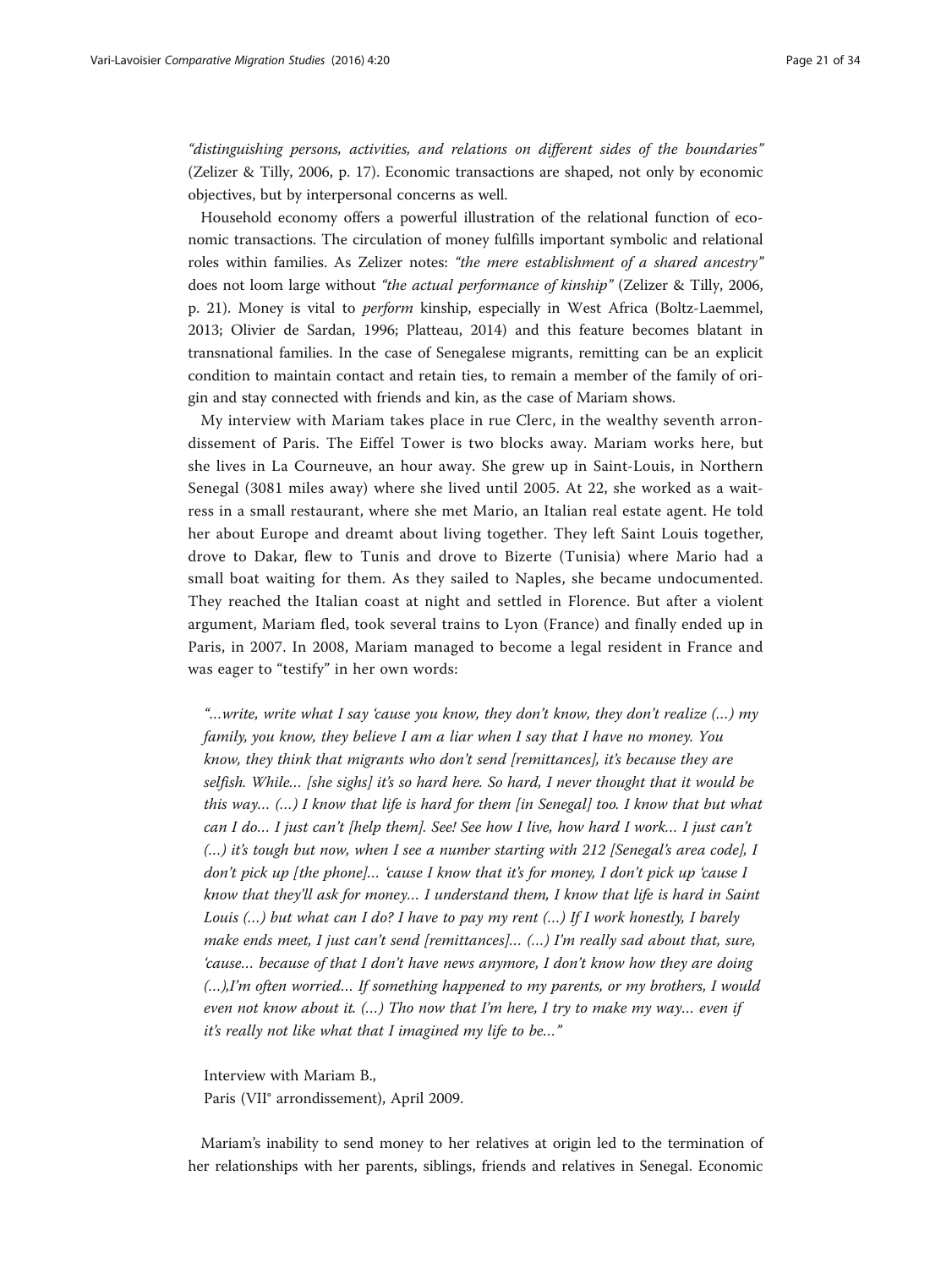remittances illustrate that economic activity and intimate relations do not constitute separate spheres: "people constantly mingle economic activity with intimacy" (Zelizer, [2012](#page-33-0), p. 152). In the case of transnational households, economic remittances signal the migrant is still part of the household; that is why no hardship and no misery in the host country can justify not sending money. The urge to maintain relationships leads migrants to transfer money in spite of sometimes truly difficult conditions. It has led scholars to show that remittances can flirt with the "sacrifice" (Fouron & Schiller, [2001;](#page-31-0) McKenzie & Menjívar, [2011](#page-32-0); Singh, [2013](#page-33-0)). These patterns also account for the fact that economic transfers are typically sent in relatively small magnitudes at high frequencies (Yang, [2011\)](#page-33-0) due to their function in fostering contacts and being part of the household's daily life in spite of distance. It illuminates the correlations between phone calls, visits, and financial remittances: they are intrinsically linked (see Table [11\)](#page-22-0).

These findings are consistent with an abundant literature claiming that economic remittances reaffirm migrants' belonging to a household located thousands of kilometers away (Carling, [2008](#page-31-0); Kankonde, [2010](#page-32-0); Lacroix, [2010](#page-32-0); Van Hear, Vertovec, & Pieke [2004\)](#page-33-0). In this respect, taking into account the relational nature of economic transactions enables me to move the scholarship forward and describe how economic remittances participate in maintaining the transnational ties along which social remittances circulate.

# How economic remittances foster social remittances Economic remittances favor migrants' influence

A relational perspective shows that economic transactions contribute to the renegotiations of the respective positions of the stakeholders. The concept of relational work underscores the efforts by individuals to negotiate constantly the content, the meaning of the relation, and the reciprocal positions of the partners (Tilly, [2006](#page-33-0), p. 15). Relational work consists of sustained reciprocal efforts between the partners."But reciprocity doesn't mean equality. Just think of the Hegelian conundrum of the master and slave" (Bandelj, [2012,](#page-30-0) p. 180). Undeniably, if financial remittances signal the maintenance of transnational ties, they reinforce asymmetrical ties between senders and receivers. Elements of "power are integral to any relational work", Bandelj adds (Bandelj, [2012,](#page-30-0) p. 180). In other words, economic remittances reinforce asymmetrical relations and these asymmetries pave the way for the circulation of social remittances. The acceptance of social remittances also reflects the domination of one actor on the other (see Levitt, [2001\)](#page-32-0).

To test this hypothesis, I use the survey data (see [Third section: data and methods](#page-7-0)) to look at migrants' participation in the 2012 electoral campaign. In particular, I focus on the interrelations between economic remittances and electoral behaviors. By doing so, I show how migrants' economic resources foster their political influence on nonmigrants. More specifically, I take advantage of a series of questions aiming at measuring migrants' attempts to influence the voting behaviors of their kin at origin by giving them explicit voting recommendations (see Table [14](#page-28-0) for wording of the questions). A striking pattern emerging from the data is the high proportion of migrants who declared they strived to influence their kin at origin, as well as the conviction that their advice had been followed. Two thirds of the sample of migrants said they encouraged family members to vote and more than half of the sample (52 % in the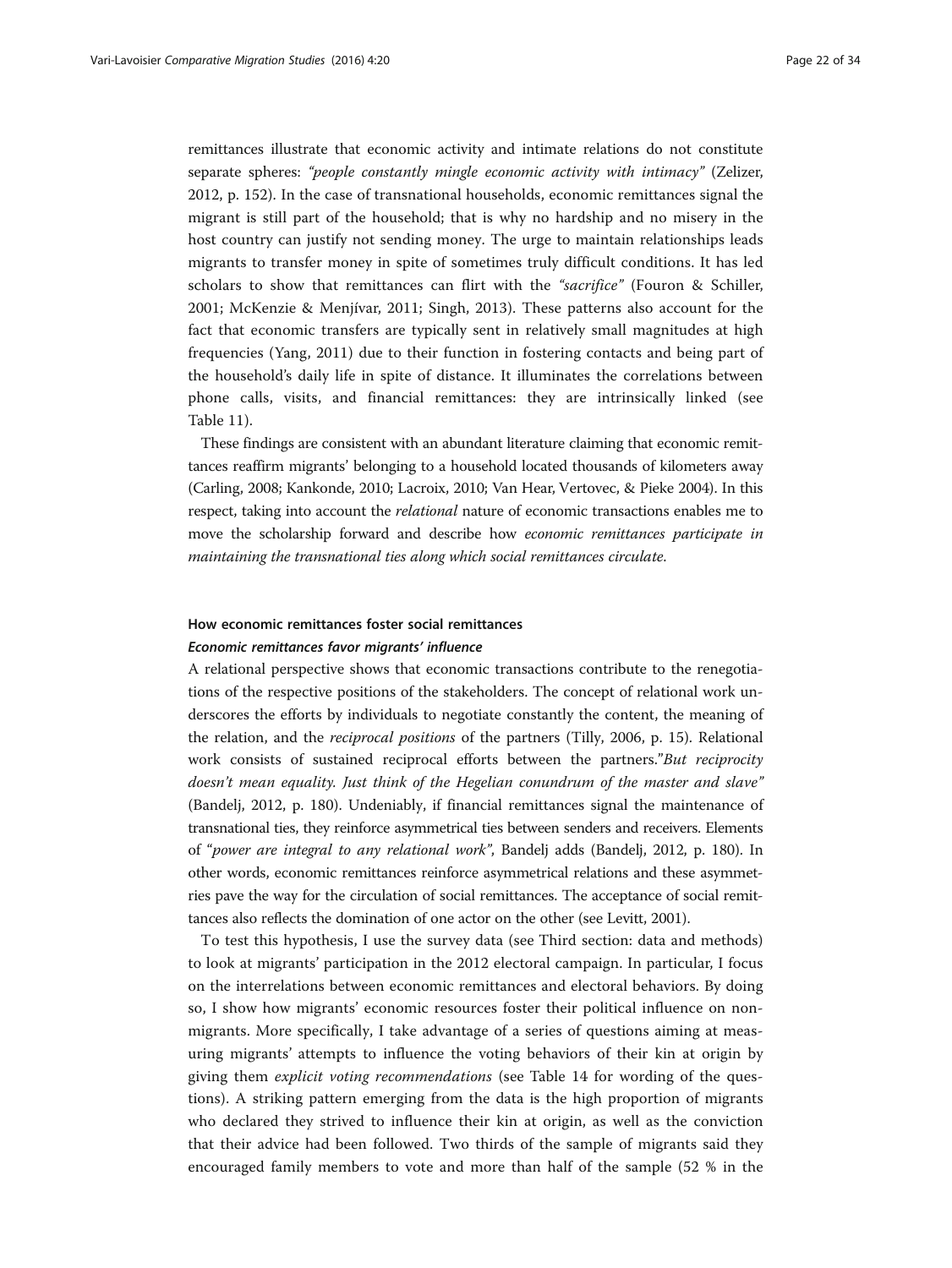| THE TERRIOTRI TOIL OF ECONOTHE TELHILLATICES    |            |             |             |            |                   |              |
|-------------------------------------------------|------------|-------------|-------------|------------|-------------------|--------------|
| Send economic remittances (marginal<br>effects) | 1          | 2           | 3           | 4          | 5                 | 6            |
| Age (years)                                     | $0.00163*$ | 0.00242     | 0.00217     | $0.00240*$ | $0.00265**$       | $0.00331***$ |
|                                                 | (2.43)     | (1.90)      | (1.83)      | (2.03)     | (2.70)            | (5.55)       |
| Sex (female)                                    | $-0.0590$  | $-0.0637$   | $-0.0608$   | $-0.0537$  | $-0.0551$         | $-0.0409$    |
|                                                 | $(-1.18)$  | $(-1.16)$   | $(-1.18)$   | $(-1.38)$  | $(-1.47)$         | $(-1.09)$    |
| Length of stay abroad                           | 0.00160    | $-0.000199$ | $-0.000181$ |            | 0.000312 0.000538 | 0.000335     |
| (years)                                         | (1.08)     | $(-0.32)$   | $(-0.25)$   | (0.89)     | (0.65)            | (0.29)       |
| Employed                                        | $0.160***$ | $0.151***$  | $0.149***$  |            |                   |              |
| (ref. unemployed)                               | (7.20)     | (9.30)      | (8.44)      |            |                   |              |
| Freq. of phone calls: daily                     | 0.104      | 0.0946      | 0.0562      | 0.0701     | 0.0729            | 0.0458       |
| (ref: every three months)                       | (1.89)     | (1.69)      | (1.08)      | (1.31)     | (1.29)            | (1.18)       |
| Freq. of phone calls: weekly                    | $0.137**$  | $0.135***$  | $0.105*$    | $0.109**$  | $0.110*$          | $0.0746*$    |
|                                                 | (3.22)     | (2.79)      | (2.41)      | (2.72)     | (2.47)            | (2.57)       |
| Freq. of phone calls: monthly                   | 0.0574     | 0.0623      | 0.0396      | 0.0468     | 0.0487            | 0.0252       |
|                                                 | (1.41)     | (1.49)      | (0.94)      | (1.01)     | (0.98)            | (0.63)       |
| Freq. of phone calls: none                      | $-0.0747$  | 0.00271     | $-0.0188$   | $-0.0215$  | $-0.0177$         | $-0.0260$    |
|                                                 | $(-1.25)$  | (0.04)      | $(-0.33)$   | $(-0.33)$  | $(-0.24)$         | $(-0.38)$    |
| Freq. Of visits to Senegal:                     |            | $0.141***$  | $0.150***$  | $0.153***$ | $0.148***$        | $0.149***$   |
| more than once a year                           |            | (3.92)      | (3.72)      | (6.76)     | (3.50)            | (4.37)       |
| (ref: every 2 - 3 years)                        |            |             |             |            |                   |              |
| Less than once a year                           |            | $0.126*$    | $0.129*$    | 0.116      | 0.114             | 0.107        |
|                                                 |            | (2.20)      | (2.20)      | (1.85)     | (1.62)            | (1.67)       |
| Never                                           |            | 0.0128      | 0.0195      | 0.0261     | 0.0228            | 0.0269       |
|                                                 |            | (0.28)      | (0.39)      | (0.50)     | (0.40)            | (0.62)       |
| Member of a political party in Senegal          |            |             | $0.0809*$   | $0.0700*$  | $0.0699*$         |              |
|                                                 |            |             | (2.28)      | (2.36)     | (2.43)            |              |
| Income: \$16,000 to \$40,000                    |            |             |             | $0.167*$   | $0.167*$          | 0.150        |
| (ref: < \$16,000)                               |            |             |             | (2.01)     | (2.01)            | (1.74)       |
| Income: over \$40,000                           |            |             |             | $0.194***$ | $0.189**$         | $0.179***$   |
| (ref: < \$16,000)                               |            |             |             | (5.02)     | (3.11)            | (3.09)       |
| Education: High School                          |            |             |             |            | 0.0000866         | $-0.0130$    |
| (ref. none)                                     |            |             |             |            | (0.00)            | $(-0.28)$    |
| Some College                                    |            |             |             |            | 0.0270            | 0.0113       |
|                                                 |            |             |             |            | (0.59)            | (0.24)       |
| Bachelor                                        |            |             |             |            | 0.0213            | $-0.00220$   |
|                                                 |            |             |             |            | (0.23)            | $(-0.03)$    |
| Member of a political party at destination:     |            |             |             |            |                   | $0.0540*$    |
| Yes (ref: no)                                   |            |             |             |            |                   | (2.02)       |
| Plan to return to Senegal: yes                  |            |             |             |            |                   | $0.129***$   |
| (ref: no)                                       |            |             |             |            |                   | (3.49)       |
|                                                 | 754        | 754         | 754         | 754        | 754               | 754          |

<span id="page-22-0"></span>Table 11 The relational role of economic remittances

Note: Table reports average marginal effects of the logit specification. The marginal effects are evaluated at the means of the data. For binary variables, the marginal effects are the differences between the two categories of the independent variable. All regressions include country-fixed effects. T-statistics in parentheses (\*p<0.1 \*\*p<0.05, \*\*\*p<0.01). Source: SSU survey (DIAL, IRD 2012)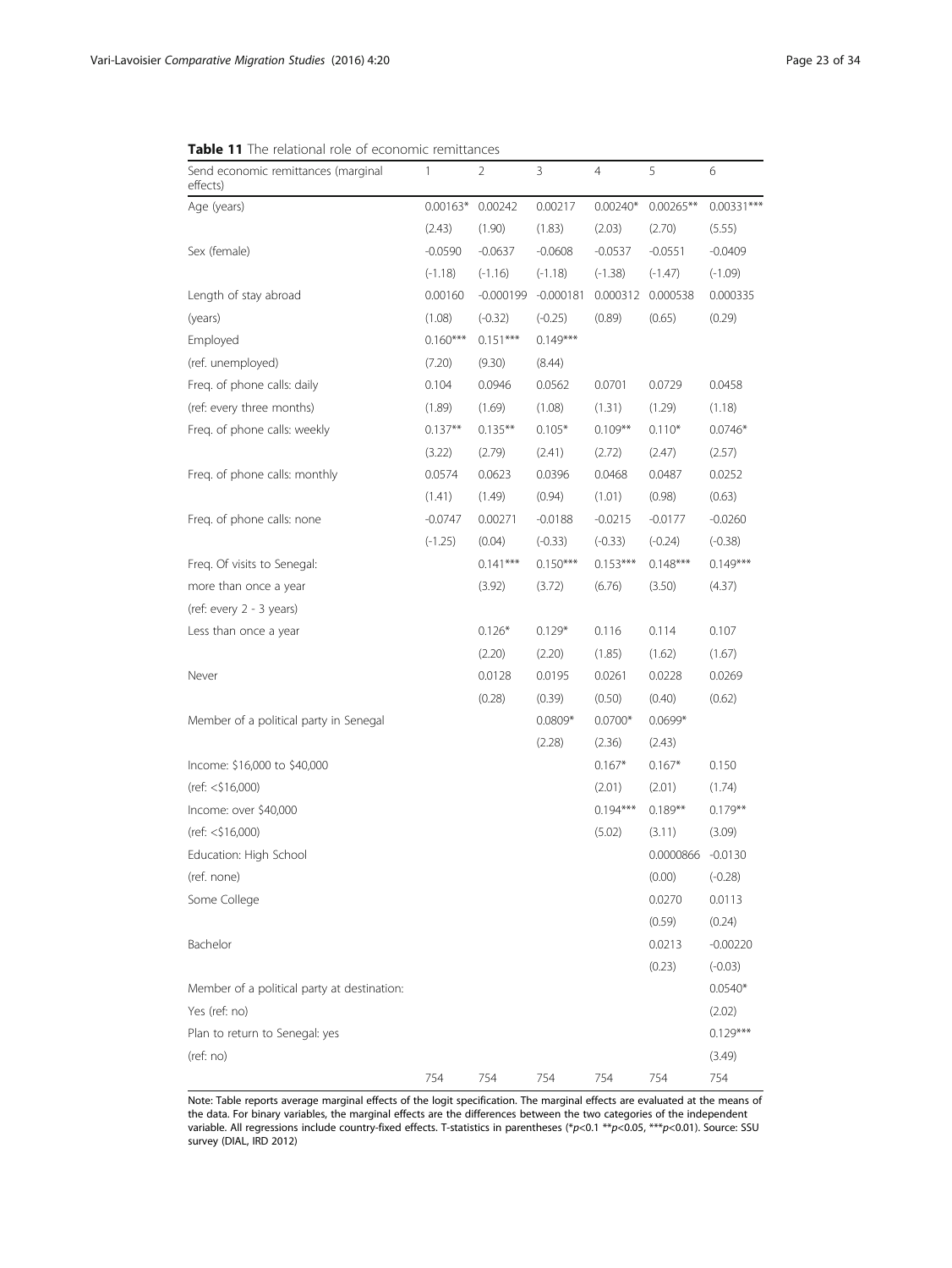U.S., 58 % in France) declared that their family members took the recommendation into account (Table 12).

Under which conditions do migrants think that they influenced their relatives back home? The multivariate models (see Table 12) show that more educated migrants, with more experience of the political sphere of their host country tend to think they are more influential. Above all, these results confirm the channels through which social remittances circulate: the link between being influential and sending monetary transfers

| Voting advice were followed<br>(marginal effects) | 1            | 2           | 3            | 4            | 5            | 6            |
|---------------------------------------------------|--------------|-------------|--------------|--------------|--------------|--------------|
| Age (years)                                       | 0.000304     | $-0.000144$ | $-0.000404$  | $-0.000545$  | $-0.00202$   | $-0.00120$   |
|                                                   | (0.20)       | $(-0.09)$   | $(-0.25)$    | $(-0.35)$    | $(-1.28)$    | $(-0.77)$    |
| Sex (female)                                      | $-0.0642$    | $-0.0844*$  | $-0.0562$    | $-0.00626$   | $-0.0224$    | $-0.0101$    |
|                                                   | $(-1.57)$    | $(-2.08)$   | $(-1.35)$    | $(-0.16)$    | $(-0.55)$    | $(-0.25)$    |
| Lenght of stay at destination                     | $-0.0000343$ |             | $-0.0000362$ | $-0.0000415$ | $-0.0000347$ | $-0.0000402$ |
| (years)                                           | $(-1.07)$    |             | $(-1.15)$    | $(-1.43)$    | $(-1.26)$    | $(-1.45)$    |
| Diploma: High school                              | $0.0463**$   |             | $0.0399*$    | 0.0209       | 0.0197       | 0.0151       |
| (ref: none)                                       | (2.97)       |             | (2.57)       | (1.40)       | (1.25)       | (1.02)       |
| Diploma : Some college                            |              | 0.0466      | 0.0395       | $-0.00911$   | 0.00561      | $-0.0182$    |
|                                                   |              | (0.82)      | (0.69)       | $(-0.17)$    | (0.10)       | $(-0.34)$    |
| Diploma: Bachelor                                 |              | $-0.0335$   | $-0.0354$    | $-0.0954$    | $-0.0633$    | $-0.0969$    |
|                                                   |              | $(-0.61)$   | $(-0.65)$    | $(-1.80)$    | $(-1.19)$    | $(-1.83)$    |
| Annual income:\$16,000 to                         |              |             | 0.0804       |              | 0.0625       |              |
| \$40,000                                          |              |             | (1.41)       |              | (1.13)       |              |
| Annual income                                     |              |             | 0.0311       |              | 0.0305       |              |
| More than \$40,000                                |              |             | (0.45)       |              | (0.45)       |              |
| Annual income: NR                                 |              |             | $-0.00658$   |              | 0.0268       |              |
| Ref: less than \$16,000                           |              |             | $(-0.12)$    |              | (0.49)       |              |
| Talk about politics with                          |              |             |              | $0.231***$   |              | $0.209***$   |
| Natives (at destination)                          |              |             |              | (6.74)       |              | (5.97)       |
| Send economic                                     |              |             |              | $0.135***$   | $0.131***$   | $0.118***$   |
| Remittances (ref : no)                            |              |             |              | (3.02)       | (2.80)       | (2.64)       |
| Plan to return to Senegal                         |              |             |              | $0.0926*$    | $0.0967*$    | $0.0942*$    |
| (ref:no)                                          |              |             |              | (2.34)       | (2.42)       | (2.39)       |
| Member of a HomeTown                              |              |             |              |              | 0.0646       |              |
| Association (HTA) (ref : no)                      |              |             |              |              | (1.69)       |              |
| Unionized at destination                          |              |             |              |              |              | 0.0998*      |
| (ref:no)                                          |              |             |              |              |              | (2.22)       |
| Member of a political party                       |              |             |              |              | $0.155***$   |              |
| At destination (ref : no)                         |              |             |              |              | (4.42)       |              |
| Participation in the elections                    |              |             |              |              |              | 0.0681       |
| At destination (ref : no)                         |              |             |              |              |              | (1.83)       |
| Ν                                                 | 754          | 754         | 754          | 754          | 754          | 754          |

Table 12 The impact of migrants' voting recommendations - according to migrants

Note: Table reports average marginal effects of the logit specification. The marginal effects are evaluated at the means of the data. For binary variables, the marginal effects are the differences between the two categories of the independent variable. All regressions include country-fixed effects. T-statistics in parentheses (\*p<0.1 \*\* p<0.05, \*\*\* p<0.01). Source: SSU survey (DIAL, IRD 2012)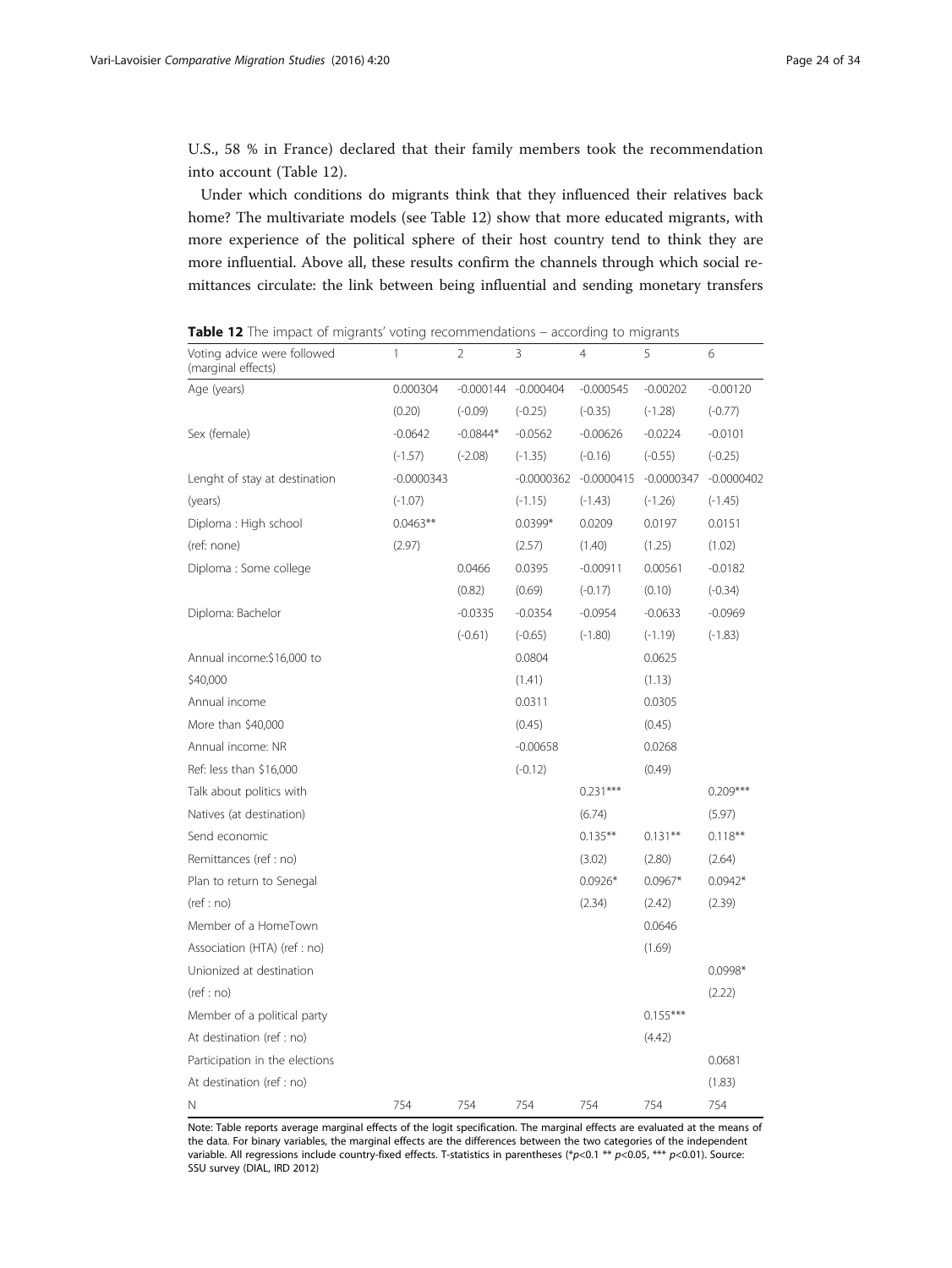is positive and statistically significant in the different estimations. The statistical correlations between the circulation of economic transfers and the circulation of voting recommendations corroborate the hypothesis that remittances have the power to reinforce asymmetrical relationships.

#### Economic remittances and voting advices

It is necessary to be cautious at this stage because individuals' propensity to declare influencing others might be subject to bias that would lead to an overestimation of the impact of migrants' voting recommendations. To address this concern, I turn to the data collected in Senegal, with non-migrants. Despite the smaller size of the sample, the same correlations appear: non-migrants are more likely to listen to migrants' voting recommendations if they receive economic remittances from the latter, *all other things held equal* (Table [13](#page-25-0)).

These results support the claim that economic "remittances are just one mechanism" through which the diaspora has a political impact on the country of origin. "Members of diasporas participate in the politics of their country of origin in a variety of ways". In particular, expatriates "influence the voting preferences of kin in the country of origin, an in-fluence that is amplified if they send financial remittances" (Kapur, [2010, 2014](#page-32-0), p. 484). This paper gives empirical support to such claims and it also illuminates:  $why$  financial remittances foster migrants' political influence.

A theoretical approach to economic sociology can encompass and further these conclusions by showing  $why$  economic transactions foster intimate but asymmetrical ties. Indeed, "with its focus on the interactional efforts at negotiating economic relations, infused with sense-making, that have implications for power distribution between partners to an exchange, the concept of relational work is poised to serve economic sociology" (Bandelj, [2012\)](#page-30-0) and migration studies.

#### Why?

Economic remittances affect the hierarchy between the sender and the recipient. Hence, the correlations between receiving economic remittances and following voting recommendations cannot be reduced to mere clientelistic relationships; the reality is more complex. To be sure "Money matters in politics […] But other things matter as well, and the direct correlation between money and outcomes that so many political scientists have sought simply is not there" (Baumgartner, [2009](#page-30-0), p. 291). More precisely, the statistical correlations between economic transfers and political influence signal complex interdependencies that cannot be conflated to presence or absence of clienteslistic patronage. Complex practices renegotiate, reshape, nuance, and rework the role of economic resources when it comes to political mobilization. Non-migrants have their own agency: in polling booths, they might ignore migrants' recommendations and cast their ballot for another candidate. However, fieldwork showed that non-migrants are susceptible of aligning their political preferences on the ones of migrants, for a series of reasons.

In countries where emigrants provide the population with financial contributions that significantly affect living conditions, non-migrants might have real incentives to vote for a candidate recommended by migrants. Non-migrants might think their personal interest coincides with that of migrants: given Senegal's dependency on the resources of migration, it makes sense for the former to think a government that would protect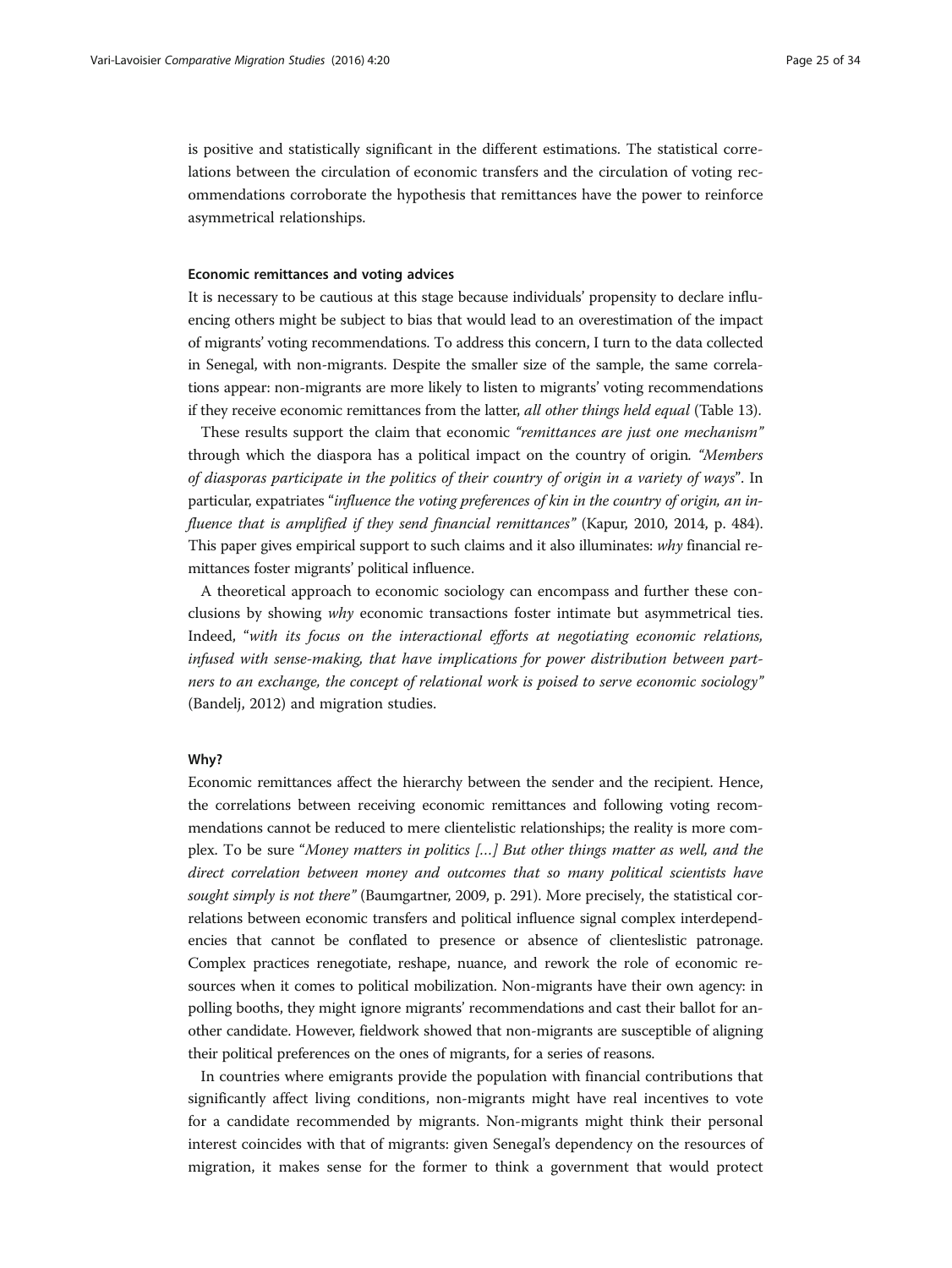<span id="page-25-0"></span>Table 13 The impact of migrants' voting recommendations according to non-migrants

| Followed Voting advice (non-migrants) (Marginal effects)                                                                                          | (1)        | (2)        | (3)        | (4)        | (5)        |
|---------------------------------------------------------------------------------------------------------------------------------------------------|------------|------------|------------|------------|------------|
| Age (years)                                                                                                                                       | 0.00272    | 0.00270    | 0.0198     | 0.0266     | 0.0105     |
|                                                                                                                                                   | (1.16)     | (0.88)     | (1.18)     | (1.55)     | (0.58)     |
| Sex (female)                                                                                                                                      | 0.0585     | 0.117      | 0.870      | 0.895      | 0.407      |
|                                                                                                                                                   | (1.02)     | (1.52)     | (1.89)     | (1.82)     | (0.97)     |
| Education: High School                                                                                                                            | 0.101      | 0.0868     | $1.117*$   | $1.118*$   |            |
| (ref. none)                                                                                                                                       | (1.60)     | (0.83)     | (2.38)     | (2.47)     |            |
| Some College                                                                                                                                      | 0.0866     | 0.128      | $1.450*$   | $1.628**$  |            |
|                                                                                                                                                   | (1.19)     | (1.23)     | (2.24)     | (2.77)     |            |
| Bachelor                                                                                                                                          | 0.125      | 0.147      | $1.613*$   | 1.484**    |            |
|                                                                                                                                                   | (1.09)     | (1.35)     | (2.54)     | (2.80)     |            |
| Receive Economic                                                                                                                                  | $0.121***$ | $0.168*$   | $1.436***$ | $1.548**$  | $1.249*$   |
| Remittances                                                                                                                                       | (2.79)     | (2.12)     | (2.63)     | (2.96)     | (2.55)     |
| Talk politics with natives                                                                                                                        |            | $0.214***$ | $1.600***$ | $1.770***$ | $1.537***$ |
| (ref:no)                                                                                                                                          |            | (3.53)     | (3.81)     | (3.99)     | (3.54)     |
| Freg. of Phone                                                                                                                                    |            | $-0.00405$ | 0.363      | 0.405      | 0.354      |
| Calls: weekly                                                                                                                                     |            | $(-0.06)$  | (1.17)     | (1.28)     | (1.03)     |
| (ref: daily)                                                                                                                                      |            |            |            |            |            |
| Monthly                                                                                                                                           |            | 0.118      | 0.945      | $1.240*$   | 0.406      |
|                                                                                                                                                   |            | (1.07)     | (1.57)     | (2.17)     | (0.64)     |
| Never                                                                                                                                             |            | 0.265      | 1.202      | 1.088      | 0.878      |
|                                                                                                                                                   |            | (1.82)     | (1.64)     | (1.52)     | (1.44)     |
| Freq. Visits                                                                                                                                      |            |            | $-0.625$   | $-0.725$   | $-0.825*$  |
| To Senegal ( <yearly)< td=""><td></td><td></td><td><math>(-1.47)</math></td><td><math>(-1.66)</math></td><td><math>(-2.16)</math></td></yearly)<> |            |            | $(-1.47)$  | $(-1.66)$  | $(-2.16)$  |
| (ref: > yearly)                                                                                                                                   |            |            |            |            |            |
| Less                                                                                                                                              |            |            | 0.168      | 0.00140    | $-0.0986$  |
|                                                                                                                                                   |            |            | (0.42)     | (0.00)     | $(-0.27)$  |
| Never                                                                                                                                             |            |            | 0.996      | 1.285      | 0.670      |
|                                                                                                                                                   |            |            | (1.25)     | (1.61)     | (0.97)     |
| Employed                                                                                                                                          |            |            |            | 0.460      |            |
| (ref. unemployed)                                                                                                                                 |            |            |            | (0.79)     |            |
| Unionized (yes)                                                                                                                                   |            |            |            |            | $-0.390$   |
| (Ref. no)                                                                                                                                         |            |            |            |            | $(-0.70)$  |
| Ν                                                                                                                                                 | 163        | 163        | 163        | 163        | 163        |

Note: Table reports average marginal effects of the logit specification. The marginal effects are evaluated at the means of the data. For binary variables, the marginal effects are the differences between the two categories of the independent variable. All regressions include country-fixed effects. T-statistics in parentheses (\*p<0.1 \*\* p<0.05, \*\*\* p<0.01). Source: SSU survey (DIAL, IRD 2012)

migrants' interests, or encourage the diaspora to invest in the country, will also (more or less directly) serve their own interest.

Economic dependency favors a political alignment. The following quote, from Issa Keira (37 years old), corroborates this point. He left Senegal at age 17 and has been working in Marseille (South of France) for more than 20 years at the time of this interview. His two wives and nine children almost exclusively rely on his remittances for their daily needs. He sends money at least once a month and visits Senegal at least once a year. In 2012, he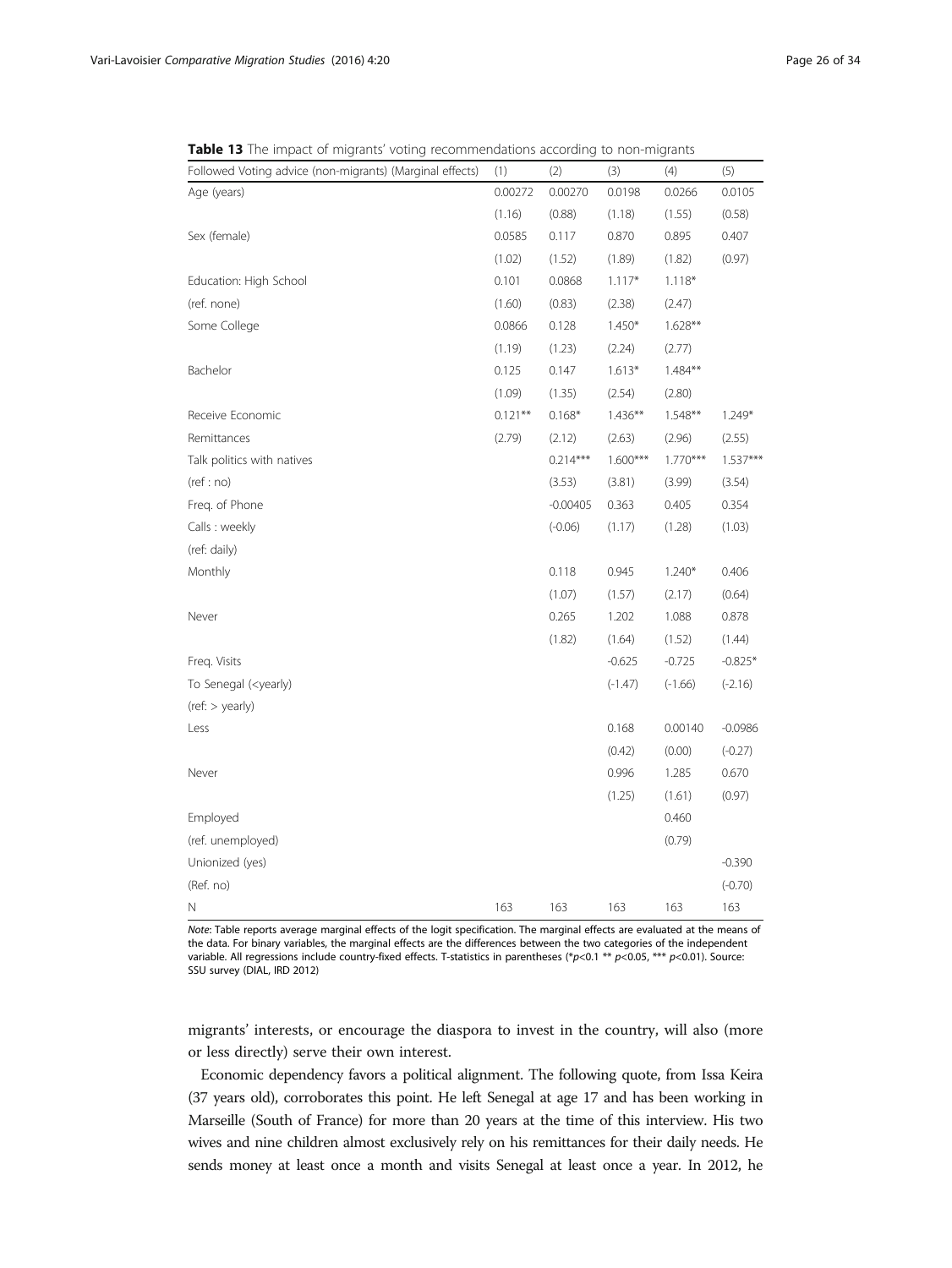travelled twice to Senegal, notably to support Macky Sall's candidacy. He was actively involved in the 2012 electoral campaign. When I asked him about his participation, he replied:

"What do you mean? Financially or physically?

- Financially.

- Sure. Well (…) in Europe or in Africa, you know, campaigns are not the same. Here in Africa, you have to give [money] (…) you have to make them [the voters] understand. Because, here, they rely on migrants [émigrés] for their living. Politics… they don't care about politics.

- They don't care?

- What do they even know about it? The main thing for them is: getting enough to eat. I have to make them understand that if they wanna keep eating, they have to come vote for us [for Macky Sall, the candidate he is supporting]" Interview with Issa Koïta,

Dakar (Senegal). April,  $19<sup>th</sup>$ , 2012.

When one person, like Issa, provides the living of a dozen individuals back home, this breadwinner is likely to exert a real influence on those who stayed behind. Unequal exchanges, such as remittance transactions, "contribute to and reinforce honor, prestige, and authority" of one actor on the other, Eckstein points out [\(2010,](#page-31-0) p. 1651). Consequently, remittances might be reciprocated through recognition of the sender's moral virtue and "concomitant support of their social standing" (Åkesson, [2009\)](#page-30-0). The fact that non-migrants take into consideration migrants' advice can be seen as a form of support of their social role in their community and country of origin.

More broadly, migrants can leverage their economic resources to foster their political influence. Diasporas "exhibit more active persuasion stemming from a didactic role in stimulating the international transmission of ideas", notably because they are more likely to be economically successful than those remaining at home (Kapur & McHale, [2005](#page-32-0), p. 122). The following quote, from Chillo Bomou, illustrates this point. In this excerpt, this 39-year old Senegalese woman living in a village hailed with high emigration rates, explains why she supports Macky Sall's candidacy (in 2012), after supporting Abdoulaye Wade (the outgoing president) for more than 10 years:

"Who told you about Macky [Sall]?

- My husband convinced me [to vote for Macky Sall]

- Who told about Macky [Sall] to your husband?

- Syabou, Issa [Keira, both current migrants living in France]

- And you listened to them?

- Sure. They are good friends. Every time they are coming back from France, they offer us gifts (…) clothes, lots of clothes. And money too. (…) they are good friends.

- But… I imagine that you have other friends. All of them do not vote for Macky Sall? - No.

- So how did you decide to follow these friends rather than other friends?

- Well. It's a matter of personal interest too. They are our neighbors (…) they offer us many gifts. So, if they told us this [to vote for this candidate], (…) they bring back many things, to the village as well. We want them to keep doing this. So we go where our interest is, too."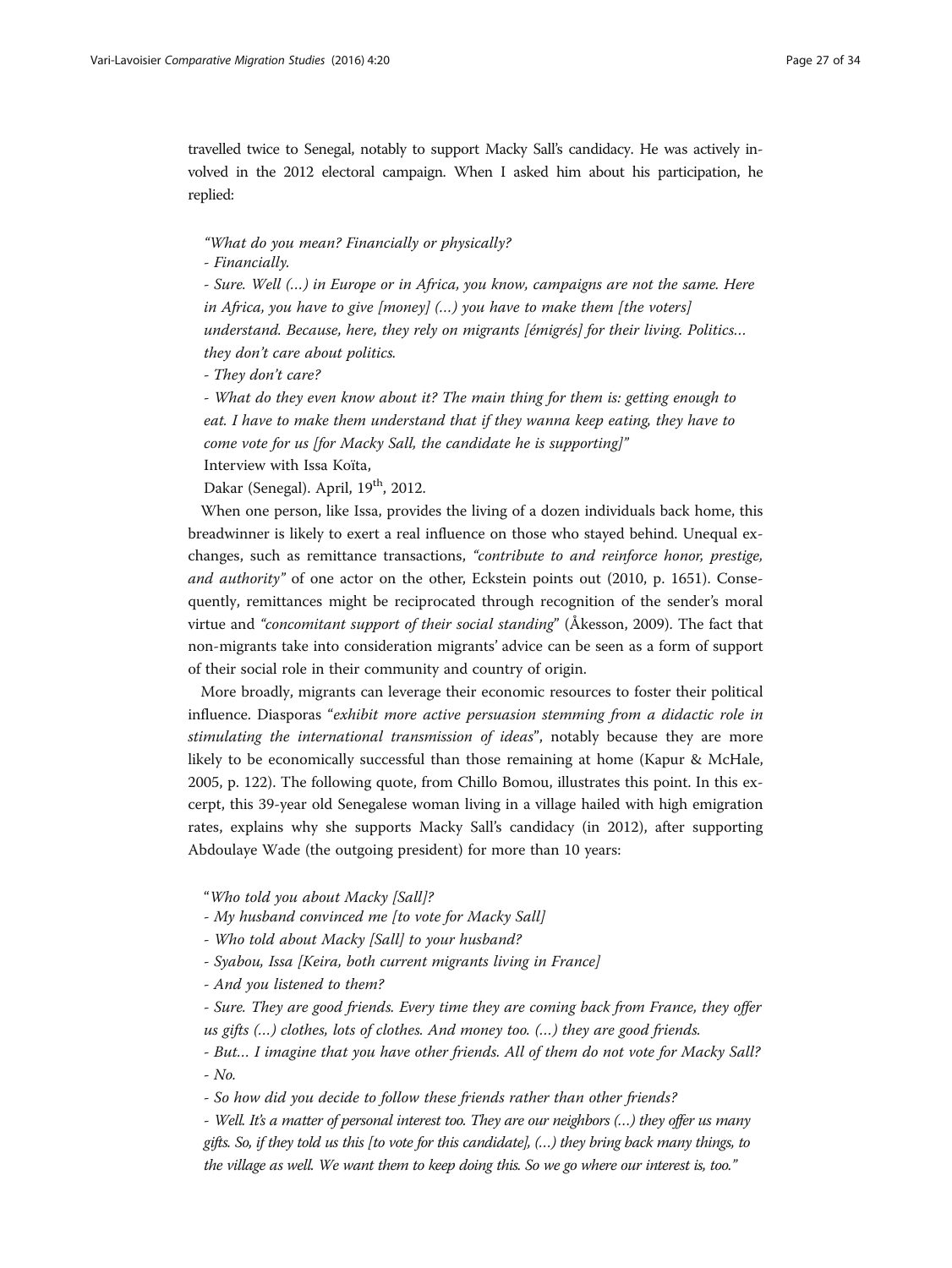Interview with Chillo Boumou, Diarama<sup>25</sup> (Tambacounda), Feb. 26th, 2012

Beyond the relational argument, Chillo puts forth a plausible mechanism that empowers migrants. Indeed, the fact that migrants' resources loom large in the Senegalese economy also explains migrants' voice in Senegalese politics. The prestige associated with migrating (especially in countries such as France or the U.S.), the economic resources, and the social capital that migrants acquire in exile participate in their enhanced ability to be listened to. This is all the more true in a country such as Senegal, where common discourses depict emigrants as a symbol of success or "gold mines;" the latter being preferred by women and mothers as potential husbands (Riccio, [2005,](#page-33-0) p. 107) and admired by the young as role models (Fall et al., [2010\)](#page-31-0). Poised with increased economic resources and prestige, migrants who maintain lively transnational ties are also likely to be more influential when it comes to politics.

# Fifth section: conclusion

The concept of social remittances opened a new field for migration studies and triggered a welcomed shift in research focus from the economic to the sociopolitical implications of human mobility. However, the fast growing scholarship on social remittances, in a legitimate attempt to place the social at the center of research agendas, might have gone too far in conceptualizing economic remittances and social remittances as distinct, if not antagonist, flows. As a result, this body of literature disregards the extent to which migrants' influence is fostered by their material resources.

Through the analysis of the 2012 Senegalese presidential election, this paper makes the case that economic remittances bolster the circulation of social remittances. It combines three sources of empirical evidence  $- (1)$  census data,  $(2)$  survey data, and (3) qualitative data – to compare the transnational practices of Senegalese-born migrants located in the U.S. and in France. This comparative lens discloses that, despite contrasted trajectories at destination, Senegalese migrants exhibit a high propensity to engage in transnational political and economic practices, and notably to remit money back home. These economic transfers contribute to the maintenance of transnational interpersonal ties. In other words, economic remittances perform a transnational relational work (Zelizer, [2005, 2012](#page-33-0)): these economic transactions reaffirm and strengthen relationships, in spite of the distance. These transnational relationships are inherently asymmetrical. In the case of Senegal, non-migrants' dependence on expatriates' financial support enhance migrants' propensity to influence their kin. Migrants' economic power increases their voice, and their ability to significantly affect electoral outcomes in their home country. Senegalese-born migrants settled in the U.S. and in France are endowed with material resources that foster their political influence.

Several questions remain for further research. A line of inquiry could further compare the trajectories of African-born migrants located on both sides of the Atlantic in order to investigate the existence of "reverse social remittances". Indeed, the intuition that social remittances are not unidirectional but "circulate, continuously and iteratively" (Levitt & Lamba-Nieves, [2011](#page-32-0)) calls for further empirical evidence. Further research is also needed to better understand the role of transnational economic resources in national politics. To start with, more empirical data would be necessary to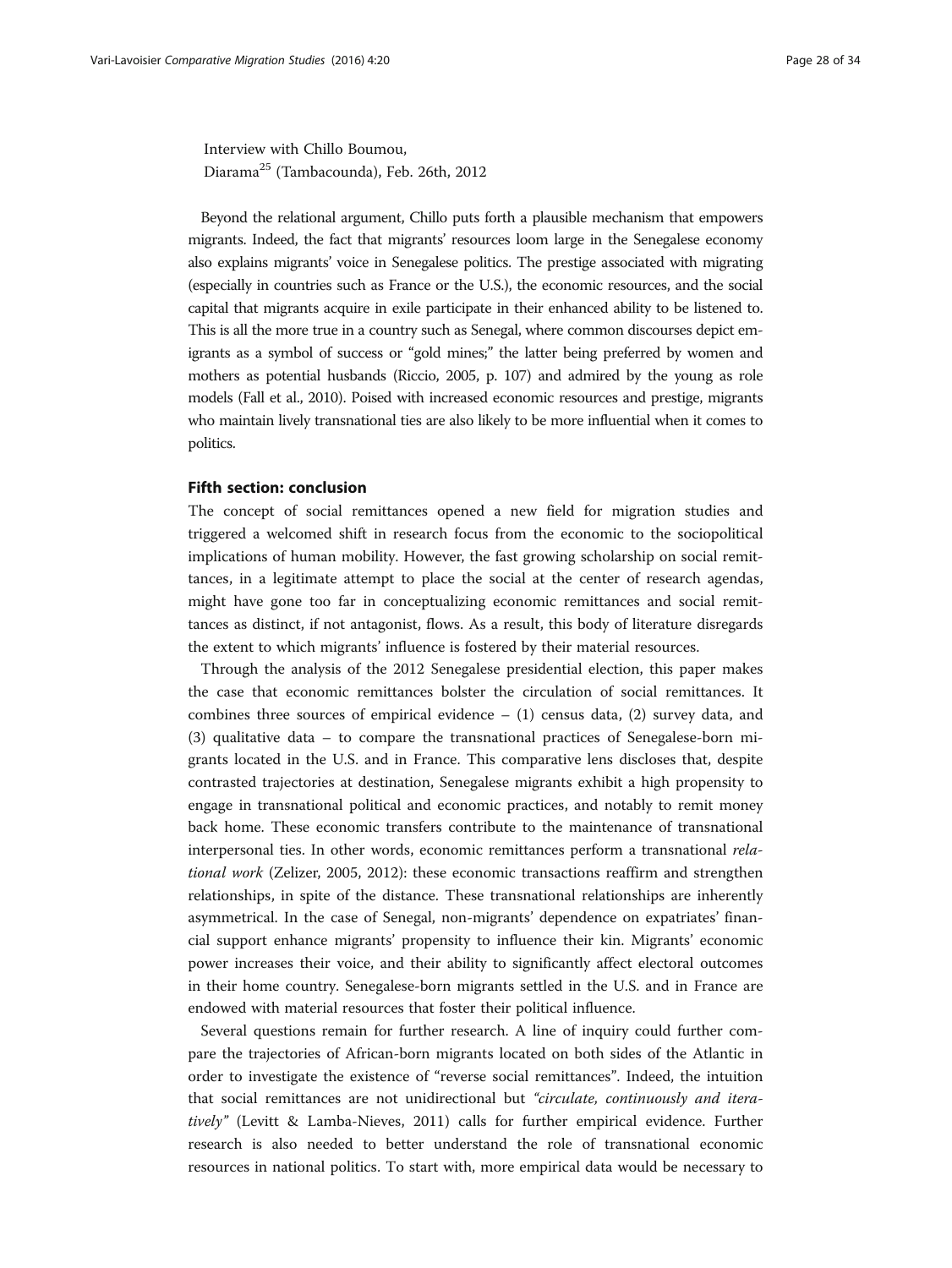#### <span id="page-28-0"></span>Table 14 Variables of interest

| Independent variables                                                           | Wording                                                                                                          | Nature                                                                          |
|---------------------------------------------------------------------------------|------------------------------------------------------------------------------------------------------------------|---------------------------------------------------------------------------------|
| Age (years)                                                                     | Age (in years)                                                                                                   | Continuous                                                                      |
| Sex (female)                                                                    | Sex                                                                                                              | Binary                                                                          |
| Length of stay abroad                                                           | Date of arrival in France/the U.S.                                                                               | Continuous                                                                      |
| Occupation                                                                      | Current profession?                                                                                              | Discrete (cf. Table 1)                                                          |
| Citizenship (single or dual)                                                    | Current citizenship                                                                                              | Discrete (cf. Table 1)                                                          |
| Income                                                                          | Total salary from regular job                                                                                    | Discrete (cf. Table 1)                                                          |
| Educational attainment                                                          | Highest degree obtained                                                                                          | Discrete (cf. Table 1)                                                          |
| Dependent variables                                                             |                                                                                                                  |                                                                                 |
| Frequency of phone calls                                                        | How often do you call your relatives in<br>Senegal?                                                              | Discrete                                                                        |
| Frequency of visits                                                             | How often do you usually visit your relatives<br>in Senegal?                                                     | Discrete                                                                        |
| Send economic remittances                                                       | Do you send money to your country of<br>origin?                                                                  | Binary                                                                          |
| Own a land/house in Senegal                                                     | Do you own a plot of land in Senegal, a<br>house, or an apartment, even in it is still in<br>construction?       | Binary                                                                          |
| Own a business in Senegal                                                       | Do you own a business or are you<br>personally committed to any business<br>venture in Senegal?                  | Binary                                                                          |
| Plan to return to live in<br>Senegal                                            | Do you plan to go back home definitively?                                                                        | Binary                                                                          |
| Vote in the country of<br>destination                                           | Did you vote in any French/US election?                                                                          | Binary                                                                          |
| Vote in Senegal                                                                 | Did you vote:                                                                                                    | Binary (1 if the respondent<br>said "yes" to at least one                       |
|                                                                                 | In the 2000 Senegalese presidential election?                                                                    | item)                                                                           |
|                                                                                 | In the 2007 Senegalese presidential election?                                                                    |                                                                                 |
| Campaigned in 2012                                                              | Have you been personally active in the<br>(2012) Senegalese presidential campaign?                               | Binary                                                                          |
| Member of a political party in<br>Senegal                                       | Are you/have you ever been member of a<br>any political party in Senegal?                                        | Binary                                                                          |
| Member of a political party at<br>destination                                   | Are you/have you ever been member of a<br>any political party in France/the U.S.?                                | Binary                                                                          |
| Voting advice given by<br>migrants were followed<br>(according to migrants)     | Did you encourage your family members to<br>vote? Did they take into account your<br>opinion?                    | Binary (1 if the respondent<br>replied "yes" to both<br>questions; 0 otherwise) |
| Voting advice given by<br>migrants were followed<br>(according to non-migrants) | Did [this migrant] encourage you to vote for<br>a given candidate? Did you take into<br>account her/his opinion? | Binary (1 if the respondent<br>replied "yes" to both<br>questions; 0 otherwise) |

Source: SSU survey (American, French, and Senegalese questionnaires). DIAL, IRD (2012)

investigate how migrants fund political parties and campaigns, and more broadly, to compare the extent to which the money of migrants differ (or not) from other transnational financial flows.

In this respect, economic sociology opens up promising areas for research by moving forward our understanding of the social and cultural dimension of monetary transactions. It paves the way to unpack the material dynamics underpinning the circulation of ideas and practices. This project thus invites scholars to push the boundaries of migration studies in order to engage in interdisciplinary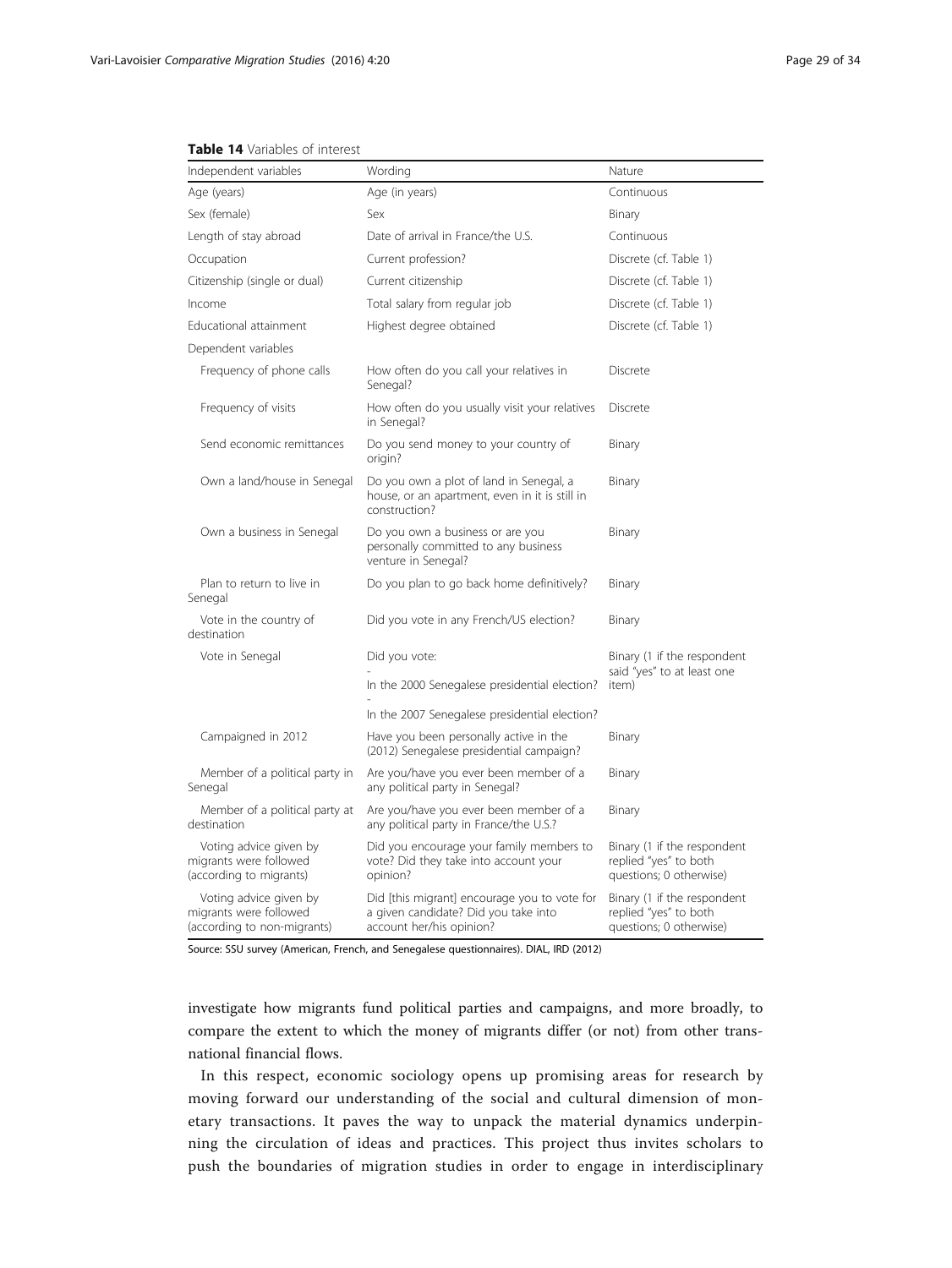cross-talk with researchers exploring distinct empirical questions but related theoretical issues.

# Endnotes

<sup>1</sup>This figures the votes cast in Senegalese consulates in the U.S. and in France, in the second round of the 2012 Senegalese presidential elections. Source: Commission Eléctorale Nationale Autonome (CENA).

<sup>2</sup>Source : Jeune Afrique, March 12, 2012. ([http://www.jeuneafrique.com/177017/](http://www.jeuneafrique.com/177017/politique/s-n-gal-la-coalition-de-macky-sall-se-renforce-abdoulaye-wade-cherche-l-appui-des-religieux) [politique/s-n-gal-la-coalition-de-macky-sall-se-renforce-abdoulaye-wade-cherche-l-ap](http://www.jeuneafrique.com/177017/politique/s-n-gal-la-coalition-de-macky-sall-se-renforce-abdoulaye-wade-cherche-l-appui-des-religieux) [pui-des-religieux\)](http://www.jeuneafrique.com/177017/politique/s-n-gal-la-coalition-de-macky-sall-se-renforce-abdoulaye-wade-cherche-l-appui-des-religieux).

<sup>3</sup>Their indicators reflect the six following categories: "Voice and Accountability (VA), Political Stability (PS), Government Effectiveness (GE), Regulatory Quality (RQ), Rule of Law (RL) and Control of Corruption (CC) covering about 200 countries and territories for five years: 1996, 1998, 2000, 2002 and 2004" (Li & McHale, [2006,](#page-32-0) p. 10).

<sup>4</sup>Census data, cf. third section.

<sup>5</sup>Cf. the report edited by the African Development Bank [http://www.afdb.org/filead](http://www.afdb.org/fileadmin/uploads/afdb/Documents/Publications/70000012_EN_Transfert%20des%20fonds%20ANG.pdf)[min/uploads/afdb/Documents/Publications/70000012\\_EN\\_Transfert%20des%20fond](http://www.afdb.org/fileadmin/uploads/afdb/Documents/Publications/70000012_EN_Transfert%20des%20fonds%20ANG.pdf)[s%20ANG.pdf](http://www.afdb.org/fileadmin/uploads/afdb/Documents/Publications/70000012_EN_Transfert%20des%20fonds%20ANG.pdf) (retrieved May 3, 2014).

6 Organisation internationale pour les migrations, Migration au Sénégal, Profil National 2009, citing ANSD 2001 statistics published in 2004.

<sup>7</sup>Of the Senegalese Democratic Party (Parti Democratique Sénégalais or PDS).

 ${}^{8}Cf.$ http://www.lemonde.fr/afrique/article/2012/03/26/au-senegal-abdoulaye-wade[reconnait-sa-defaite\\_1675626\\_3212.html](http://www.lemonde.fr/afrique/article/2012/03/26/au-senegal-abdoulaye-wade-reconnait-sa-defaite_1675626_3212.html)[http://www.nytimes.com/2012/03/26/world/af](http://www.nytimes.com/2012/03/26/world/africa/president-concedes-race-in-senegal.html)[rica/president-concedes-race-in-senegal.html](http://www.nytimes.com/2012/03/26/world/africa/president-concedes-race-in-senegal.html).

 $^{9}$ « Le président Wade explique à qui veut l'entendre que s'il n'a pas gagné au premier tour, c'est parce que « l'Occident a fait campagne électorale contre » lui, sans donner plus de détail mais en visant vraisemblablement au moins la France et les États-Unis ». Source : Jeune Afrique, March 12, 2012.Source: [http://www.jeuneafrique.com/177017/politique/s-n-gal-la](http://www.jeuneafrique.com/177017/politique/s-n-gal-la-coalition-de-macky-sall-se-renforce-abdoulaye-wade-cherche-l-appui-des-religieux)[coalition-de-macky-sall-se-renforce-abdoulaye-wade-cherche-l-appui-des-religieux](http://www.jeuneafrique.com/177017/politique/s-n-gal-la-coalition-de-macky-sall-se-renforce-abdoulaye-wade-cherche-l-appui-des-religieux).

<sup>10</sup>Source: Commission Electorale Nationale Autonome (CENA). See also Dedieu et al., 2014 for similar findings regarding the 2000 election.

<sup>11</sup>Source: Commission Electorale Nationale Autonome (CENA). See also Dedieu et al., 2014 for similar findings regarding the 2000 election.

<sup>12</sup>The TIMME project (Terrains Interdisciplinaires et Multi-Sites: Migrants et Engagements). Cf. [website.](https://sites.google.com/site/enquetetimme/home)

<sup>13</sup>The MIDDAS project (Migrations Internationales et Développement: Données Appariées migrants-familles d'origine au Sénégal). Cf. [http://www.dial.ird.fr/projets-de](http://www.dial.ird.fr/projets-de-recherche/projets-anr/middas)[recherche/projets-anr/middas](http://www.dial.ird.fr/projets-de-recherche/projets-anr/middas)

<sup>14</sup>More details on ongoing projects here: [http://www.dial.ird.fr/.](http://www.dial.ird.fr/) All the data analyzed in this paper were collected by DIAL's research team. The possibility to develop interdisciplinary surveys was critical to this work and was made possible by Flore Gubert and Sandrine Mesplé-Somps.

<sup>15</sup>Questions T5 to T8 in the questionnaire (available upon request). See also the Table [14](#page-28-0) (annexes) for wording of the questions.

<sup>16</sup>See Table [14](#page-28-0) (annexes) for wording of the questions.

<sup>17</sup>Cf. [https://www.census.gov.](https://www.census.gov)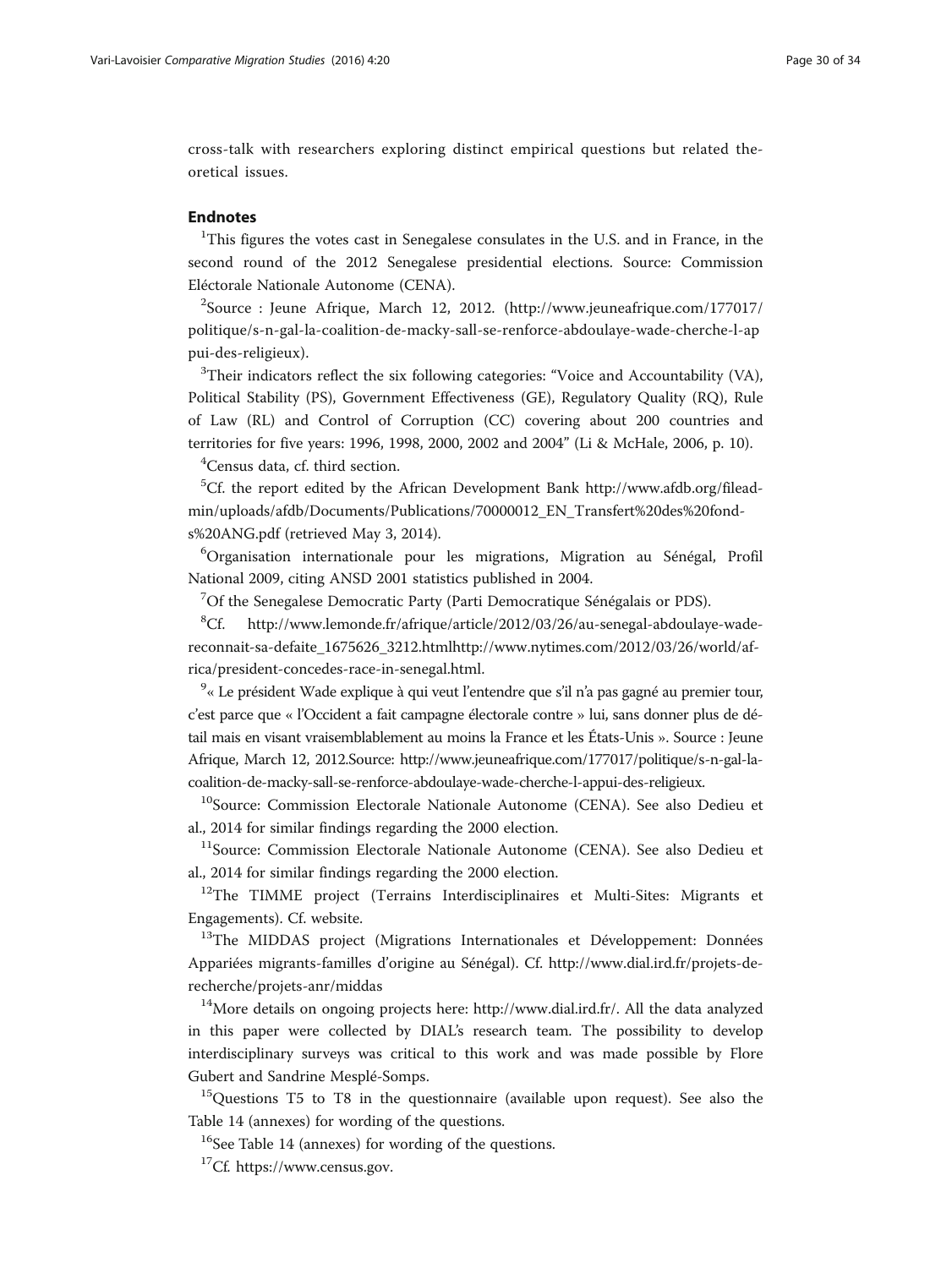<span id="page-30-0"></span><sup>18</sup>In this paper, all the figures concern raw effectives.

<sup>19</sup>Institut National d'Etudes Démographiques (INED)

<sup>20</sup>Institut National de la Statistique et des Etudes Economiques (INSEE)

 $21$ <sup>the</sup> sample covers all regions of metropolitan France but excluding overseas territories

 $22$ In this paper, all the figures concern weighted effectives.

 $^{23}$ The survey data (SSU) confirms these patterns: 55.2 % of those who are not planning on returning to Senegal declared that they were interested in the last presidential campaign; this proportion reaching 88.6 percent among migrants who are planning on going back to Senegal. The latter were also more likely to be members of a Senegalese political party, and to be actively involved in the campaign.

<sup>24</sup>Source: Oxford dictionary ([http://www.oxforddictionaries.com/us/definition/ameri](http://www.oxforddictionaries.com/us/definition/american_english/investment) [can\\_english/investment\)](http://www.oxforddictionaries.com/us/definition/american_english/investment).

<sup>25</sup>The names of persons and places were changed to protect the privacy of the interviewees.

#### Acknowledgements

I wish to thank Flore Gubert: her work led me to start working on migration and her supervision was critical to the development of my dissertation. I also thank sincerely Sandrine Mesplé-Somps for including me in the POLECOMI project and giving me access to the SSU data. The "POLECOMI" research program has been coordinated by Sandrine Mesplé-Somps and Lisa Chauvet and financial support from the French Agency for Research (ANR) is gratefully acknowledged (grant ANR-2011-BSH1 012-03). This research was also supported by: the research center DIAL, the Institut de Recherche pour le Développement, the Center for Migration and Development and the Office of Population Research at Princeton University, the National Institute of Child Health and Human Development (grant R24 HD047879), and the Centre Maurice Halbwachs (École Normale Supérieure). I also thank the Centre Quételet for giving me access to the TeO data. Thanks are also due to Thomas Lacroix, Peggy Levitt, Douglas Massey, and Melanie Terrasse, as well as all the participants of the conference held at Princeton (in 2014). I am grateful to Marta Tienda for her mentorship; Sylvie Lambert, for her precious support; and Tanya Carey for her patient guidance. I also thank Viviana Zelizer, Erik Vickstrom, Devesh Kapur, and Sylvie Lambert for their feedback on a previous version of this paper. All errors are my own.

#### Authors' contributions

Ilka Vari-Lavoisier is the sole author. She analyzed data collected thanks to the support of the Institute of Research for Development.

#### Authors' information

Ilka Vari-Lavoisier holds a B.A. from Science Po Aix-en-Provence, a joint Master degree from the EHESS and the ENS and a PhD in Sociology from the Ecole normale supérieure (Paris). She is a postdoctoral research fellow at the University of Pennsylvania (Philadelphia), and an associate researcher at the Institut de Recherche pour le Developpement (Paris).

#### Competing interests

The author declares no potential competing interest with respect to the research, authorship, and/or publication of this article.

Received: 16 September 2015 Accepted: 26 June 2016 Published online: 03 November 2016

## References

Åkesson, L. (2009). Remittances and Inequality in Cape Verde: The Impact of Changing Family Organization. Global Networks, 9(3), 381–398.

Babou, C. A. (2008). Migration and Cultural Change: Money, "Caste", Gender, and Social Status among Senegalese Female Hair Braiders in the United States. Africa Today, 55(2), 3–22.

Bandelj, N. (2009). Emotions in Economic Action and Interaction. Theory and Society, 38(4), 347–366. Bandelj, N. (2012). Relational Work and Economic Sociology. Politics & Society, 40(2), 175-201.

Batista, C., & Vicente, P. C. (2011). Do Migrants Improve Governance at Home? Evidence from a Voting Experiment. CEPR

Discussion Paper, 8202. C.E.P.R. Discussion Papers. [https://ideas.repec.org/p/cpr/ceprdp/8202.html,](https://ideas.repec.org/p/cpr/ceprdp/8202.html) Accessed 2 Jan 2015. Baumgartner, F. R. (Eds.). (2009). Lobbying and Policy Change: Who Wins, Who Loses, and Why. Chicago; London: University of Chicago Press.

Beauchemin, C., Hamel, C., Simon, P., & Héran, F. (Eds.). (2015). Trajectoires et origines: enquête sur la diversité des populations en France. [Trajectories and origins : survey on the diversity of the French population]. Grandes enquêtes. Paris: Ined ditions.

Beauchemin, C., Hugues, L., & Safi, M. (2011). Transnationalism and Immigrant Assimilation in France: Between Here and There? https://hal-sciencespo.archives-ouvertes.fr/hal-01069469/, Accessed 27 May 2016.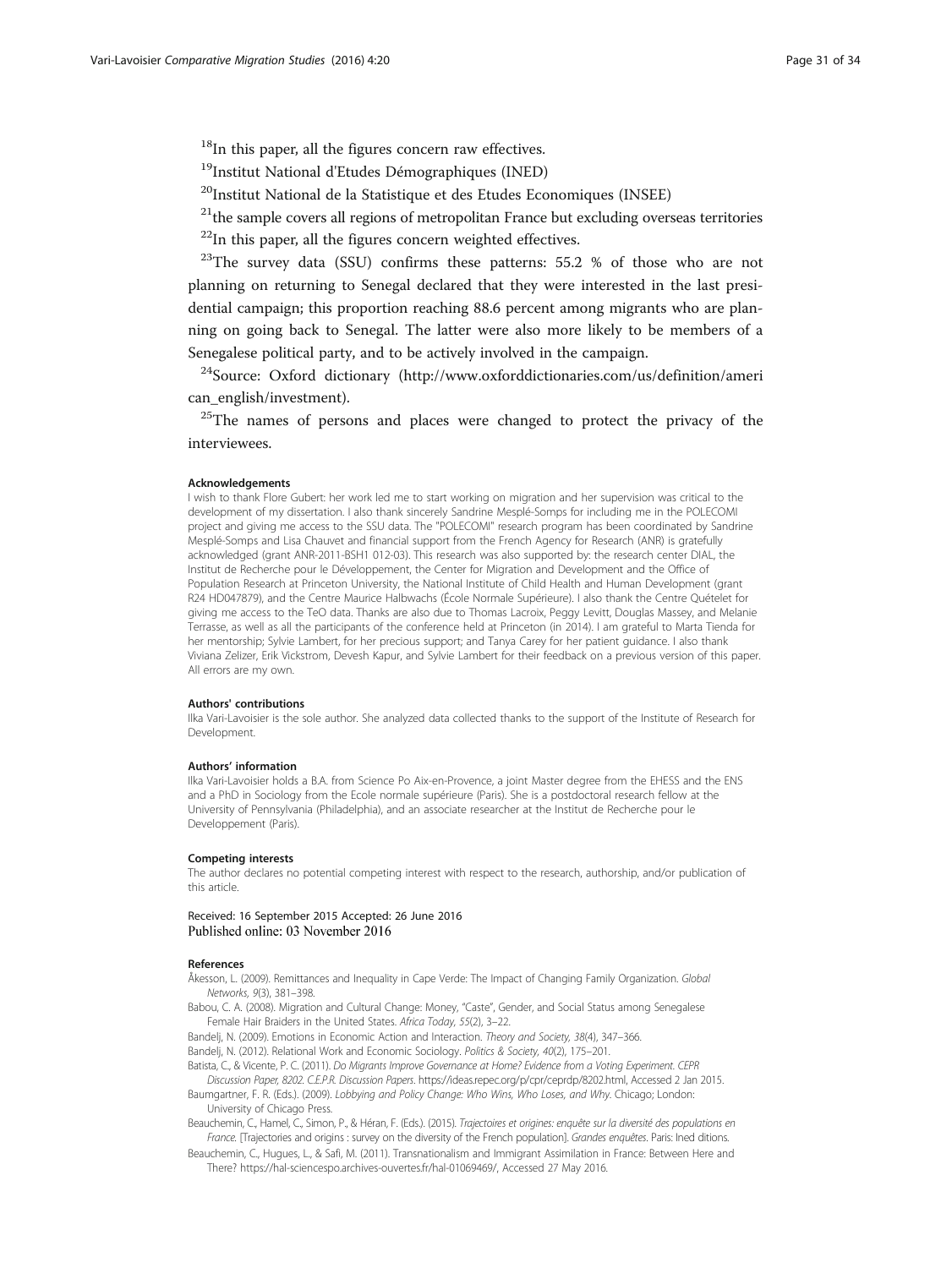<span id="page-31-0"></span>Beck, L. J. (1997). Senegal's "Patrimonial Democrats": Incremental Reform and the Obstacles to the Consolidation of Democracy. Canadian Journal of African Studies/Revue Canadienne Des Études Africaines, 31(1), 1–31.

Beck, L. J. (2008). Brokering Democracy in Africa: The Rise of Clientelist Democracy. Senegal: Palgrave Macmillan. Beine, M., & Sekkat, K. (2013). Skilled Migration and the Transfer of Institutional Norms. IZA Journal of Migration, 2(1), 9. Boccagni, P., & Decimo, F. (2013). Mapping Social Remittances. Migration Letters, 10(1), 1–10.

- Boltz-Laemmel, M. (2013). How Can I Say No? Savings and Forced Solidarity in the Extended Family: Evidence from Senegal. Working Paper DIAL. [http://dial2013.dauphine.fr/fileadmin/mediatheque/dial2013/documents/Papers/7\\_France\\_](http://dial2013.dauphine.fr/fileadmin/mediatheque/dial2013/documents/Papers/7_France_Boltz_Laemmel.pdf) [Boltz\\_Laemmel.pdf](http://dial2013.dauphine.fr/fileadmin/mediatheque/dial2013/documents/Papers/7_France_Boltz_Laemmel.pdf)
- Bruzzone, T., Fall, P.D., Tall, M., & Gueye, C. (2006). Le milieu sénégalais et l'action transnationale des migrants, avec la collaboration de: [The Senegalese environment and the transnational behavior of migrants, in collaboration with] M. Diane, O. Gueye, M. Y. Sarr, A. Thiam. Ricerca realizzata dal CeSPI per il Progetto COOPI-CeSPI ; Rafforzamento del capitale sociale nell'ambito del fenomeno migratorio Senegalese; sostenuto dalla Commissione Europea
- Carling, J. (2008). The Human Dynamics of Migrant Transnationalism. Ethnic and Racial Studies, 31(8), 1452–1477. Carling, J. (2014). Scripting Remittances: Making Sense of Money Transfers in Transnational Relationships. International Migration Review, 48, S218–S262.
- Charbit, Y., & Chort, I. (2006). Les transferts monétaires des migrants : pays industrialisés et pays en développement [Migrants' Economic Remittances : Developed and Developing Countries]. Revue Européenne des Migrations Internationales, 22(2), 127-154.
- Chauvet, L., & Marion, M. (2014). Do return migrants transfer political norms to their origin country? Evidence from Mali. Journal of Comparative Economics, 42(3), pp. 630-651.<http://dx.doi.org/10.1016/j.jce.2014.01.001> [http://www.](http://www.sciencedirect.com/science/article/pii/S014759671400002X) [sciencedirect.com/science/article/pii/S014759671400002X](http://www.sciencedirect.com/science/article/pii/S014759671400002X).
- Chen, J.-Y. (2013). Migration as a Strategy of "Authentic" Development? The Case of Senegal. Howard University: Department of African Studies and Research. [https://www.academia.edu/8369327/Migration\\_as\\_a\\_Strategy\\_of\\_](https://www.academia.edu/8369327/Migration_as_a_Strategy_of_Authentic_Development_The_Case_of_Senegal) [Authentic\\_Development\\_The\\_Case\\_of\\_Senegal,](https://www.academia.edu/8369327/Migration_as_a_Strategy_of_Authentic_Development_The_Case_of_Senegal) Accessed 31 July 2015.
- Cisse, F. (2011). Remittance Markets in Africa. Sanket Mohapatra and Dilip Ratha, (Eds.) Directions in Development. Finance. Washington, D.C: World Bank.
- Dahou, T., & Foucher, V. (2004). Le Sénégal, entre changement politique et révolution passive [Migrants' Economic Remittances : Developed and Developing Countries]. Politique africaine N, 96(4), 5-21.
- Dedieu, J.-P., Chauvet, L., Gubert, F., Mesplé-Somps, S., & Smith, É. (2014). The "Battles" of Paris and New York. Revue française de science politique, 63(5), 53–80.
- Delville, P. L. (1994). Migrations internationales, restructurations agraires et dynamiques associatives en pays sonink´e et haalpulaar (1975-1990), essai d'anthropologie du changement social et du d´eveloppement [International Migration, Agrarian Reorganization, and Community Dynamics in Soninke and Haalpulaar Regions]. (Doctoral dissertation). Retrieved 24 March, 2015 from Hal Archive ouverte en Sciences de l'Homme et de la Société [https://](https://tel.archives-ouvertes.fr/tel-00913481/document) [tel.archives-ouvertes.fr/tel-00913481/document](https://tel.archives-ouvertes.fr/tel-00913481/document)
- Delville, P. L. (2011). Vers une socio-anthropologie des interventions de développement comme action publique [Towards a Socio-Anthropology of Development Interventions as Public Action]. (Doctoral dissertation). Retrieved 24 March, 2015 from HAL Archive ouverte en Sciences de l'Homme et de la Société<https://tel.archives-ouvertes.fr/tel-00683177/document>
- Dia, H. (2010). Les Villages "multi-Situés" Sénégalais Face à La Nouvelle Configuration Migratoire Mondiale, Hommes et Migrations, 1286–1287(4), 234–244.
- Diop, A. A. (2010). Le modèle sénégalais menacé par une régression dynastique [The Senegalese Model Threatened by a Dynastic Decline]. 674(5), 16B–17.
- Diop, M. C. (2008). Le Sénégal Des Migrations: Mobilités, Identités et Sociétés. Hommes et Sociétés. [The Senegal of Migration : Mobility, Identity, and Society]. Paris : Dakar : Nairobi: Karthala : Centre de recherche sur les politiques sociales ; ONU-habitat.
- Eckstein, S. (2010). Immigration, Remittances, and Transnational Social Capital Formation: A Cuban Case Study. Ethnic and Racial Studies, 33(9), 1648–1667.
- Fall, P. D., Carretero, M. H., & Sarr, M. Y. (2010). Senegal Country and Research Areas Report (Project Paper 2, Final Version, 2010-10-01). Eumagine - Imagining Europe from the Outside. Université Cheikh Anta Diop de Dakar (UCAD) Peace Research Institute Oslo (PRIO). Retrieved from [http://www.eumagine.org/outputs/PP2%20-](http://www.eumagine.org/outputs/PP2%20-%20Senegal%20Country%20and%20Research%20Areas%20Report%20-%20Final.pdf) [%20Senegal%20Country%20and%20Research%20Areas%20Report%20-%20Final.pdf](http://www.eumagine.org/outputs/PP2%20-%20Senegal%20Country%20and%20Research%20Areas%20Report%20-%20Final.pdf)

Fargues, P. (2010). Migration et identité : le paradoxe des influences réciproques. [Paradox of Reciprocal Influences]. Esprit Janvier, 1, 6–16.

Flahaux, M.-L. (2015). Return Migration to Senegal and the Democratic Republic of Congo: Intention and Realization. Population. http://www.journal-population.com/articles/2015-1-return-migration-to-senegal-and-the-democraticrepublic-of-congo-intention-andrealization/, Accessed May 26, 2016.

Fouron, G., & Schiller, N. G. (2001). All in the Family: Gender, Transnational Migration, and the Nation-State. Identities, 7(4), 539-582. Gamlen, A. (2014). Diaspora Institutions and Diaspora Governance. International Migration Review, 48, S180–S217.

Gardner, K. (1995). Global Migrants, Local Lives: Travel and Transformation in Rural Bangladesh. Clarendon Press Oxford Studies in Social and Cultural Anthropology.

- Garip, F., Eskici, B., & Snyder, B. (2014). Network Effects in Migrant Remittances: Evidence from Household, Sibling and Village Ties in Nang. Thailand: Rong.
- Gerdes, F. (2007). Senegal. focus Migratrion, Country Profile (10). Retrieved from [http://focus-migration.hwwi.de/Senegal.](http://focus-migration.hwwi.de/Senegal.2636.0.html?&L=1) [2636.0.html?&L=1.](http://focus-migration.hwwi.de/Senegal.2636.0.html?&L=1)

Guarnizo, L. E., Portes, A., & Haller, W. (2003). Assimilation and Transnationalism: Determinants of Transnational Political Action among Contemporary Migrants. American Journal of Sociology, 108(6), 1211–1248.

Gubert, F. (2007). Migrations et Transferts de Fonds. Impact Sur Les Pays D'origine. Commentaires [Migration and Transfers of Funds. Impact on country of origin. Commentaries] Revue D'économie Du Développement, 21(2), 183.

Gubert, F., Mesplé-Somps, S., Sané, I. & Vari-Lavoisier, I. (2016). Paris – Dakar – Boukanao : retour sur une aventure collective transnationale [Paris – Dakar – Boukanao : a Transnational and Collective Research Endeavor]. Ethnographiques.org, 1 (32).

Gueye, A. (2001). 'Quand les Senegalais s'organisent aux Etats-Unis: le declassement de la France' [When Senegalese Unionize in the U.S., France Falls Behind]. Sociétis Africaines et Diaspora, 12, pp. 121-137.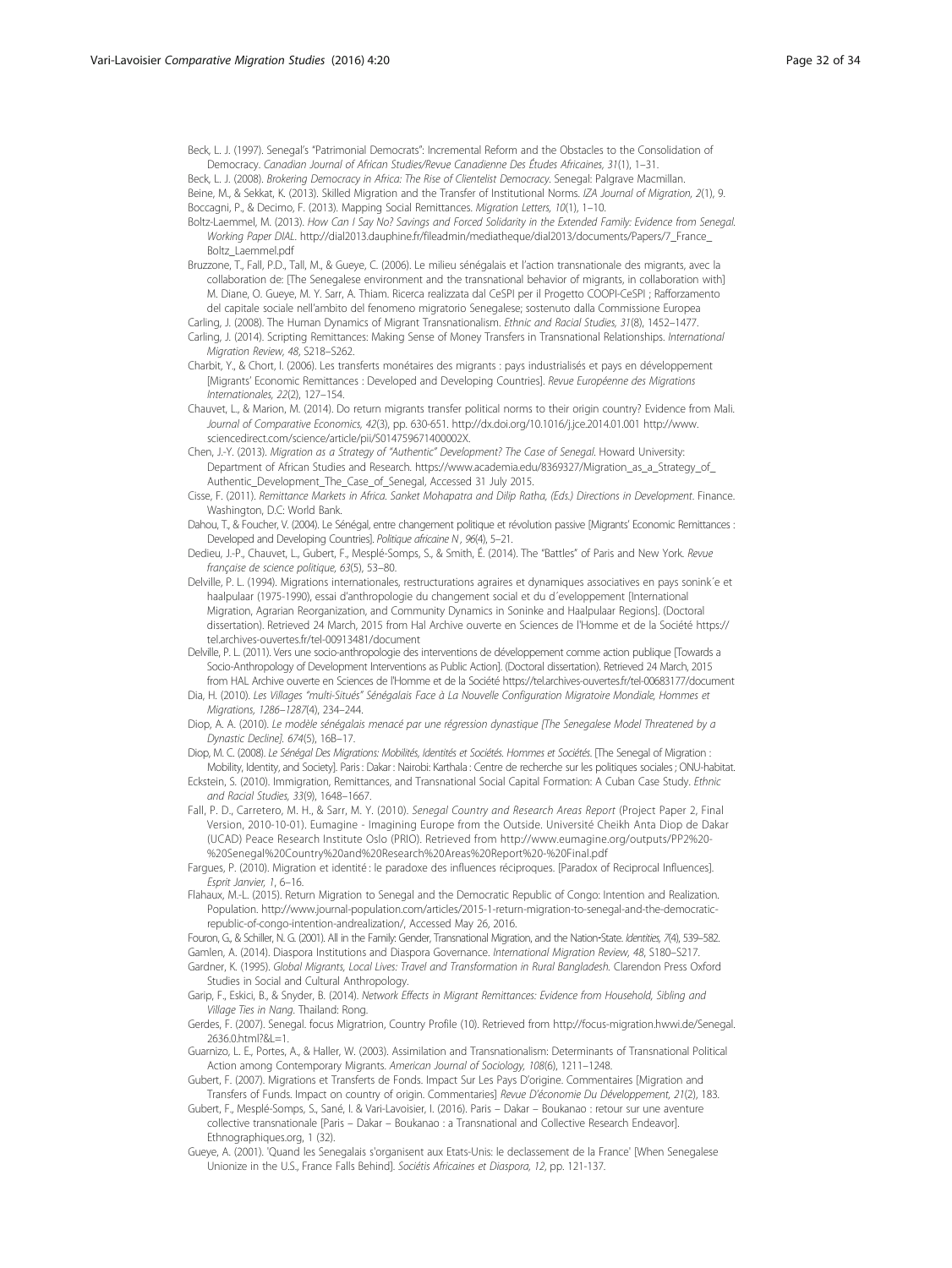<span id="page-32-0"></span>Itzigsohn, J., & Saucedo, S. G. (2002). Immigrant Incorporation and Sociocultural Transnationalism. International Migration Review, 36(3), 766–798.

Kane, O. (2011). The Homeland Is the Arena: Religion, Transnationalism, and the Integration of Senegalese Immigrants in America. USA: Oxford University Press.

Kankonde, B. P. (2010). Transnational Family Ties, Remittance Motives, and Social Death among Congolese Migrants: A Socio-Anthropological Analysis. Journal of Comparative Family Studies, 41(2), 225–243.

Kapur, D. (2010). Diaspora, Development, and Democracy the Domestic Impact of International Migration from India. Princeton, NJ: Princeton University Press.

Kapur, D., & McHale, J. (2005). Give Us Your Best and Brightest: The Global Hunt for Talent and Its Impact on the Developing World. Washington, D.C: Center for Global Development. Retrieved from [http://www.cgdev.org/sites/](http://www.cgdev.org/sites/default/files/9781933286037-Kapur-Hale-best-and-brightest.pdf) [default/files/9781933286037-Kapur-Hale-best-and-brightest.pdf](http://www.cgdev.org/sites/default/files/9781933286037-Kapur-Hale-best-and-brightest.pdf)

Kuznetsov, Y. (Ed.). (2013). How Can Talent Abroad Induce Development at Home: Towards a Pragmatic Diaspora Agenda. Washington, DC: Migration Policy Institute.

Lacroix, T. (2010). Bonding Collective? The Moral Infrastructures of Transnational Hometown Networks. (International Migration Institute (IMI), Working Paper n°27) Oxford: University of Oxford. Retrieved October 17, 2013 [https://](https://halshs.archives-ouvertes.fr/halshs-00820315) [halshs.archives-ouvertes.fr/halshs-00820315](https://halshs.archives-ouvertes.fr/halshs-00820315)

Lacroix, T. (2013). Collective Remittances and Integration: North African and North Indian Comparative Perspectives. Journal of Ethnic and Migration Studies, 39(6), 1019–1035.

Lacroix, T. (2014). Conceptualizing Transnational Engagements: A Structure and Agency Perspective on (Hometown) Transnationalism. International Migration Review, 48(3), 643–679.

Lacroix, T. (2015). Hometown Transnationalism: Long Distance Villageness among Indian Punjabis and North African Berbers. Migration, Diasporas and Citizenship. Houndmills, Basingstoke, Hampshire ; New York, NY: Palgrave Macmillan.

Lacroix, T, Peggy Levitt, & Ilka Vari-Lavoisier (Eds). (2016). Social Remittances and the Changing Transnational Political Landscape (Special issue). Comparative Migration Studies, 4(1). doi:[10.1186/s40878-016-0032-0](http://dx.doi.org/10.1186/s40878-016-0032-0).

Lafleur, J.-M. (2013). Beyond Dutch Borders: Transnational Politics among Colonial Migrants, Guest Workers and the Second Generation. Contemporary Sociology: A Journal of Reviews, 42(5), 750–751.

Lessault, D., & Flahaux, M.-L. (2014). Regards statistiques sur l'histoire de l'émigration internationale au Sénégal [A Statistical Approach to the History of International Emigration from Senegal]. Revue Européenne des Migrations Internationales, 29(4), 59–88.

Levitt, P. (1998). Social Remittances: Migration Driven Local-Level Forms of Cultural Diffusion. International Migration Review, 32(4), 926–948.

Levitt, P. (2001). The Transnational Villagers. Berkeley: University of California Press.

Levitt, P., & Lamba-Nieves, D. (2011). Social Remittances Revisited. Journal of Ethnic and Migration Studies, 37(1), 1–22. Levitt, P., & Rajaram, N. (2013). Moving toward Reform? Mobility, Health, and Development in the Context of Neoliberalism. Migration Studies, 1(3), 338–362.

Li, X., & McHale, J. (2006). "Does Brain Drain Lead to Institutional Gain? A Cross Country Empirical Investigation." Manuscript: Queen's University, 2006. Available at: [http://dse.univr.it/espe/documents/Papers/D/5/D5\\_3.pdf.](http://dse.univr.it/espe/documents/Papers/D/5/D5_3.pdf)

Martiniello, M., & Lafleur, J.-M. (2008). Towards a Transatlantic Dialogue in the Study of Immigrant Political Transnationalism. Ethnic and Racial Studies, 31(4), 645–663.

Massey, D. S., & Zenteno, R. (2000). A Validation of the Ethnosurvey: The Case of Mexico-U.S. Migration. International Migration Review, 34(3), 766–793.

Mbow, P. (2008). Senegal: The Return of Personalism. Journal of Democracy, 19(1), 156–169.

McKenzie, S., & Menjívar, C. (2011). The Meanings of Migration, Remittances and Gifts: Views of Honduran Women Who Stay. Global Networks, 11(1), 63-81.

Merino, J. (2005). Transition to Democracy Under a Clientelistic Autocracy: The Making of Independent Citizens in Mexico. Paper prepared for the 2005 APSA Annual Meeting, September 1-4, Washington D.C. Retrieved from [http://](http://notecrom.com/content/files/397/file.pdf) [notecrom.com/content/files/397/file.pdf](http://notecrom.com/content/files/397/file.pdf).

Olivier de Sardan, J.-P. (1996). L'économie morale de la corruption en Afrique [The Moral Economy of Corruption in Africa]. Politique Africaine. Centre IRD de Bondy, 63, 97–116.<http://www.politique-africaine.com/numeros/pdf/063097.pdf>.

Østergaard-Nielsen, E. (2003). The Politics of Migrants' Transnational Political Practices. International Migration Review, 37(3), 760–786.

Page, B., & Mercer, C. (2012). Why Do People Do Stuff? Reconceptualizing Remittance Behaviour in Diaspora-Development Research and Policy. Progress in Development Studies, 12(1), 1–18.

Pellerin, H., & Mullings, B. (2013). The "Diaspora Option", Migration and the Changing Political Economy of Development. Review of International Political Economy, 20(1), 89–120.

Pfutze, T. (2012). Does Migration Promote Democratization? Evidence from the Mexican Transition. Journal of Comparative Economics, 40(2), 159–175.

Pfutze, T. (2014). Clientelism Versus Social Learning: The Electoral Effects of International Migration. International Studies Quarterly, 58(2), 295–307.

Piper, N. (2009). The Complex Interconnections of the Migration–development Nexus: A Social Perspective. Population, Space and Place, 15(2), 93–101.

Pison, G., Foote, K.A., Hill, K., & B. (1997). Les changements demographiques au Senegal [Demographic Evolutions in Senegal]. Travaux et documents / Institut National d'Etudes Demographiques 138 pages. Paris: Presses Universitaires de France.

Platteau, J.-P. (2014). Redistributive Pressures in Sub-Saharan Africa: Causes, Consequences, and Coping Strategies. In Africa's Development in Historical Perspective. Cambridge University Press.

Portes, A., Guarnizo, L. E., & Haller, W. J. (2002). Transnational Entrepreneurs: An Alternative Form of Immigrant Economic Adaptation. American Sociological Review, 67(2), 278–298.

Portes, A., Guarnizo, L.E., & Landolt, P. (1999). The Study of Transnationalism: Pitfalls and Promise of an Emergent Research Field. Ethnic and Racial Studies 22(2), pp. 217–237.

Kapur, D. (2014). Political Effects of International Migration. Annual Review of Political Science, 17(1), 479–502.